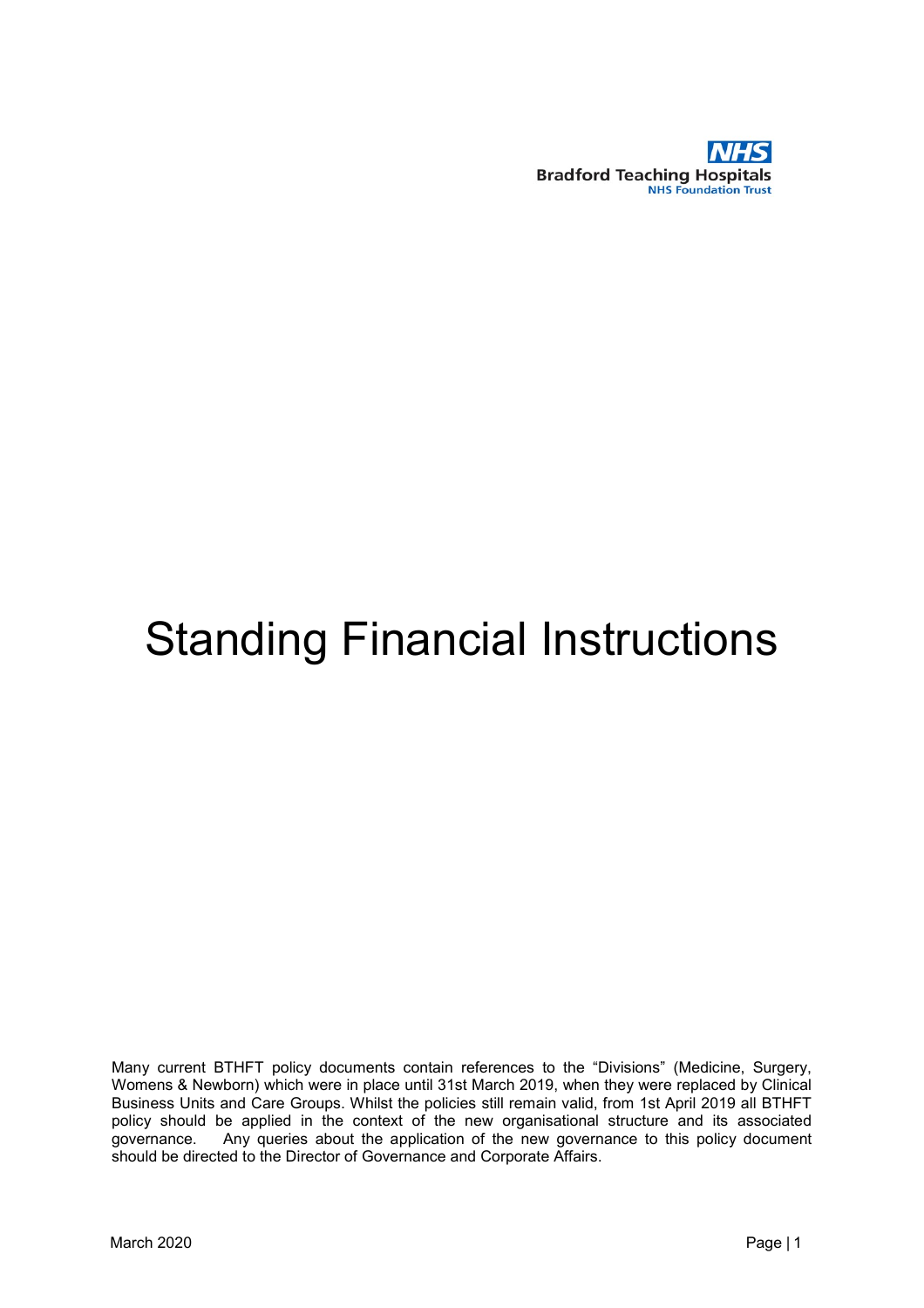

# **Document control**

| <b>Policy reference</b>    | CG01 2020                                                    |
|----------------------------|--------------------------------------------------------------|
| Category                   | Corporate Governance                                         |
| <b>Strategic objective</b> | To deliver our financial plan and key performance<br>targets |
|                            |                                                              |

| Author:                    | <b>Director of Finance</b>                            |
|----------------------------|-------------------------------------------------------|
| Version:                   | <b>March 2020</b>                                     |
| <b>Status</b>              | Final                                                 |
| <b>Supersedes:</b>         | <b>Standing Financial Instructions September 2017</b> |
| <b>Executive Lead:</b>     | Director of Governance & Corporate Affairs            |
| <b>Approval Committee:</b> | <b>Audit Committee</b>                                |
| <b>Ratified by:</b>        | <b>Board of Directors</b>                             |
| Date ratified:             | <b>March 2020</b>                                     |
| Date issued:               | <b>March 2020</b>                                     |
| <b>Review date:</b>        | April 2022                                            |

| <b>Target audience</b>             | All Managers                                                                                                                                                                                                     |
|------------------------------------|------------------------------------------------------------------------------------------------------------------------------------------------------------------------------------------------------------------|
| <b>Summary</b>                     | The Standing Financial Instructions,<br>including<br>associated policy and procedure notes, set the<br>business rules which Board members and officers must<br>follow when taking action on behalf of the Board. |
| <b>Changes since last revision</b> | Updates throughout the document.                                                                                                                                                                                 |
| <b>Monitoring arrangements</b>     | Internal audit process and reports to the Audit and<br>Assurance Committee.                                                                                                                                      |
| <b>Training requirements</b>       | Not applicable                                                                                                                                                                                                   |
| <b>Equality Impact Assessment</b>  | Not applicable                                                                                                                                                                                                   |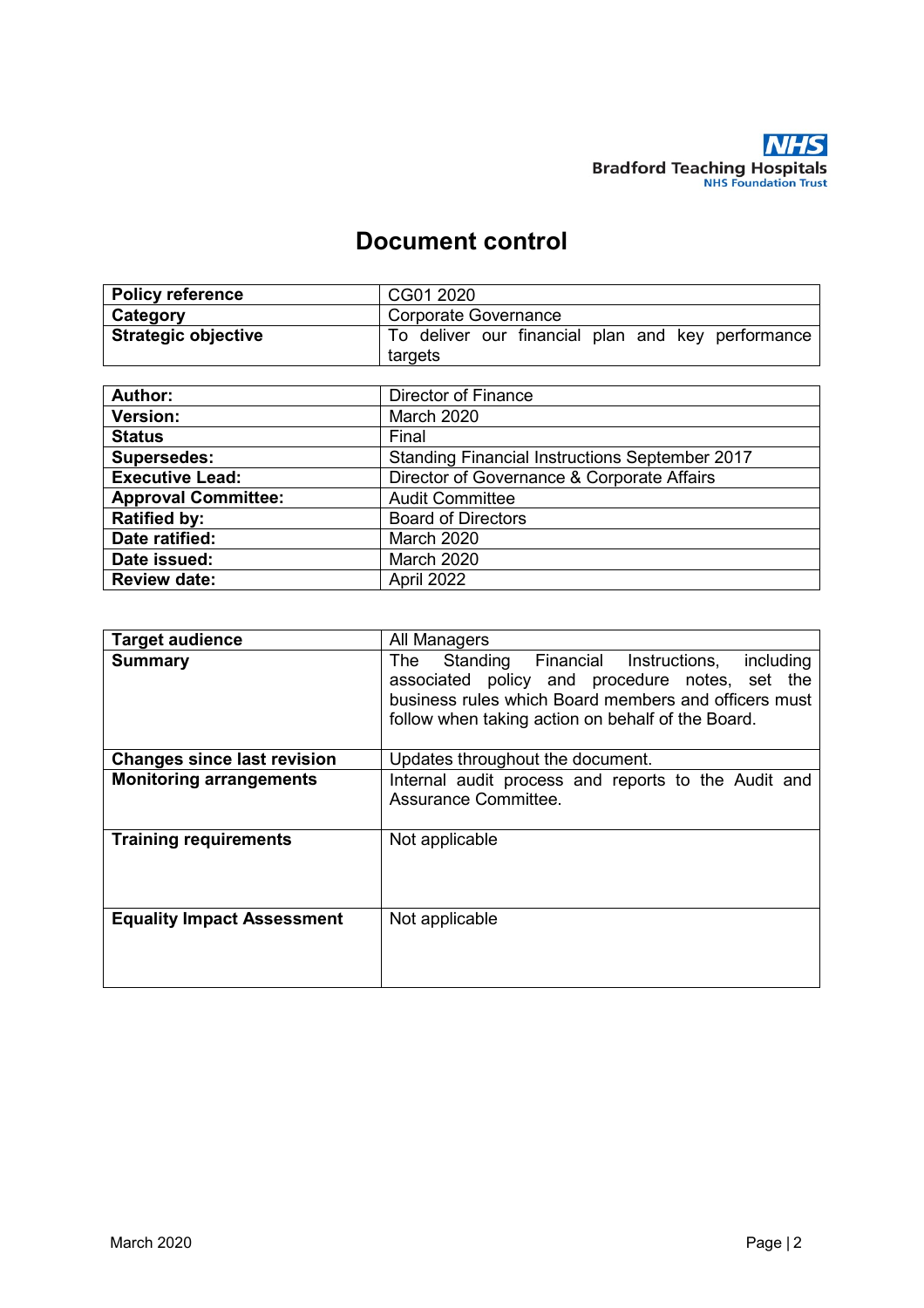

|    | Foreword.                                                                                   |     |
|----|---------------------------------------------------------------------------------------------|-----|
|    |                                                                                             |     |
| 2  | . Audit                                                                                     |     |
| 3  | Allocations, Business Planning, Budgets, Budgetary Control and Monitoring 11                |     |
| 4  |                                                                                             |     |
| 5  | Bank and GBS Accounts                                                                       | 14  |
| 6  | Income, Fees and Charges and security of cash, cheques and other negotiable instruments. 16 |     |
|    |                                                                                             |     |
| 8  |                                                                                             |     |
| 9  | Non-Pay Expenditure.                                                                        | .20 |
| 10 |                                                                                             |     |
| 11 | Capital Investment, Private Financing, Fixed Asset Registers and Security of Assets  26     |     |
| 12 | Stores and receipt of Goods                                                                 |     |
| 13 |                                                                                             |     |
| 14 |                                                                                             |     |
| 15 |                                                                                             |     |
| 16 |                                                                                             |     |
| 17 |                                                                                             |     |
| 18 |                                                                                             |     |
| 19 | Research and development.                                                                   |     |
| 20 |                                                                                             |     |
| 21 |                                                                                             |     |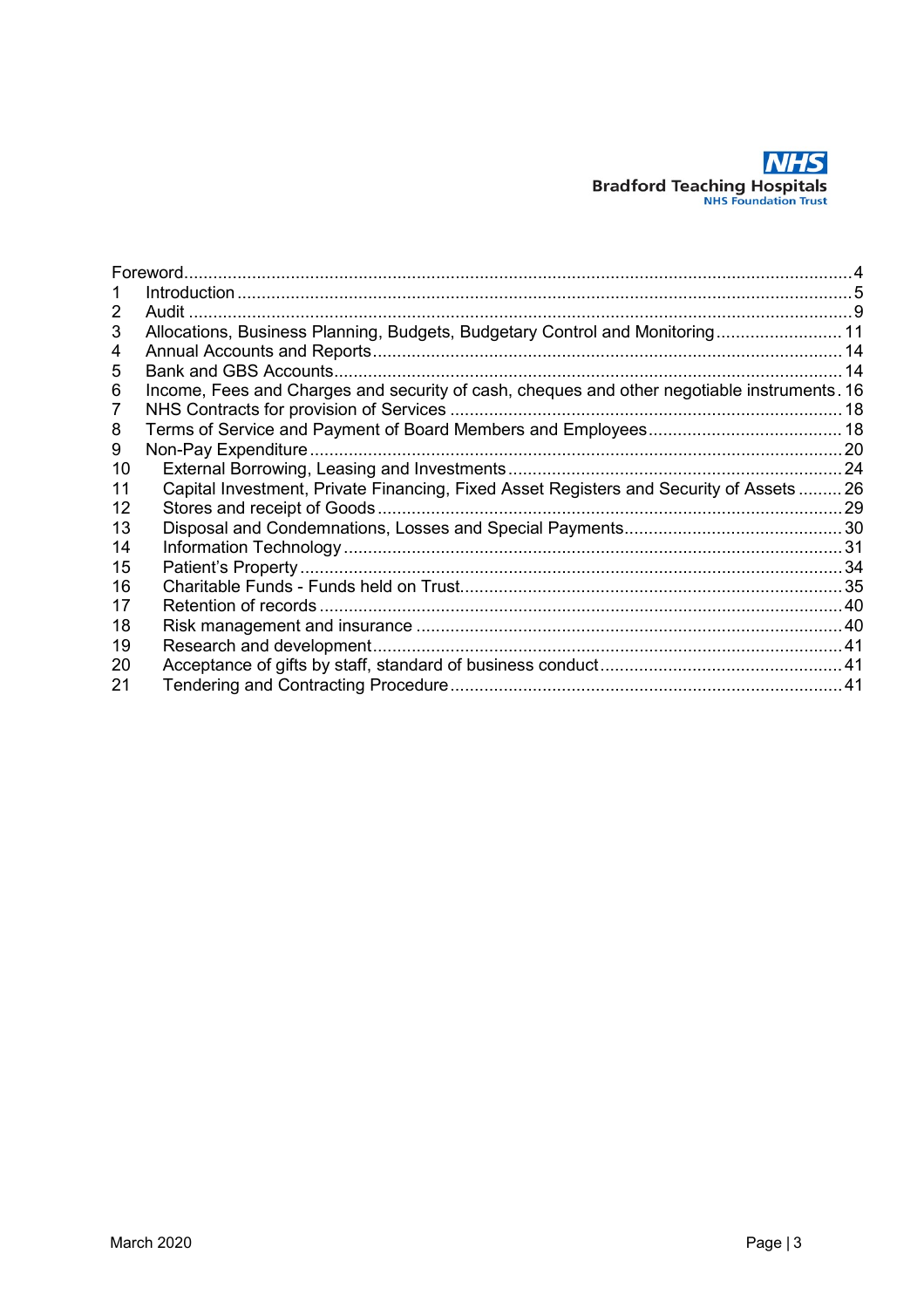# <span id="page-3-0"></span>**Foreword**

The National Health Service Act 2006 as amended by Health and Social Care Act 2012 and the Foundation Trust's Constitution require that all the powers of the Foundation Trust are exercisable by the Board on its behalf. Standing Orders, Reservation of Powers to the Board and Scheme of Delegation, together with these Standing Financial Instructions and such other locally generated rules and instructions, including financial procedure notes, as may exist for use within the Foundation Trust provide a regulatory and business framework for the conduct of the Board. Collectively these documents must comprehensively cover all aspects of financial management and control. In effect, they set the business rules which Board members and officers must follow when taking action on behalf of the Board.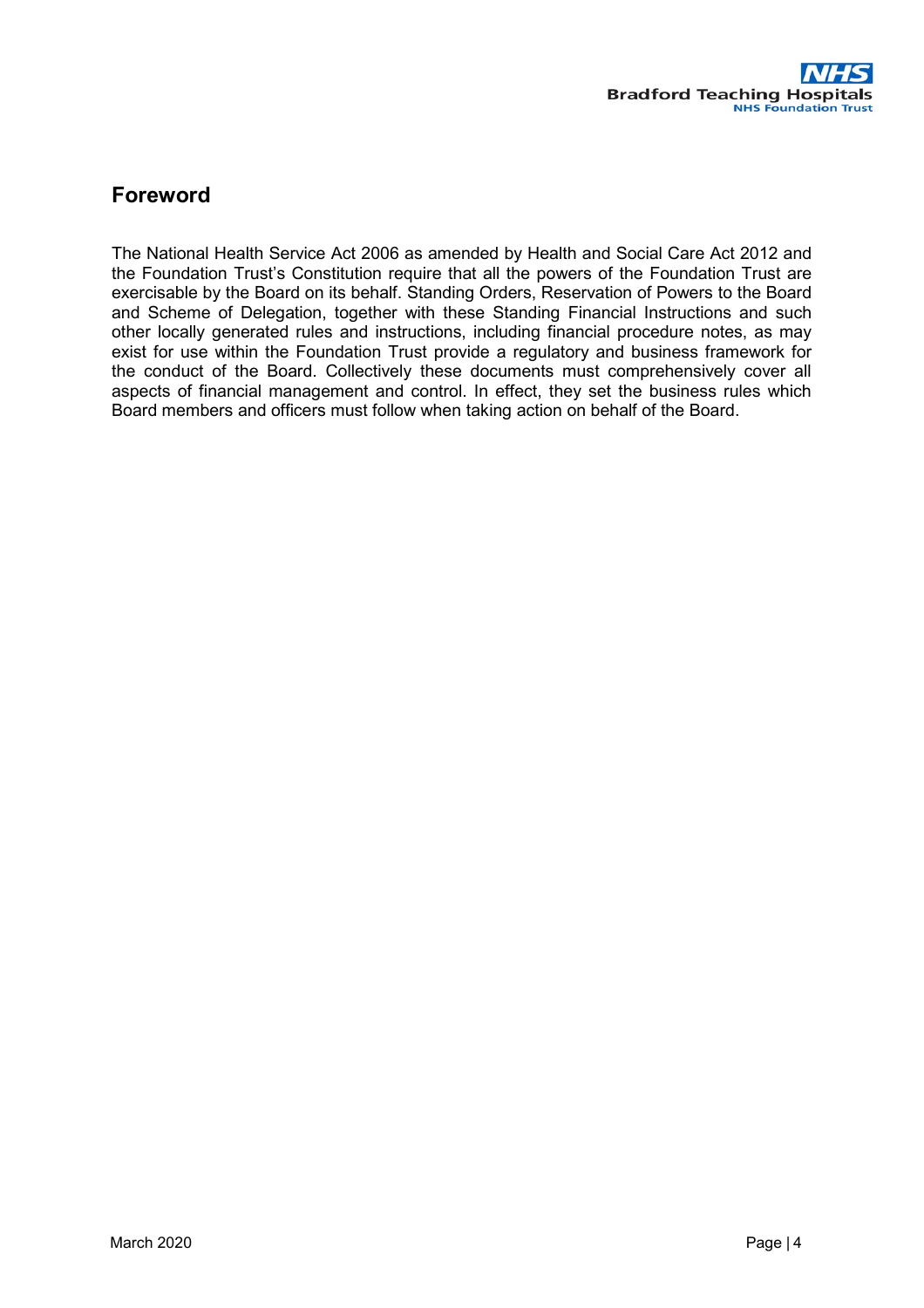## <span id="page-4-0"></span>**1 Introduction**

#### **1.1 General**

- 1.1.1 These Standing Financial Instructions detail the financial responsibilities, policies and procedures adopted by the Foundation Trust. They are designed to ensure that the Foundation Trust's financial transactions are carried out in accordance with the law and Government policy in order to achieve probity, accuracy, economy, efficiency and effectiveness. They should be used in conjunction with the Reservation of Powers to the Board and Scheme of Delegation adopted by the Foundation Trust. As stated in Standing Order No.4.7, they shall have effect as if incorporated in the Standing Orders of the Foundation Trust.
- 1.1.2 These Standing Financial Instructions identify the financial responsibilities which apply to everyone working for the Foundation Trust and its constituent organisations including Trading Units. They do not provide detailed procedural advice and should be read in conjunction with the detailed departmental and financial procedure notes. All financial procedures must be approved by the Director of Finance.
- 1.1.3 Should any difficulties arise regarding the interpretation or application of any of the Standing Financial Instructions then the advice of the Director of Finance must be sought before acting. All Foundation Trust staff involved in the management of Foundation Trust funds or committing the Foundation Trust to expenditure must be familiar with and comply with the provisions of the Foundation Trust's Standing Orders and these Standing Financial Instructions.

#### **1.1.4 The failure to comply with these Standing Financial Instructions and the Foundation Trust's Standing Orders can in certain circumstances be regarded as a disciplinary matter which could result in dismissal.**

- 1.1.5 **Overriding Standing Financial Instructions** If for any reason these Standing Financial Instructions are not complied with, full details of the non-compliance and any justification for non-compliance and the circumstances around the noncompliance shall be reported to the next formal meeting of the Audit and Assurance Committee for referring action or ratification. The Board and all staff have a duty to disclose any non- compliance with these Standing Financial Instructions to the Director of Finance as soon as possible.
- 1.1.6 **Outsourced Services** Where any operation is carried out on the Foundation Trust's behalf by NHS Shared Business Services or any other Board approved outsourced service provider, detailed procedures will be the responsibility of such a provider. The following are the principal areas for which some or all processes are currently the responsibility of such a provider:
	- Accounts payable;
	- Accounts receivable;
	- Treasury and cash;
	- General ledger;
	- VAT services;
	- IT system administration services.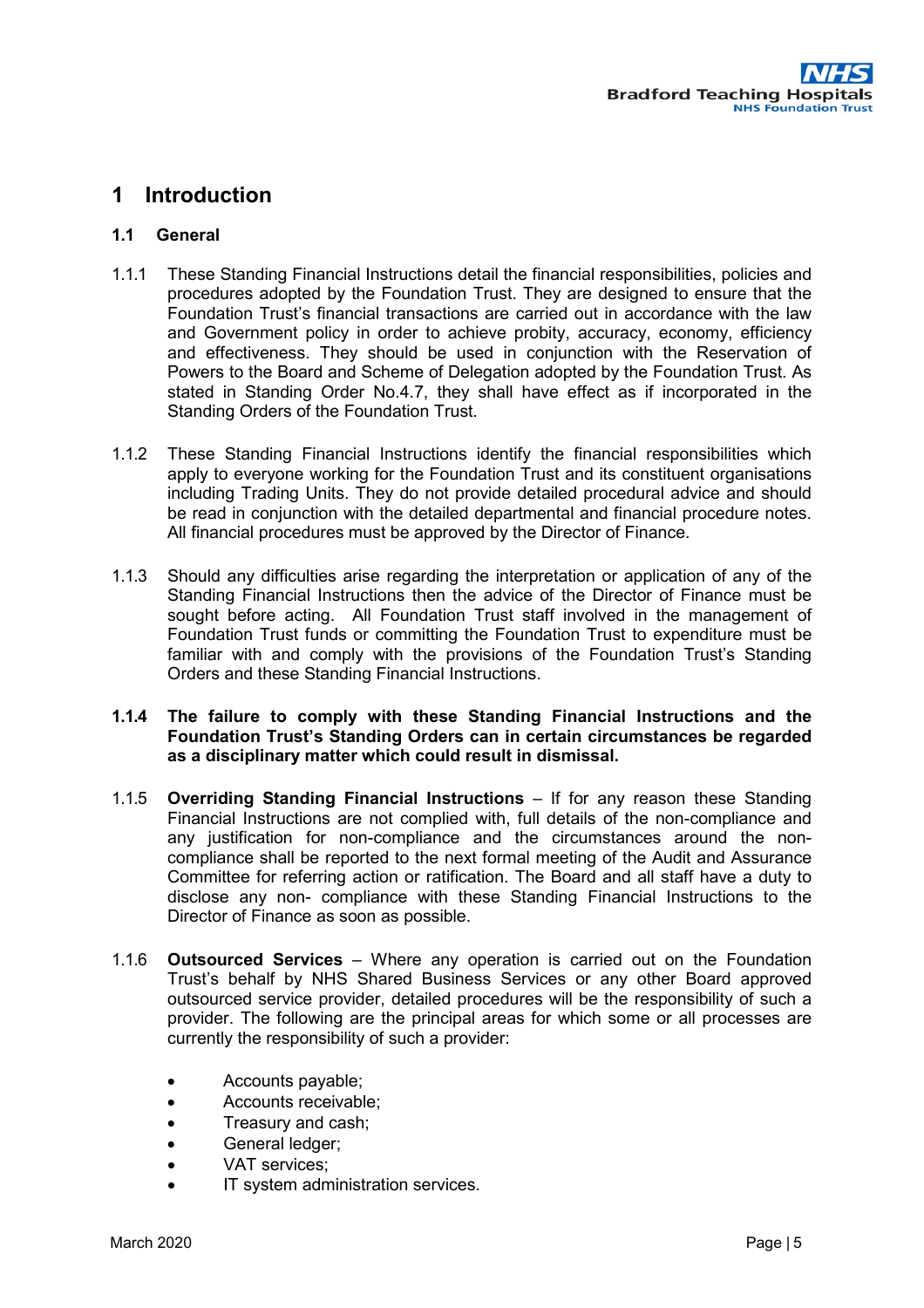These may be subject to variation.

However, the ultimate responsibility lies with the Foundation Trust to ensure prior to award or renewal of any contract, that they are satisfied that the detailed procedures exist and are sufficiently robust through its contract management processes.

#### **1.1.7 Terminology**

- 1.1.8 Any expression to which a meaning is given in Health Service Acts or in the Financial Regulations made under the Acts shall have the same meaning in these Standing Financial Instructions and in addition:
	- (a) 'Board' means the Board of the Foundation Trust;
	- (b) 'Budget' means a resource, expressed in financial terms, proposed by the Board for the purpose of carrying out, for a specific period, any or all of the functions of the Foundation Trust;
	- (c) 'Budget Holder' means the director or employee with delegated authority to manage finances (Income and Expenditure) for a specific area of the organisation;
	- (d) "Chairman" is the person appointed by the Council of Governors to lead the Board of Directors and to ensure that it successfully discharges its overall responsibility for the Foundation Trust as a whole;
	- (e) 'Chief Executive' means the Chief Executive Officer of the Foundation Trust;
	- (f) "Committee" means a committee of the Board of Directors;
	- (g) "Constitution" means the constitution of the Foundation Trust;
	- (h) "Council of Governors" means the Council of Governors of the Foundation Trust as constituted by the Constitution;
	- (i) 'Director of Finance' means the Chief Financial Officer of the Foundation Trust;
	- (j) 'Funds held on trust' shall mean those funds which the Foundation Trust holds on date of incorporation, receives on distribution by statutory instrument or chooses subsequently to accept under powers derived under S.90 of the NHS Act 1977 as amended and S.51 of the National Health Service Act 2006. Such funds may or may not be charitable.
	- (k) 'Foundation Trust' means the Bradford Teaching Hospitals NHS Foundation Trust.
	- (l) ['Monitor' means the body corporate known as Monitor, as provided by section 61 of the Health and Social Care Act 2012.]
	- (m) "NHSI" means the body NHS Improvement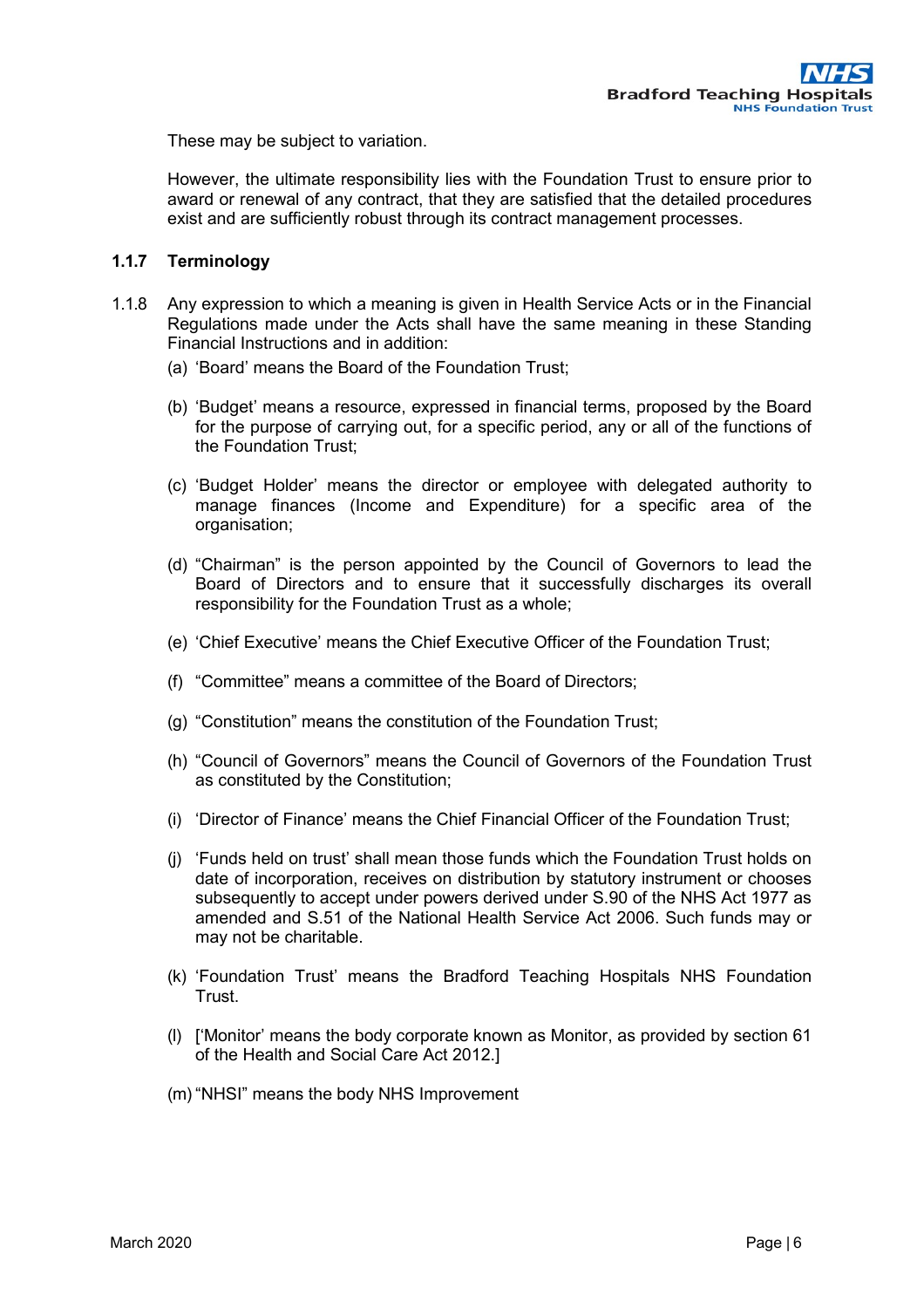- 1.1.9 Wherever the title Chief Executive, Director of Finance or other nominated officer is used in these instructions, it shall be deemed to include such other directors or employees who have been duly authorised to represent them.
- 1.1.10 Wherever the term 'officer' is used and where the context permits it shall be deemed to include employees of third parties contracted to the Foundation Trust when acting on behalf of the Foundation Trust.
- 1.1.11 All references to the masculine gender will be deemed to apply equally to the feminine gender when used with these instructions.

#### **1.2 Responsibilities and Delegation**

#### **1.2.1 The Board**

The Board exercises financial supervision and control by:

- (a) formulating the financial strategy;
- (b) approving annual budgets including the overall income / expenditure and departmental allocations;
- (c) defining and approving essential features in respect of important procedures and financial systems (including the need to obtain value for money);
- (d) defining specific responsibilities placed on the Board and officers as indicated in the Scheme of Delegation document.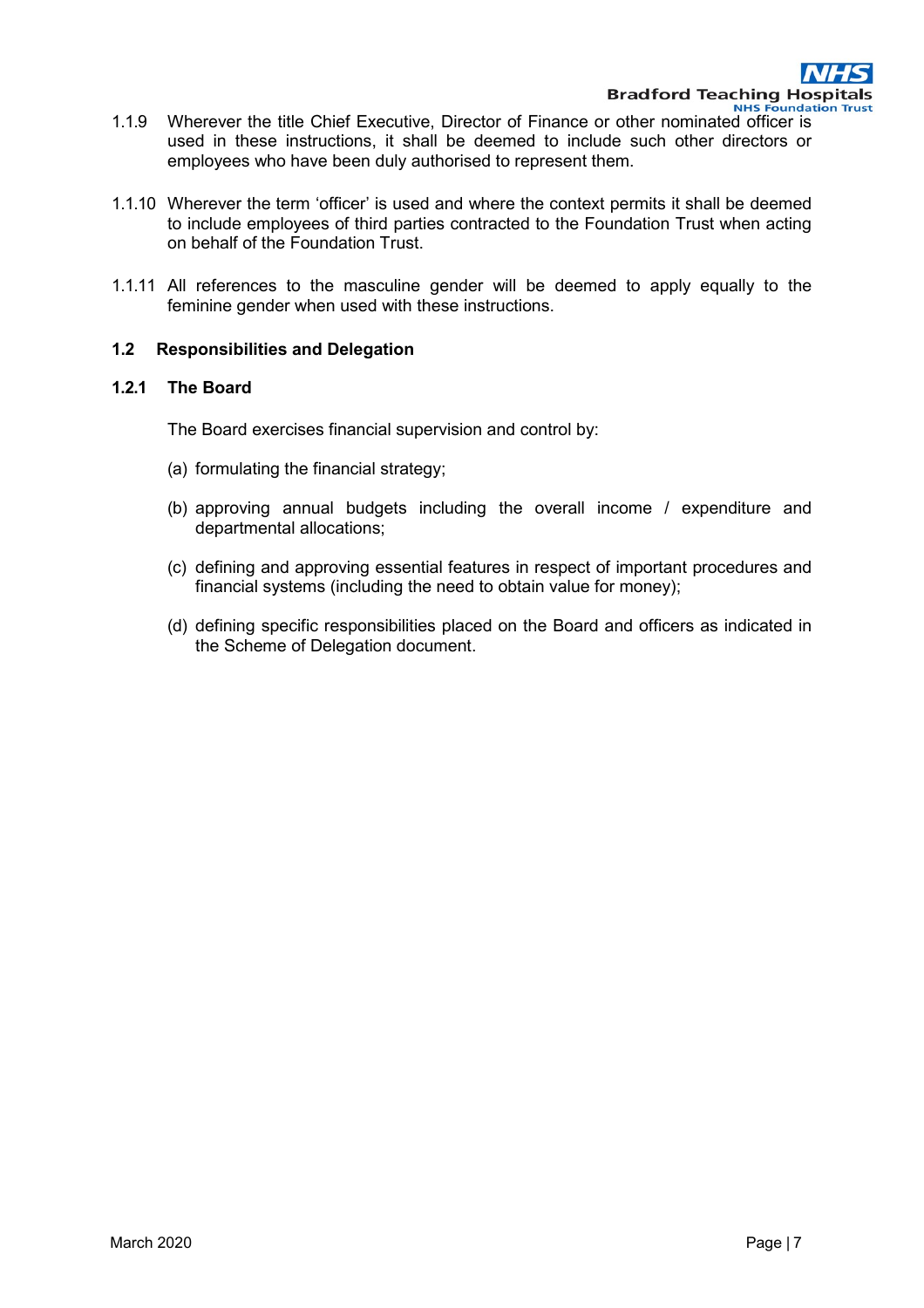- 1.2.2 The Board has resolved that certain powers and decisions may only be exercised by the Board in formal session. These are set out in the 'Reservation of Powers to the Board' document. All other powers have been delegated to such other committees as the Foundation Trust has established.
- 1.2.3 The Board will delegate responsibility for the performance of its functions in accordance with the Scheme of Delegation document adopted by the Foundation Trust.

#### 1.2.4 **The Chief Executive and the Director of Finance**

- 1.2.5 Within the Standing Financial Instructions it is acknowledged that the Chief Executive is ultimately accountable to the Board and, as accountable officer, to [Monitor], for ensuring that the Board meets its obligation to perform its functions within the available financial resources. The Chief Executive has overall executive responsibility for the Foundation Trust's activities, is responsible to the Chairman and the Board for ensuring that its financial obligations and targets are met and has overall responsibility for the Foundation Trust's system of internal control. The Chief Executive and Director of Finance will, as far as possible, delegate their detailed responsibilities, but they remain accountable for financial control.
- 1.2.6 It is a duty of the Chief Executive to ensure that the Board and officers and all new appointees are notified of, and put in a position to understand, their responsibilities within these Instructions.

#### 1.2.7 **The Director of Finance**

- 1.2.8 The Director of Finance is responsible for:
	- (a) implementing the Foundation Trust's financial policies and co-ordinating any corrective action necessary to further these policies;
	- (b) maintaining an effective system of internal financial control, including ensuring that detailed financial procedures and systems incorporating the principles of separation of duties and internal checks are prepared, documented and maintained to supplement these instructions;
	- (c) ensuring that sufficient records are maintained to show and explain the Foundation Trust's transactions, in order to disclose, with reasonable accuracy, the financial position of the Foundation Trust at any time;
- 1.2.9 and, without prejudice to any other functions of the Foundation Trust, and officers of the Foundation Trust, the duties of the Director of Finance include:
	- (a) the provision of financial advice to the Board and officers;
	- (b) the design, implementation and supervision of systems of internal financial control;
	- (c) the preparation and maintenance of such accounts, certificates, estimates, records and reports as the Foundation Trust may require for the purpose of carrying out its statutory duties.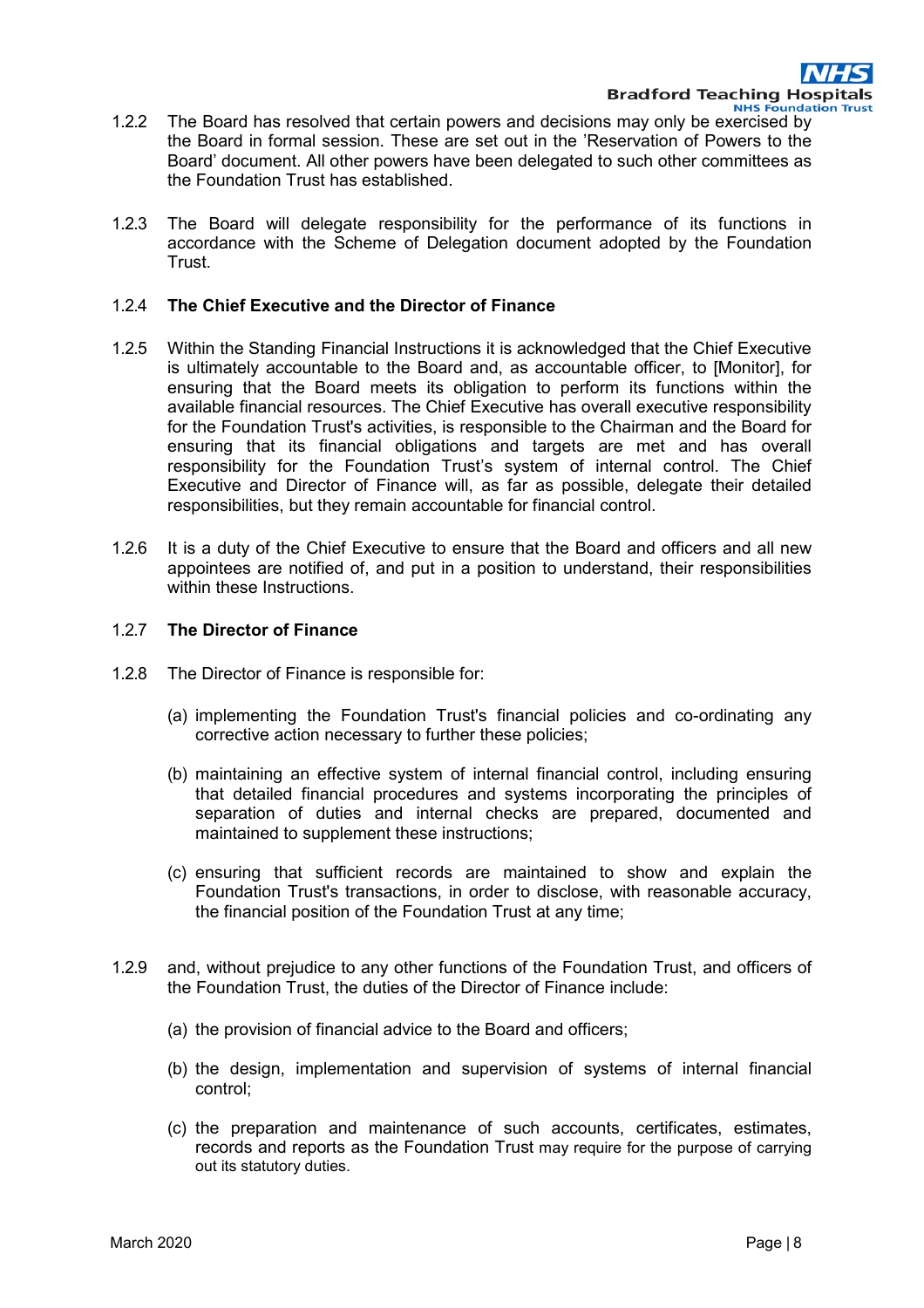#### 1.2.10 **Board Members and Officers**

All Board members and officers, severally and collectively, are responsible for:

- (a) the security of the property of the Foundation Trust;
- (b) avoiding loss;
- (c) exercising economy and efficiency in the use of resources;
- (d) conforming with the requirements of Standing Orders, Standing Financial Instructions, Financial Procedures and the Scheme of Delegation.

#### 1.2.11 **Contractors and their Employees**

- 1.2.12 Any contractor or employee of a contractor, who is empowered by the Foundation Trust to commit the Foundation Trust to expenditure or who is authorised to obtain income, shall be covered by these instructions. It is the responsibility of the Chief Executive to ensure that such persons are made aware of this.
- 1.2.13 For the Board and any officers who carry out a financial function, the form in which financial records are kept and the manner in which the Board and such officers discharge their duties must be to the satisfaction of the Director of Finance.

## <span id="page-8-0"></span>**2 Audit**

#### 2.1.1 **Audit and Assurance Committee**

- 2.1.2 In accordance with Standing Orders, the Board shall formally establish an Audit and Assurance Committee, with clearly defined terms of reference, attached at Annex 6 to the Standing Orders, and following guidance from the NHS Audit Committee Handbook (2011) and the Audit Code for NHS Foundation Trusts published by Monitor, which will provide an independent and objective view of internal control.
- 2.1.3 The Board shall satisfy itself that at least one member of the Audit Committee has recent and relevant financial experience.
- 2.1.4 Where the Audit and Assurance Committee considers there is evidence of ultra vires transactions, evidence of improper acts, or if there are other important matters that the Audit and Assurance Committee wishes to raise, the chairman of the Audit and Assurance Committee should raise the matter at a full meeting of the Board (with the Director of Finance in the first instance). Exceptionally, the matter may need to be referred to Monitor.
- 2.1.5 It is the responsibility of the Director of Finance to ensure an adequate internal audit service is provided, and the Audit and Assurance Committee shall be involved in the selection process when/if an internal audit service provider is changed.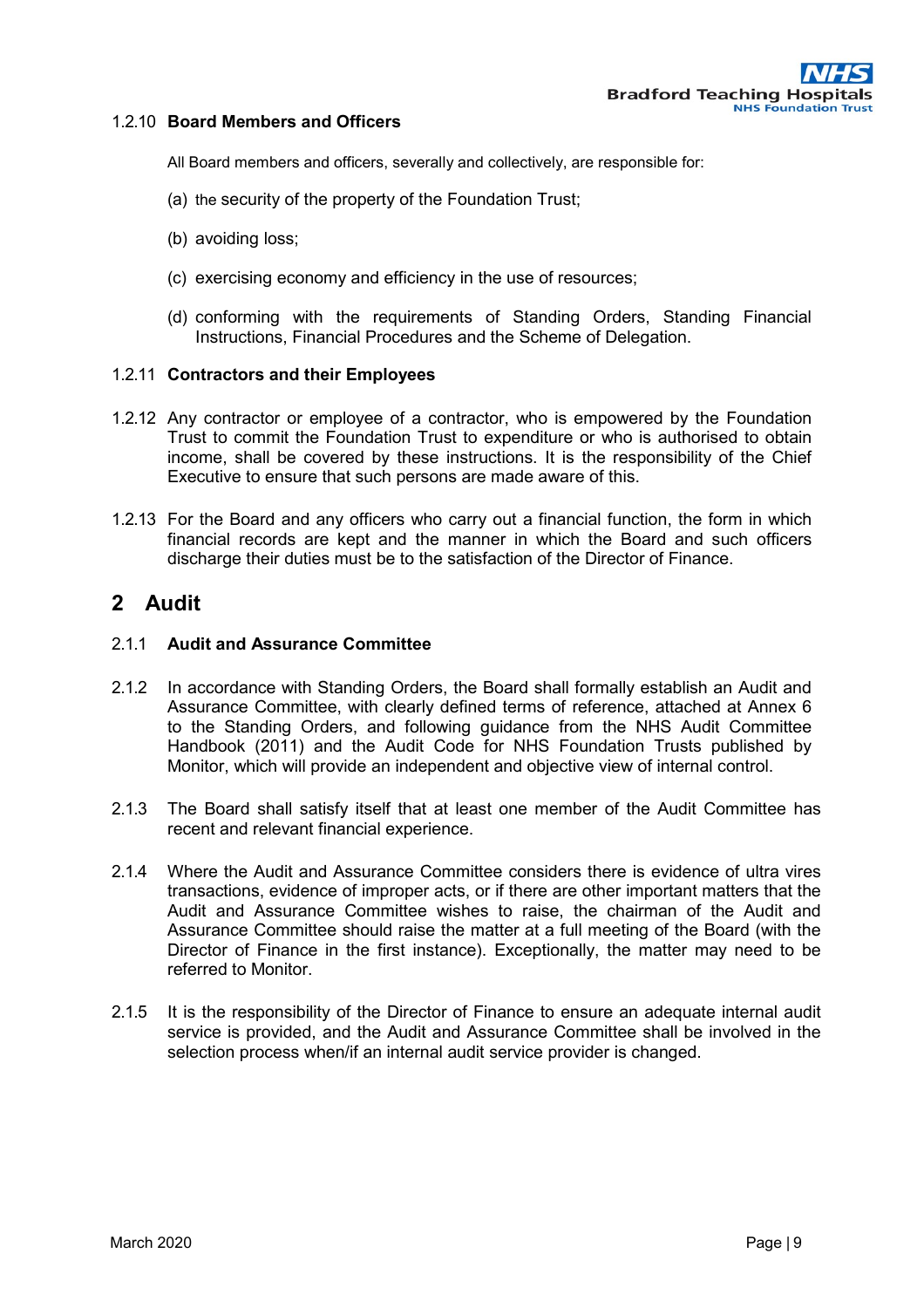#### **2.2 Fraud and Corruption**

- 2.2.1 In line with their responsibilities, the Chief Executive and Director of Finance shall monitor and ensure compliance with Directions issued by the Secretary of State for Health on fraud and corruption.
- 2.2.2 The Foundation Trust shall, via the Internal Audit function, have access to a suitable person to carry out the duties of the Local Counter Fraud Specialist as specified by the NHS Counter Fraud and Corruption Manual and guidance.
- 2.2.3 The Local Counter Fraud Specialist shall provide regular reports and advice to the Foundation Trust via the Audit and Assurance Committee and shall work with staff in NHS Counter Fraud Authority (previously known as NHS Protect) in accordance with the NHS Counter Fraud Standards.
- 2.2.4 The Local Counter Fraud Specialist will provide a written annual report, on counter fraud work within the Foundation Trust to the Audit and Assurance Committee.

#### **2.3 Director of Finance**

- 2.3.1 The Director of Finance is responsible for:
	- (a) ensuring there are arrangements to review, evaluate and report on the effectiveness of internal financial control including the establishment of an effective internal audit function;
	- (b) ensuring that the internal audit is adequate and meets the NHS mandatory audit standards;
	- (c) deciding at what stage to involve the police in cases of misappropriation and other irregularities not involving fraud or corruption;
	- (d) ensuring that an annual internal audit report is prepared for the consideration of the Audit and Assurance Committee and, as appropriate, the Board. The report must cover:
		- (i) a clear opinion on the effectiveness of internal control;
		- (ii) major internal financial control weaknesses discovered;
		- (iii) progress on the implementation of internal audit recommendations;
		- (iv) progress against plan over the previous year;
		- (v) strategic audit plan covering the coming three years;
		- (vi) a detailed plan for the coming year.
	- (e) ensuring there is an annual review of the continued appropriateness of the spend commitment and invoice authorisation limits of designated authorising officers within the Foundation Trust.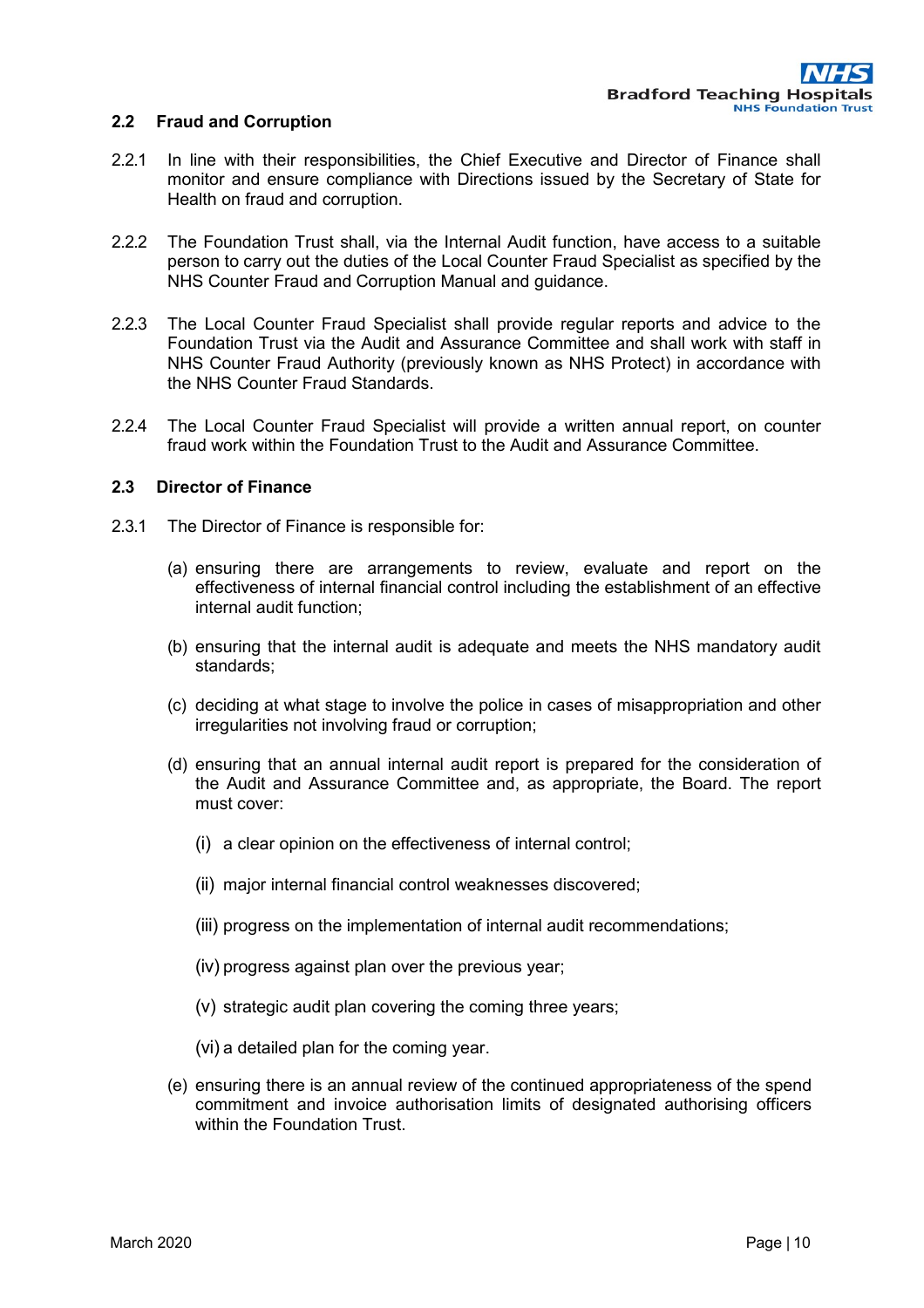- 2.3.2 The Director of Finance and designated auditors are entitled without necessarily giving prior notice to require and receive:
	- (a) access to all records, documents and correspondence relating to any financial or other relevant transactions, including documents of a confidential nature;
	- (b) access at all reasonable times to any land, premises or Board member or officer of the Foundation Trust;
	- (c) the production of any cash, stores or other property of the Foundation Trust under the control of a Board member or officer;
	- (d) explanations concerning any matter under investigation.

#### **2.4 Role of Internal Audit**

- 2.4.1 Internal Audit will review, appraise and report upon:
- 2.4.2 Whenever any matter arises which involves, or is thought to involve, irregularities concerning cash, stores or other property or any suspected irregularity in the exercise of any function of a pecuniary nature, the Director of Finance must be notified immediately.
- 2.4.3 The Head of Internal Audit will normally attend Audit and Assurance Committee meetings and has a right of access to all Audit and Assurance Committee members, the Chairman and the Chief Executive of the Foundation Trust.
- 2.4.4 The Head of Internal Audit shall be accountable to the Director of Finance. The reporting system for internal audit shall be agreed between the Director of Finance, the Audit and Assurance Committee and the Head of Internal Audit. The agreement shall be in writing and shall comply with the guidance on reporting contained in the NHS Internal Audit Standards. The reporting system shall be reviewed at least every three years.
- 2.4.5 Managers in receipt of audit reports referred to them have a duty to take appropriate remedial action within the timescales specified in the report. The Director of Finance shall identify a formal review process to monitor the extent of compliance with audit recommendations. Where appropriate remedial action has failed to take place within a reasonable period, the matter shall be reported to the Director of Finance. Changes implemented must be maintained in the future and not viewed as merely satisfying an immediate audit point.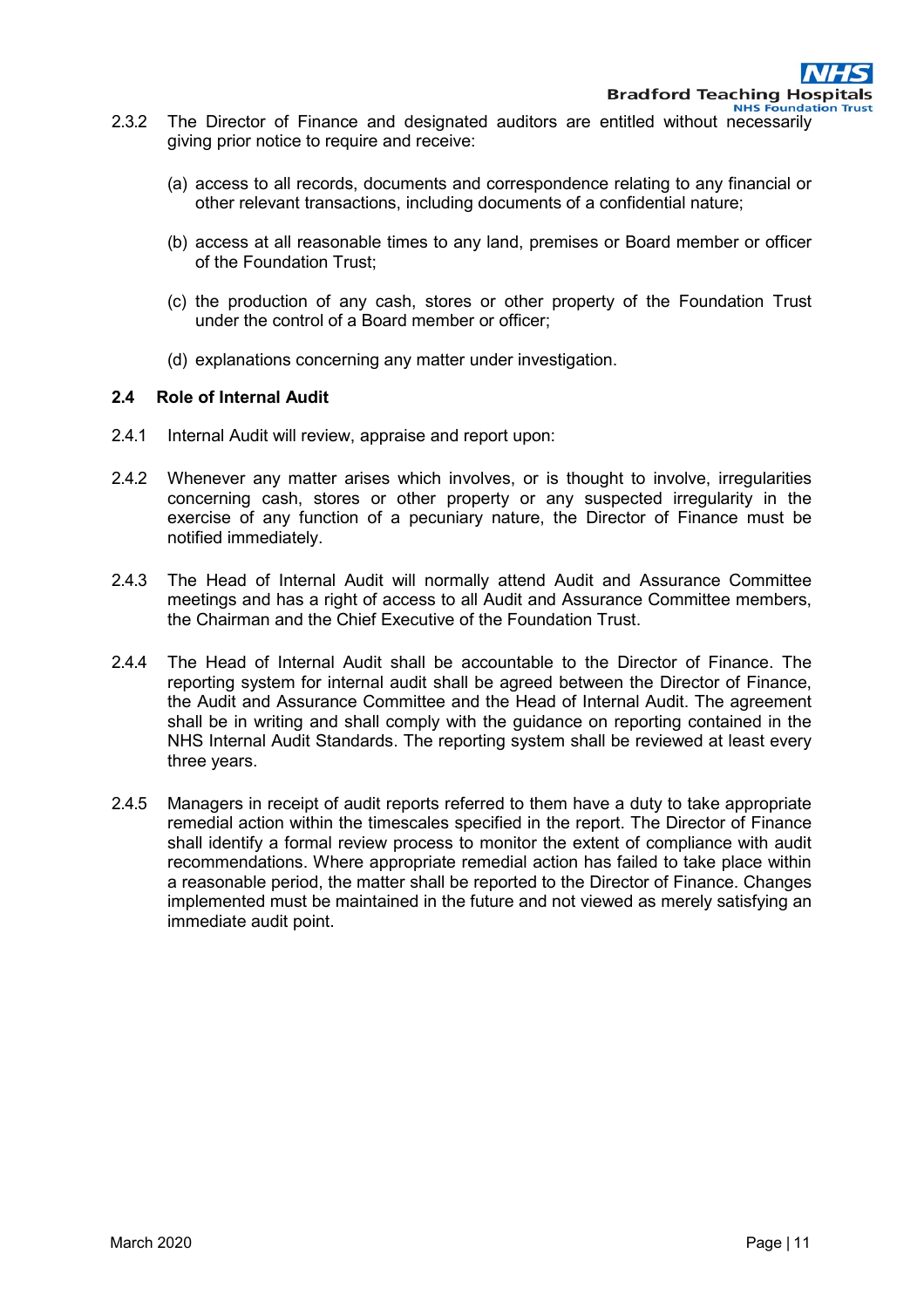#### **2.5 External Audit**

- 2.5.1 The external auditor is appointed by the Council of Governors.
- 2.5.2 The Audit Code for NHS Foundation Trusts (the 'Audit Code') contains the directions of Monitor under paragraph 24 (5) of Schedule 7 to the National Health Service Act 2006, with respect to the standards, procedures and techniques to be adopted by the auditor.
- 2.5.3 The Foundation Trust shall comply with the Audit Code.
- 2.5.4 The external auditor shall comply with the Audit Code.

#### **2.6 Security Management**

- 2.6.1 In line with his responsibilities, the Foundation Trust Chief Executive will monitor and ensure compliance with Directions issued by the Secretary of State for Health and Social Care on NHS security management.
- 2.6.2 The Foundation Trust shall nominate suitable individuals to carry out the duties of the Local Security Management Specialist (LSMS) and Security Management Director (SMD) as specified by the Secretary of State for Health guidance on NHS security management.
- 2.6.3 The Chief Executive has overall responsibility for controlling and coordinating security. However, key tasks are delegated to the Security Management Director (SMD) and the appointed Local Security Management Specialist (LSMS).

## <span id="page-11-0"></span>**3 Allocations, Business Planning, Budgets, Budgetary Control and Monitoring**

#### **3.1 Preparation and Approval of Business Plans and Budgets**

- 3.1.1 The Chief Executive and Director of Finance will compile and submit to the Board an annual business plan which takes into account financial targets and forecast limits of available resources. The annual business plan will contain:
	- (a) a statement of the significant assumptions on which the plan is based;
	- (b) details of major changes in workload, delivery of services or resources required to achieve the plan.
- 3.1.2 Prior to the start of the financial year the Director of Finance will, on behalf of the Chief Executive, prepare and submit budgets for approval by the Board. Such budgets will:
	- (a) be in accordance with the aims and objectives set out in the annual business plan;
	- (b) accord with workload and workforce plans;
	- (c) be produced following discussion with appropriate budget holders;
	- (d) be prepared within the limits of available funds available to the Trust;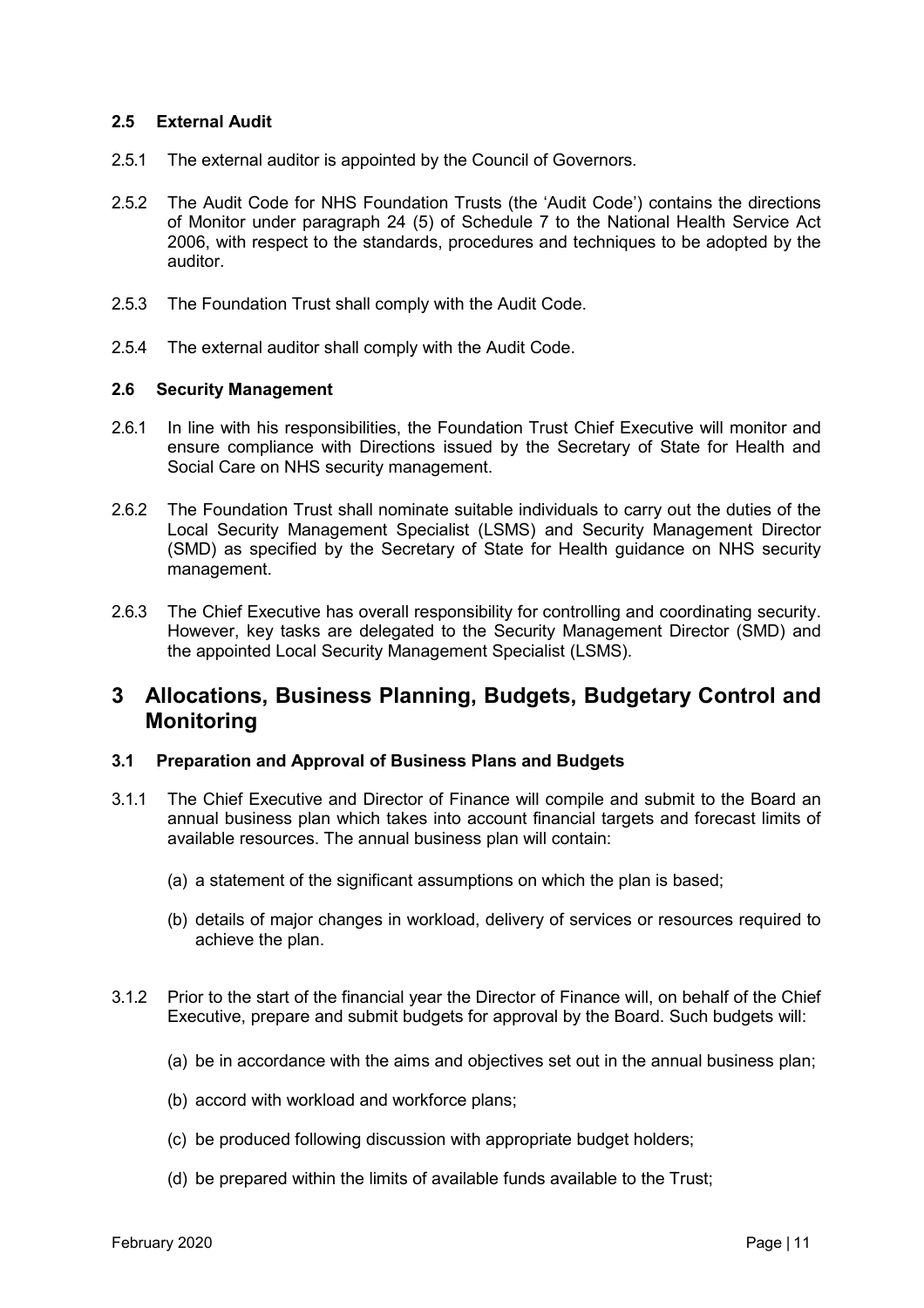- (e) identify potential risks; and
- (f) set out the implications to the Trusts Use of Resources assessment framework.
- 3.1.3 The Director of Finance shall monitor financial performance against budget and business plan, periodically review them, and report to the Board.
- 3.1.4 Budget holders shall provide the Director of Finance with all financial, statistical and other relevant information as necessary, for the compilation of such budgets, plans, estimates and forecasts.
- 3.1.5 All budget holders will sign up to their allocated budgets at the commencement of each financial year.
- 3.1.6 The Director of Finance has a responsibility to ensure that adequate training is delivered on an on-going basis to budget holders to help them manage successfully.
- 3.1.7 The Director of Finance shall keep the Chief Executive and the Board of Directors informed of the financial consequences of changes in policy, pay awards, and other events and trends affecting budgets and shall advise on the financial and economic aspects of future plans and projects.
- 3.1.8 Operating surpluses may be used to:
	- (a) spend on revenue;
	- (b) meet locally determined health needs;
	- (c) build cash reserves for future investments;
	- (d) finance an investment or purchase;
	- (e) make payments on a loan

#### **3.2 Budgetary Delegation**

- 3.2.1 The Chief Executive may delegate the management of a budget to permit the performance of a defined range of activities. This delegation must be in writing and be accompanied by a clear definition of:
	- (a) the amount of the budget;
	- (b) the purpose(s) of each budget heading;
	- (c) individual and group responsibilities;
	- (d) authority to exercise virement;
	- (e) achievement of planned levels of service;
	- (f) the provision of regular reports.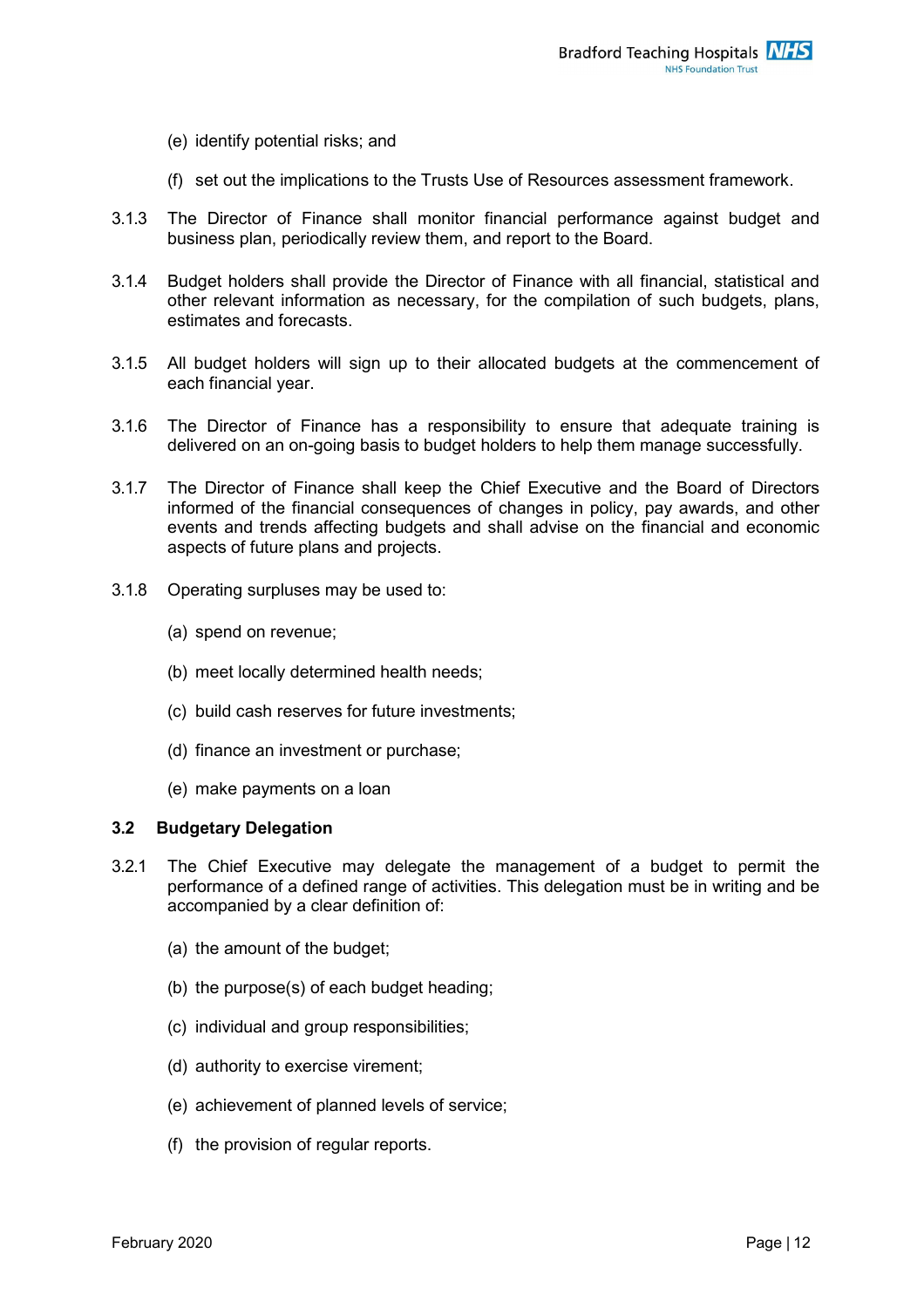- 3.2.2 The Chief Executive and delegated budget holders must not exceed the budgetary total or virement limits set by the Board.
- 3.2.3 Any budgeted funds not required for their designated purpose(s) revert to the immediate control of the Chief Executive, subject to any authorised use of virement.
- 3.2.4 Non-recurring budgets should not be used to finance recurring expenditure.

#### **3.3 Budgetary Control and Reporting**

- 3.3.1 The Director of Finance will devise and maintain systems of budgetary control and financial reporting. These will include:
	- (a) monthly financial reports to the Finance & Performance Committee and regular financial reports to the Board in a form approved by the Board, containing:
		- (i) income and expenditure to date, showing trends and forecast year-end position;
		- (ii) movements in working capital;
		- (iii) summary cash flow and forecast year-end position ;
		- (iv) summary balance sheet;
		- (v) capital project spend and projected outturn against plan;
		- (vi) performance against any permissible borrowing or covenants;
		- (vii)explanations of any material variances from plan supported by recovery plans;
		- (viii) details of any corrective action where necessary and the view of the Chief Executive and/or Director of Finance as to whether such actions are sufficient to correct the situation;
	- (b) the issue of timely, accurate and comprehensible advice and financial reports to each budget holder, covering the areas for which they are responsible;
	- (c) investigation and reporting of variances from financial, workload and manpower budgets;
	- (d) monitoring of management action to correct variances;
	- (e) arrangements for the authorisation of budget transfers.
- 3.3.2 Financial reports shall be received monthly by the Board of Directors.
- 3.3.3 Each budget holder is responsible for ensuring that:
	- (a) any likely overspending or reduction of income which cannot be met by virement is not incurred without the prior consent of the Director of Finance;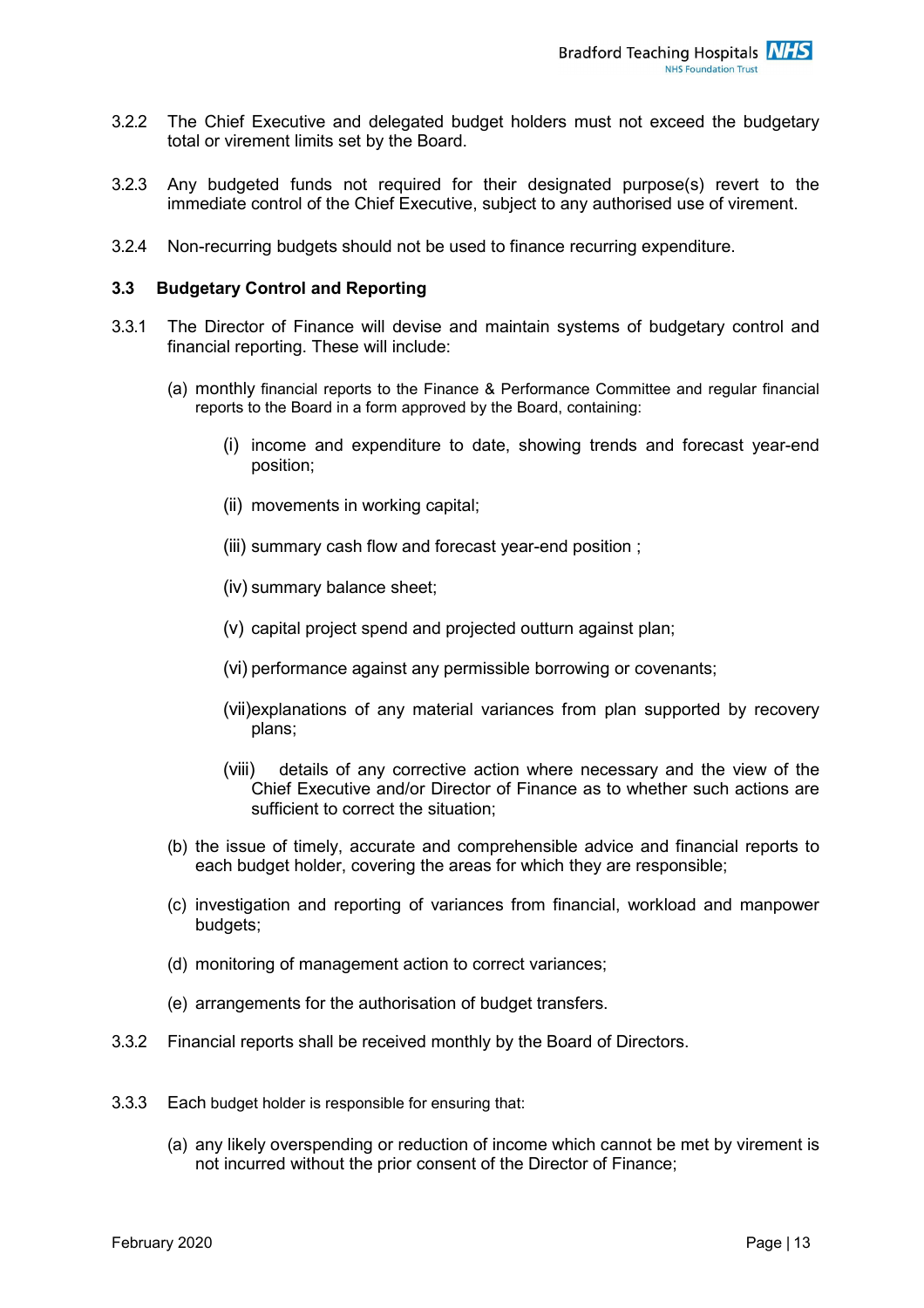- (b) the amount provided in the approved budget is not used in whole or in part for any purpose other than that specifically authorised subject to the rules of virement;
- (c) no permanent employees are appointed without giving due consideration of the ongoing financial resources required to fund the post within the approved budget;
- (d) the systems of budgetary control established by the Director of Finance are complied with fully.
- 3.3.4 The Chief Executive is responsible for identifying and implementing cost improvements and income generation initiatives in accordance with the requirements of the annual business plan and a balanced budget.
- 3.3.5 The Chief Executive is responsible for ensuring the Trust is financially viable, meets its financial duties, and takes such action as is necessary.

#### **3.4 Capital Expenditure**

3.4.1 The general rules applying to delegation and reporting shall also apply to capital expenditure. (The particular applications relating to capital are contained in SFI 11.) All items of capital expenditure must be referred to the Director of Finance for inclusion in the capital planning and approval processes.

#### **3.5 Monitoring Returns**

3.5.1 The Chief Executive is responsible for ensuring that the appropriate monitoring forms are submitted to NHSI within the specified timescales.

## <span id="page-14-0"></span>**4 Annual Accounts and Reports**

- 4.1.1 The Director of Finance, on behalf of the Foundation Trust, will prepare financial returns in accordance with the accounting policies and guidance laid down within International Financial Reporting Standards, as modified by the guidance given by NHSI with the approval of the Treasury.
- 4.1.2 The procedures to be followed in relation to annual accounts and reports are set out in the Foundation Trust's Constitution, paragraph 14, 'Accounts' and paragraph 15, 'Annual reports and forward plans'.
- 4.1.3 The Council of Governors, in general meeting, shall receive and consider the annual accounts, any report by the external auditor on them and the annual report, as provided by paragraph 6.8.2 of the Foundation Trust's Constitution.
- 4.1.4 The Foundation Trust's Audited Annual Accounts must be presented to the Board of Directors for approval and received by the Council of Governors at a public meeting. A copy will be laid before Parliament and copies forwarded to NHSI.

## <span id="page-14-1"></span>**5 Bank and GBS Accounts**

#### 5.1.1 **General**

5.1.2 The Director of Finance is responsible for managing the Foundation Trust's banking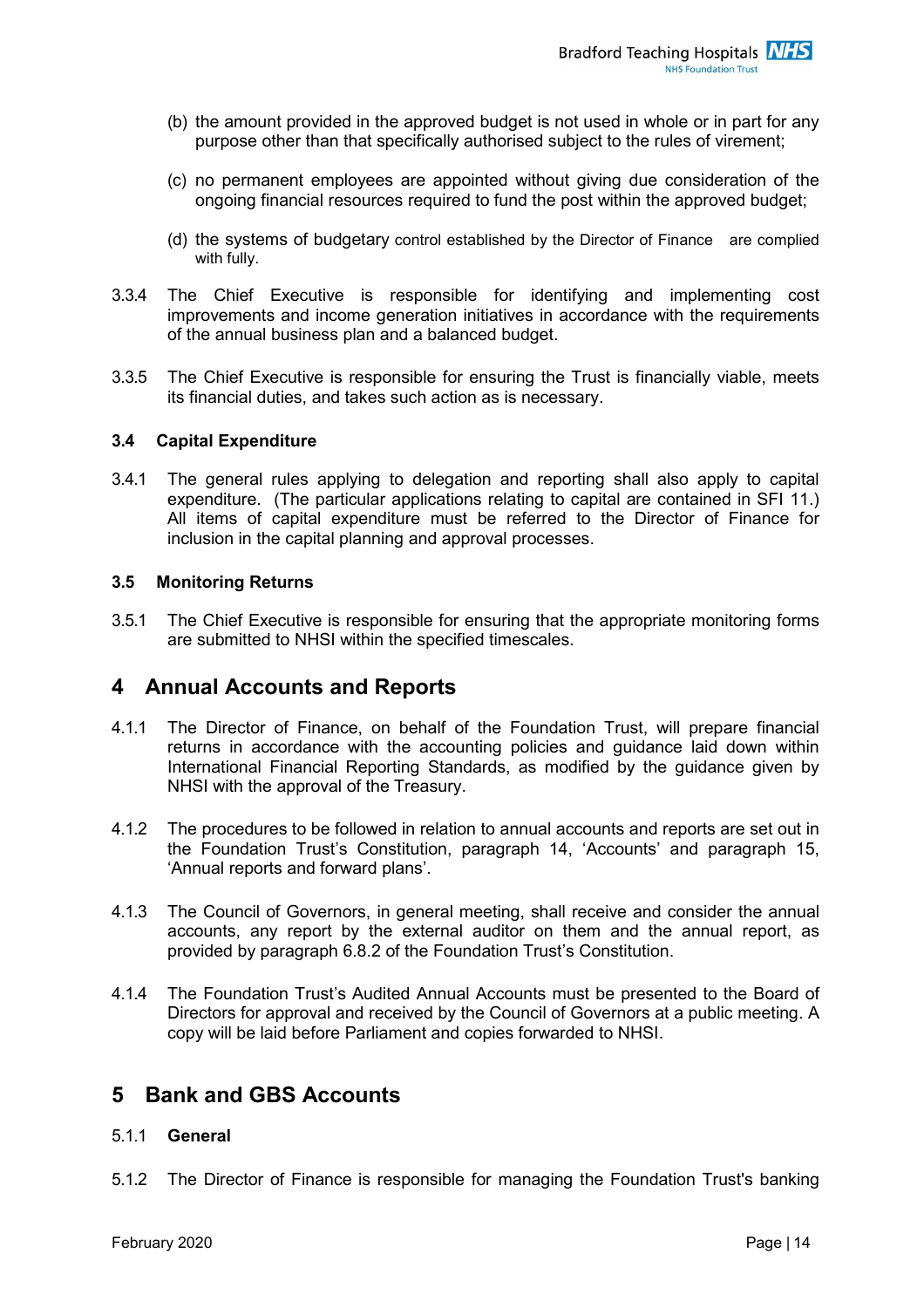arrangements and for advising the Foundation Trust on the provision of banking services and operation of accounts.

- 5.1.3 The Board shall approve the banking arrangements.
- **5.1.4** Bank and GBS Accounts
- 5.1.5 The Director of Finance is responsible for:
	- (a) bank accounts and Government Banking Service (GBS) accounts and other forms of working capital financing;
	- (b) establishing separate bank accounts for the Foundation Trust's non-exchequer funds;
	- (c) ensuring payments made from bank and GBS accounts do not exceed the amount credited to the account except where arrangements have been made;
	- (d) reporting to the Board all arrangements made with the Foundation Trust's bankers for accounts to be overdrawn, together with the remedial action taken.
- 5.1.6 All accounts should be held in the name of the Foundation Trust. No officer other than the Director of Finance shall open any account in the name of the Foundation Trust or for the purpose of furthering Foundation Trust activities.

#### 5.1.7 **Banking Procedures**

- 5.1.8 The Director of Finance will prepare detailed instructions on the operation of bank and GBS accounts which must include:
	- (a) the conditions under which each bank and GBS account is to be operated;
	- (b) the limit to be applied to any overdraft;
	- (c) those authorised to sign cheques or other orders drawn on the Foundation Trust's accounts.
- 5.1.9 The Director of Finance shall approve security procedures for any cheques issued without a handwritten signature, e.g. lithographed. Manually produced cheques shall be signed by the authorised officer(s) in accordance with the bank mandate.
- 5.1.10 All cheques shall be treated as controlled stationery, in the charge of a duly designated officer controlling their issue.
- 5.1.11 Review of Banking Arrangements
- 5.1.12 The Director of Finance will review the commercial banking arrangements of the Foundation Trust at regular intervals to ensure they reflect best practice and represent best value for money by periodically seeking competitive tenders for the Foundation Trust's commercial banking business.
- 5.1.13 Competitive tenders should be sought at least every five years. The results of the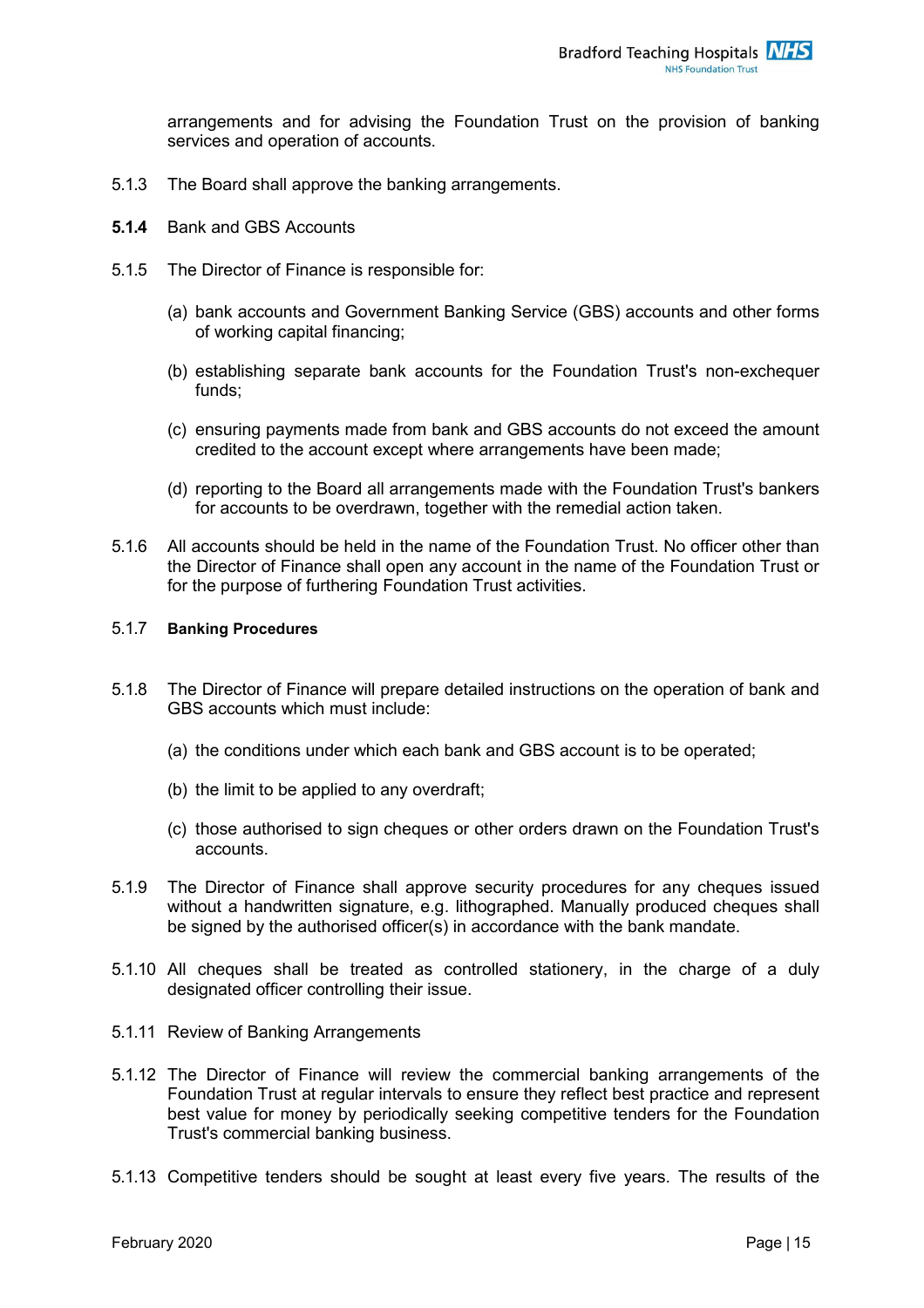tendering exercise should be reported to the Board. This review is not necessary for GBS accounts.

## <span id="page-16-0"></span>**6 Income, Fees and Charges and security of cash, cheques and other negotiable instruments**

#### **6.1 Income Systems**

- 6.1.1 The Director of Finance is responsible for designing, maintaining and ensuring compliance with systems for the proper recording, invoicing, collection and coding of all monies due.
- 6.1.2 The Director of Finance is also responsible for the prompt banking of all monies received.

#### **6.2 Fees and Charges**

- 6.2.1 The Foundation Trust shall follow relevant Department of Health and NHSI advice in setting prices for contracts with NHS organisations and non NHS organisations.
- 6.2.2 The Director of Finance is responsible for approving and regularly reviewing the level of all fees and charges other than those determined by the Department of Health or Monitor or by Statute. Independent professional advice on matters of valuation shall be taken as necessary. Where sponsorship income (including items in kind such as subsidised goods or loans of equipment) is considered, the guidance in the Department of Health's 'Commercial Sponsorship – Ethical standards in the NHS' shall be followed.
- 6.2.3 All officers must inform the Director of Finance promptly of money due arising from transactions which they initiate/deal with, including all contracts, leases, tenancy agreements, private patient undertakings and other transactions.
- 6.2.4 Where the Trust provides services to organisations other than NHS Commissioners a signed contract or official purchase is required before services are provided.
- 6.2.5 The Director of Finance can order service provision to be halted where services are discretionary and the Trust payment terms are not being met.

#### **6.3 Private Health Care**

- 6.3.1 General Managers in conjunction with the Medical Director and the Director of Finance shall be responsible for the maintenance and operation of procedures for the management of private practice in the Foundation Trust. The procedure shall also cover Fee Paying work, overseas visitors and amenity beds.
- 6.3.2 All consultants and associated specialists undertaking private practice and Category II work within the Foundation Trust shall be responsible for informing the responsible officer(s) as nominated by the Foundation Trust when private / Fee Paying Work patients are seen, to ensure that the Foundation Trust receives all amounts due to it.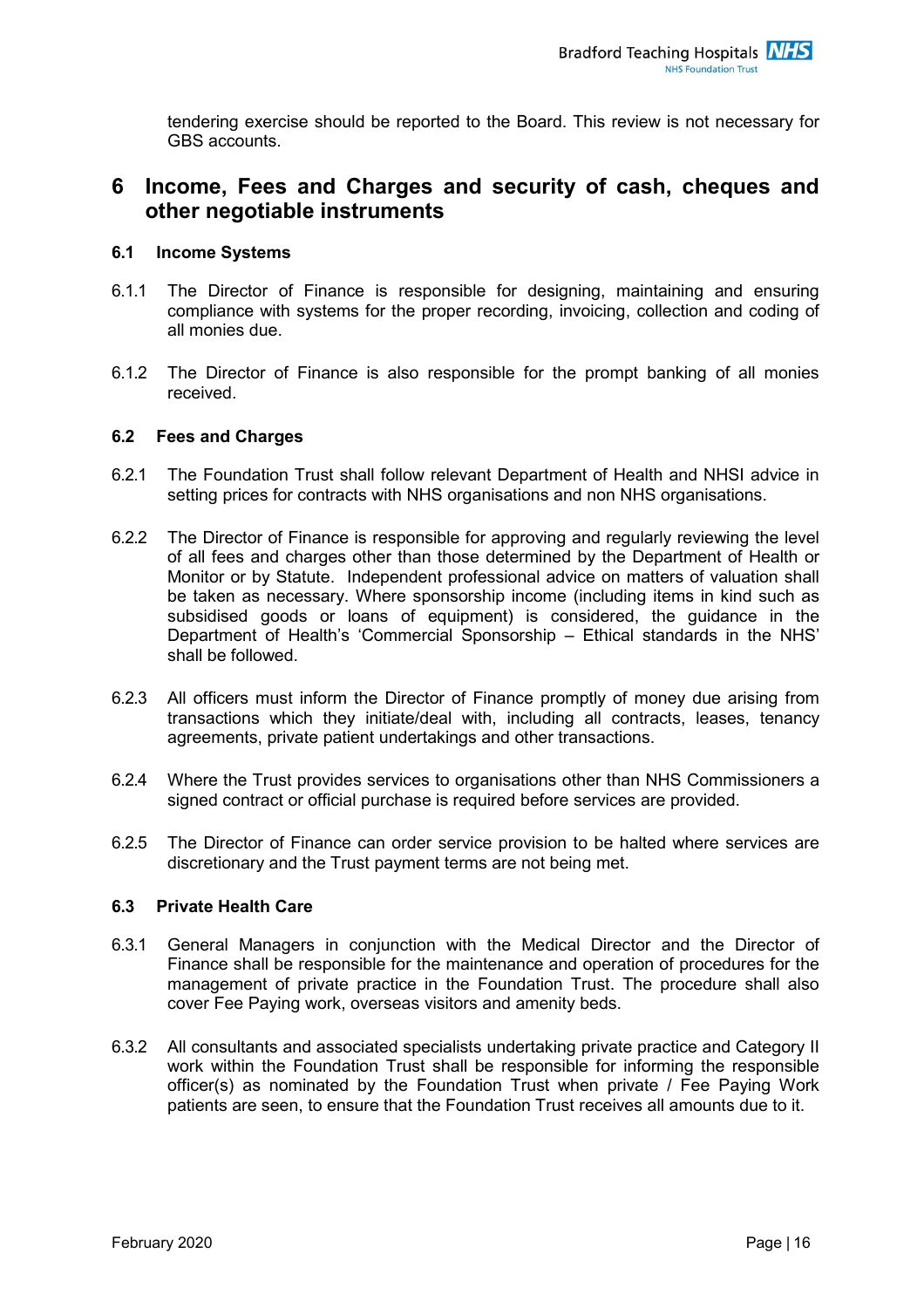#### **6.4 Debt Recovery**

- 6.4.1 The Director of Finance is responsible for:
	- (a) the appropriate recovery action on all outstanding debts including legal action where appropriate.
	- (b) writing off income not received and ensuring processes are in place to report losses.
	- (c) Detecting (or preferably preventing) and initiating recovery of overpayments.

#### **6.5 Security of Cash, Cheques and other Negotiable Instruments**

- 6.5.1 The Director of Finance is responsible for:
	- (a) approving the form of all receipt books, agreement forms, or other means of officially acknowledging or recording monies received or receivable (no form of receipt which has not been specifically authorised by the Director of Finance should be issued);
	- (b) ordering and securely controlling any such stationery;
	- (c) the provision of adequate facilities and systems for employees whose duties include collecting and holding cash, including the provision of safes or lockable cash boxes, the procedures for keys and for coin operated machines;
	- (d) prescribing systems and procedures for handling cash and negotiable securities on behalf of the Foundation Trust.
- 6.5.2 Official money shall not under any circumstances be used for the encashment of private cheques or IOUs.
- 6.5.3 All cheques, postal orders, cash, etc. shall be banked promptly intact. Disbursements shall not be made from cash received, except under arrangements approved by the Director of Finance.
- 6.5.4 The holders of safe keys shall not accept unofficial funds for depositing in their safes unless such deposits are in special sealed envelopes or locked containers. It shall be
- 6.5.5 made clear to the depositors that the Foundation Trust is not to be held liable for any loss, and written indemnities must be obtained from the organisation or individuals absolving the Foundation Trust from responsibility for any loss.
- 6.5.6 Any loss or shortfall of cash, cheques or other negotiable instruments, however occasioned, shall be monitored and recorded within the Finance Department. Any significant trends should be reported to the Director of Finance and internal audit via the incident reporting system. Where there is prima facie evidence of fraud or corruption, this process should follow the form of the Foundation Trust's Fraud and Corruption Response Plan and the guidance provided by NHS Counter Fraud Authority (formally NHS Protect) and Security Management Service). Where there is no evidence of fraud or corruption, the loss should be dealt with in line with the Foundation Trust's Losses and Special Payments procedures.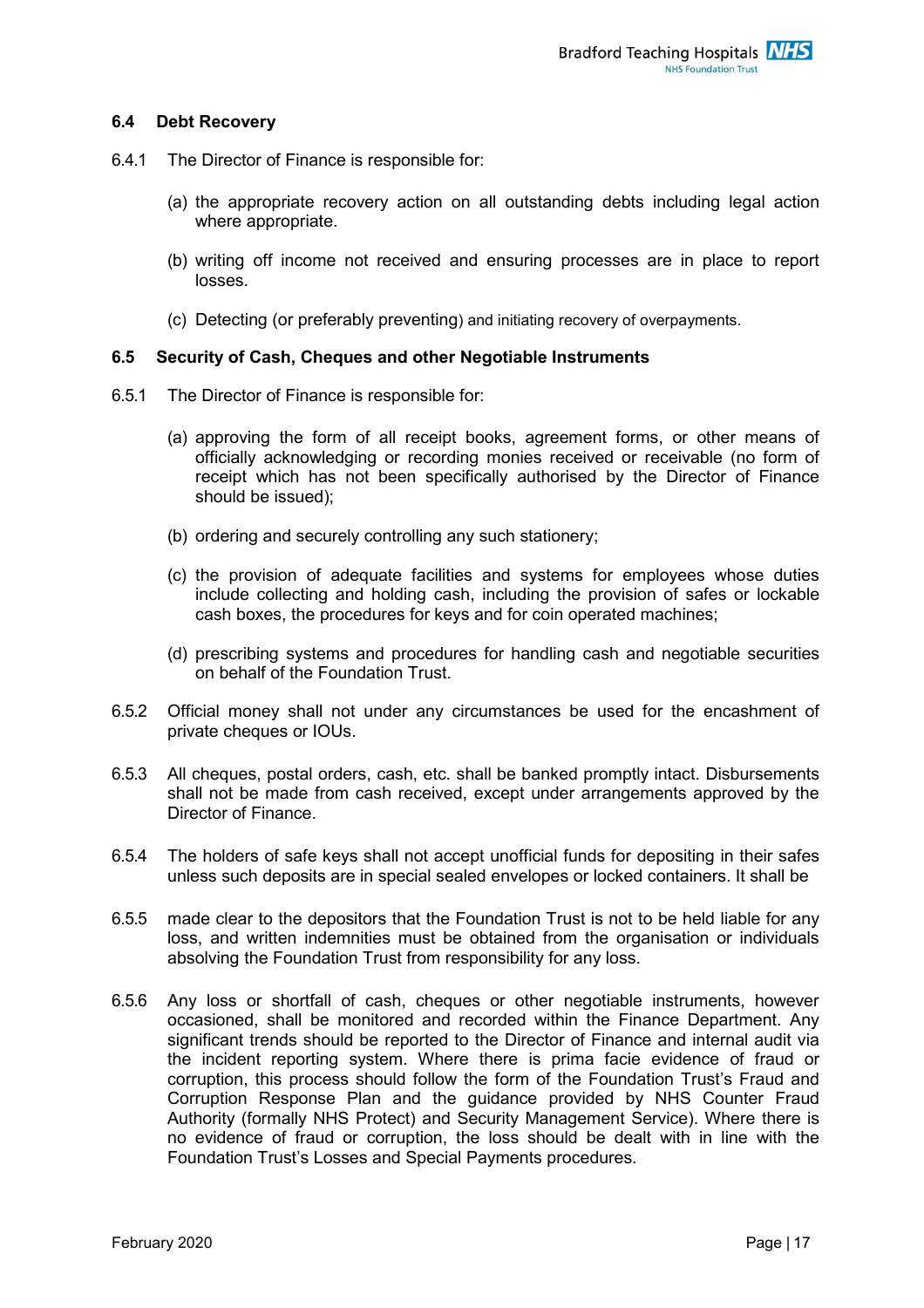# <span id="page-18-0"></span>**7 NHS Contracts for provision of Services**

#### **7.1 NHS Contracts for services provided by the Trust**

- 7.1.1 The Chief Executive, as the accounting officer, is responsible for ensuring that the Foundation Trust enters into suitable NHS Contracts with service commissioners for the provision of NHS services.
- 7.1.2 All NHS Contracts should aim to implement the agreed priorities contained within the annual business plan and, wherever possible, be based upon integrated care pathways to reflect expected patient experience. In discharging this responsibility, the Chief Executive should take into account:
	- (a) the standards of service quality expected;
	- (b) the relevant national service framework (if any);
	- (c) the provision of reliable information on cost and volume of services;
	- (d) the NHS National Performance Assessment Framework;
	- (e) ensuring that NHS Contracts build where appropriate on existing Joint Investment Plans;
	- (f) ensuring that NHS Contracts are based on integrated care pathways.

#### **7.2 Non-NHS Contracts for services provided to the Foundation Trust**

Non-NHS Contracts provided to the Foundation Trust requires approval by the Director of Finance or his Deputy/Assistant Finance Director and the relevant Manager and Executive Director in line with the Scheme of Delegation.

## <span id="page-18-1"></span>**8 Terms of Service and Payment of Board Members and Employees**

#### **8.1 Remuneration Committee (see also Annex 7 to Standing Orders)**

8.1.1 In accordance with Standing Orders the Board shall establish a Remuneration Committee, with clearly defined terms of reference, specifying which posts fall within its area of responsibility, its composition, and the arrangements for reporting (see NHS guidance contained in the Higgs report).

#### **8.2 Funded Establishment**

- 8.2.1 The manpower plans incorporated within the annual budget will form the funded establishment.
- 8.2.2 The funded establishment of any department may not be varied without the approval of the Chief Executive.

#### **8.3 Staff Appointments**

8.3.1 No officer may engage, re-engage, or re-grade employees, either on a permanent or temporary basis, or hire agency staff, or agree to changes in any aspect of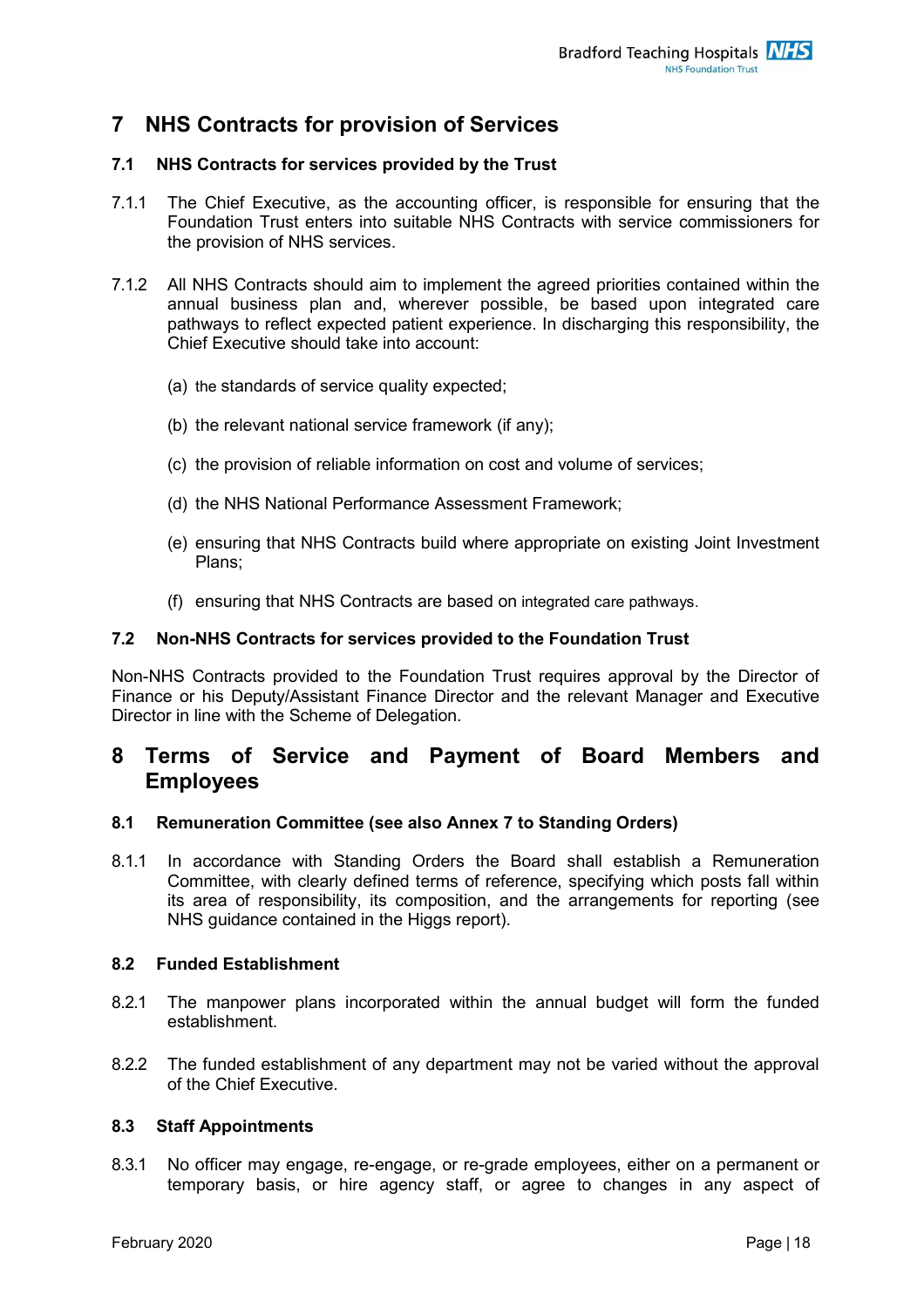remuneration:

- (a) unless authorised to do so by the Chief Executive;
- (b) beyond the limit of his approved budget and funded establishment.
- 8.3.2 The Board will approve procedures presented by the Chief Executive for the determination of commencing pay rates, conditions of service, etc, for employees.

#### **8.4 Processing of Payroll**

- 8.4.1 The Director of Finance is responsible for:
	- (a) specifying timetables for submission of properly authorised time records and other notifications;
	- (b) making payment on agreed dates;
	- (c) agreeing method of payment.
- 8.4.2 The Director of Finance will issue instructions regarding:
	- (a) verification and documentation of data;
	- (b) the timetable for receipt and preparation of payroll data and payments to employees and of allowances;
	- (c) maintenance of subsidiary records for superannuation, income tax, social security and other authorised deductions from pay;
	- (d) security and confidentiality of payroll information;
	- (e) checks to be applied to completed payroll before and after payment;
	- (f) authority to release payroll data under the provisions of the Data Protection Act;
	- (g) methods of payment available to various categories of employee;
	- (h) procedures for payment by cheque, bank credit, or cash to employees;
	- (i) procedures for the recall of cheques and bank credits;
	- (j) pay advances and their recovery;
	- (k) maintenance of regular and independent reconciliation of pay control accounts;
	- (l) separation of duties of preparing records and handling cash;
	- (m) a system to ensure the recovery from leavers of sums of money and property due by them to the Foundation Trust.
- 8.4.3 Appropriately nominated managers have delegated responsibility for:
	- (a) processing a signed copy of the contract/appointment form and such other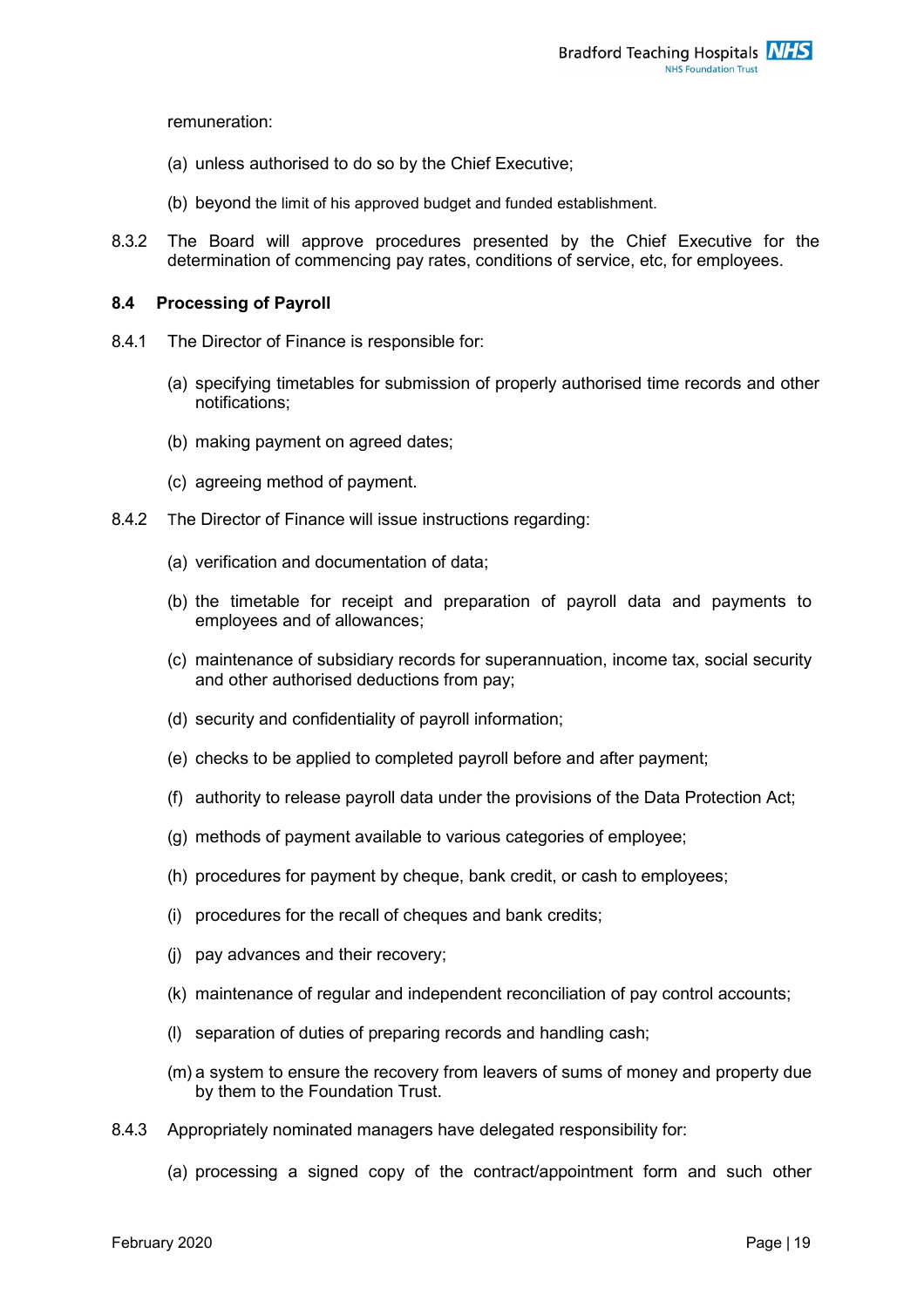documentation as may be required immediately upon an employee commencing duty

- (b) submitting time records and other notifications in accordance with agreed timetables;
- (c) completing time records and other notifications in accordance with the instructions of the Director of Finance and in the form prescribed by the Director of Finance;
- (d) submitting termination forms in the prescribed form immediately upon knowing the effective date of an employee's resignation, termination or retirement. Where an employee fails to report for duty or to fulfil obligations in circumstances that suggest he has left without notice, the Director of Finance must be informed immediately.
- 8.4.4 If circumstances are such that fraud or corruption might be expected, this fact also must be reported to the Director of Finance.
- 8.4.5 Regardless of the arrangements for providing the payroll service, the Director of Finance shall ensure that the chosen method is supported by appropriate (contracted) terms and conditions, adequate internal controls and audit review procedures and that suitable arrangements are made for the collection of payroll deductions and payment of these to appropriate bodies.

#### **8.5 Contracts of Employment**

- 8.5.1 The Board shall delegate responsibility to an officer for:
	- (a) ensuring that all employees are issued with a contract of employment in a form approved by the Board and which complies with employment legislation;
	- (b) dealing with variations to, or termination of, contracts of employment.

## <span id="page-20-0"></span>**9 Non-Pay Expenditure**

#### **9.1 Delegation of Authority**

- 9.1.1 The Board will approve the level of non-pay expenditure on an annual basis and the Chief Executive will determine the level of delegation to budget managers:
- 9.1.2 The Chief Executive will set out in the Scheme of Delegation:
	- (a) The list of managers who are authorised to approve requisitions for the supply of goods and services; and
	- (b) The maximum level of each requisition and the system for authorisation above that level.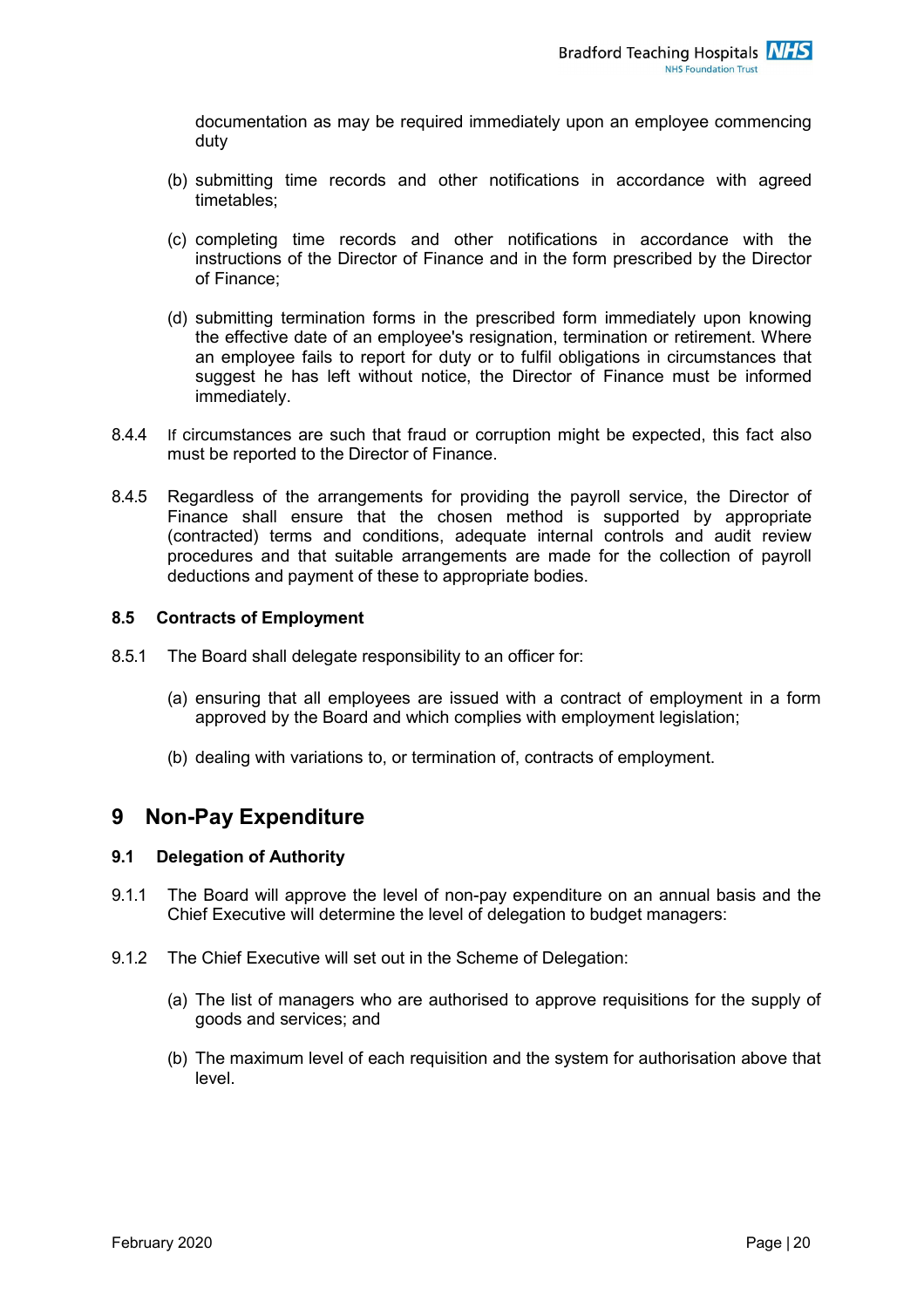#### **9.2 Choice, Requisitioning, Ordering, Receipt and Payment for Goods and Services**

#### **9.2.1 Requisitioning & Use of Purchase Orders**

- 9.2.2 The requisitioner, in choosing the item to be supplied (or the service to be performed) must assess the need and the suitability of the selected supply. Best value for money must always be demonstrably sought for the Foundation Trust and the Tendering and Contracting Procedure set out in paragraph 21 of these Standing Financial Instructions must always be followed. In so doing, the advice of colleagues in Procurement or (where applicable), Pharmacy shall be sought.
- 9.2.3 All goods, services and works must be ordered by raising a requisition (using iProc) and a Purchase Order (PO) through the Trust's electronic ordering system save in respect of categories of supply or spend listed on the PO Exception List, as maintained and updated by the Director of Finance from time to time.

#### 9.2.4 **System of Payment and Payment Verification**

- 9.2.5 The Director of Finance shall be responsible for the prompt payment of accounts and claims. Payment of contract invoices shall be in accordance with contract terms or, otherwise, in accordance with national guidance.
- 9.2.6 The Director of Finance will:
	- (a) advise the Board regarding the setting of thresholds above which quotations (competitive or otherwise) or formal tenders must be obtained; once approved, the thresholds should be incorporated in Standing Orders and Standing Financial Instructions and regularly reviewed;
	- (b) prepare procedural instructions or guidance within the Scheme of Delegation on the obtaining of goods, works and services incorporating the thresholds;
	- (c) be responsible for the prompt payment of all properly authorised accounts and claims;
	- (d) be responsible for designing and maintaining a system of verification, recording and payment of all amounts payable. The system shall provide for:
		- (i) A list of Board members and officers (including specimens of their signatures) authorised to certify invoices.
		- (ii) Certification that:
			- goods have been duly received, examined and are in accordance with specification and the prices are correct;
			- work done or services rendered have been satisfactorily carried out in accordance with the order, and, where applicable, the materials used are of the requisite standard and the charges are correct;
			- in the case of contracts based on the measurement of time, materials or expenses, the time charged is in accordance with the time sheets, the rates of labour are in accordance with the appropriate rates, the materials have been checked as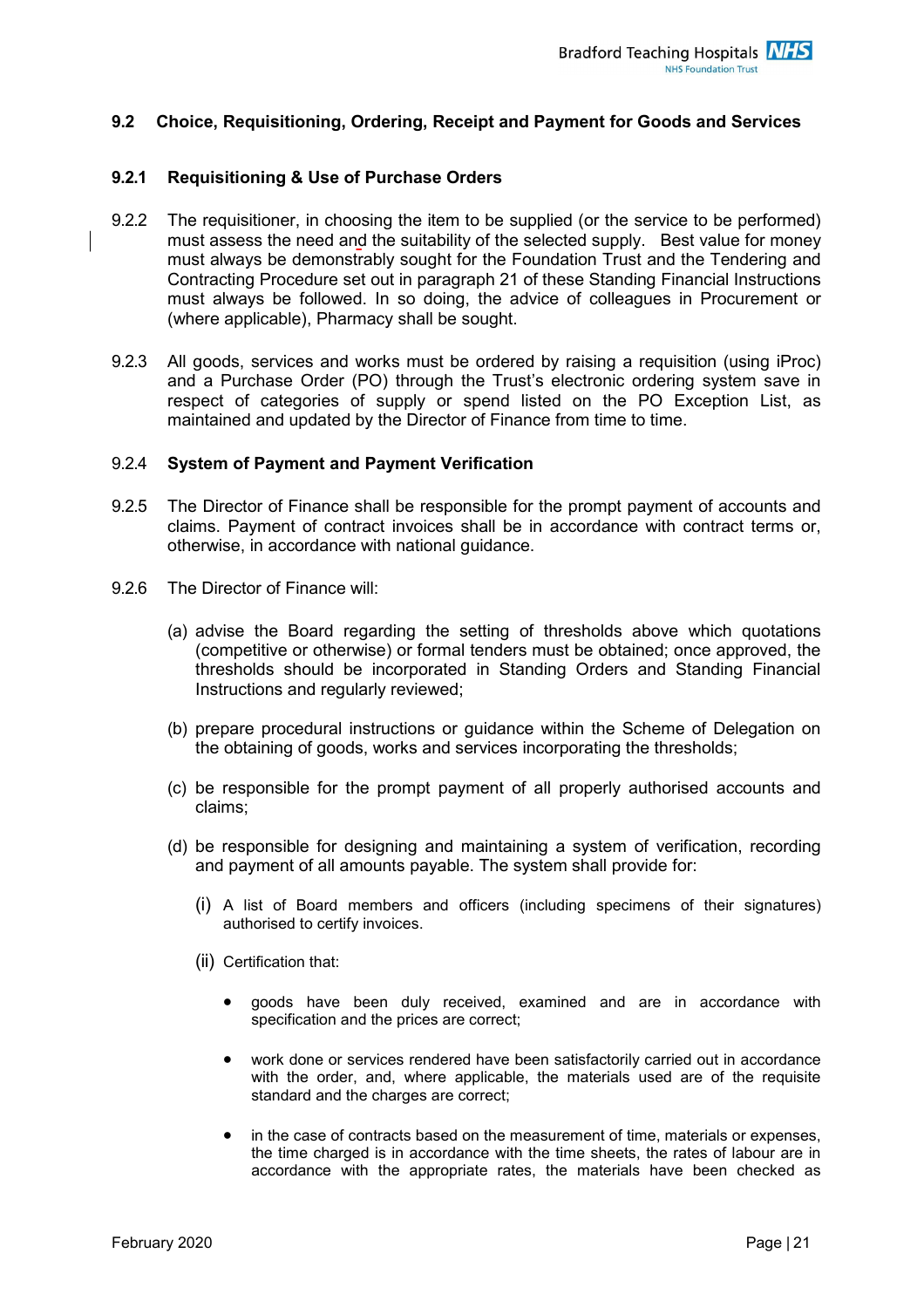regards quantity, quality, and price and the charges for the use of vehicles and plant and machinery have been examined;

- where appropriate, the expenditure is in accordance with regulations and all necessary authorisations have been obtained;
- the account is arithmetically correct; and
- the account is in order for payment.
- (iii) A timetable and system for submission to the Director of Finance of accounts for payment. Provision shall be made for the early submission of accounts subject to cash discounts or otherwise requiring early payment.
- (iv) Instructions to employees regarding the handling and payment of accounts within the Finance Department.
- (e) be responsible for ensuring that payment for goods and services is only made once the goods and services are received. The only exceptions are set out in SFI 9.2.4.

#### 9.2.7 **Pre-payments**

- 9.2.8 Pre-payments are only permitted where exceptional circumstances apply. In such instances;
	- (a) prepayments are only permitted where the financial advantages outweigh the disadvantages and the intention is not to circumvent cash limits;
	- (b) The appropriate Director must provide, in the form of a written report, a case setting out all relevant circumstances on the purchase. The report must set out the effects on the Trust if the supplier is at some time during the course of prepayment agreement unable to meet the commitments;
	- (c) the Director of Finance will need to be satisfied with the proposed arrangements before contractual arrangements proceed; and
	- (d) the budget holder is responsible for ensuring that all items due under a prepayment contract are received and he/she must immediately inform the appropriate Director or Chief Executive if problems are encountered.

#### 9.2.9 **Official Orders**

- 9.2.10 Official Orders must:
	- (a) be consecutively numbered;
	- (b) be in a form approved by the Director of Finance;
	- (c) state the Foundation Trust's terms and conditions of trade;
	- (d) only be issued to, and used by, those duly authorised by the Chief Executive.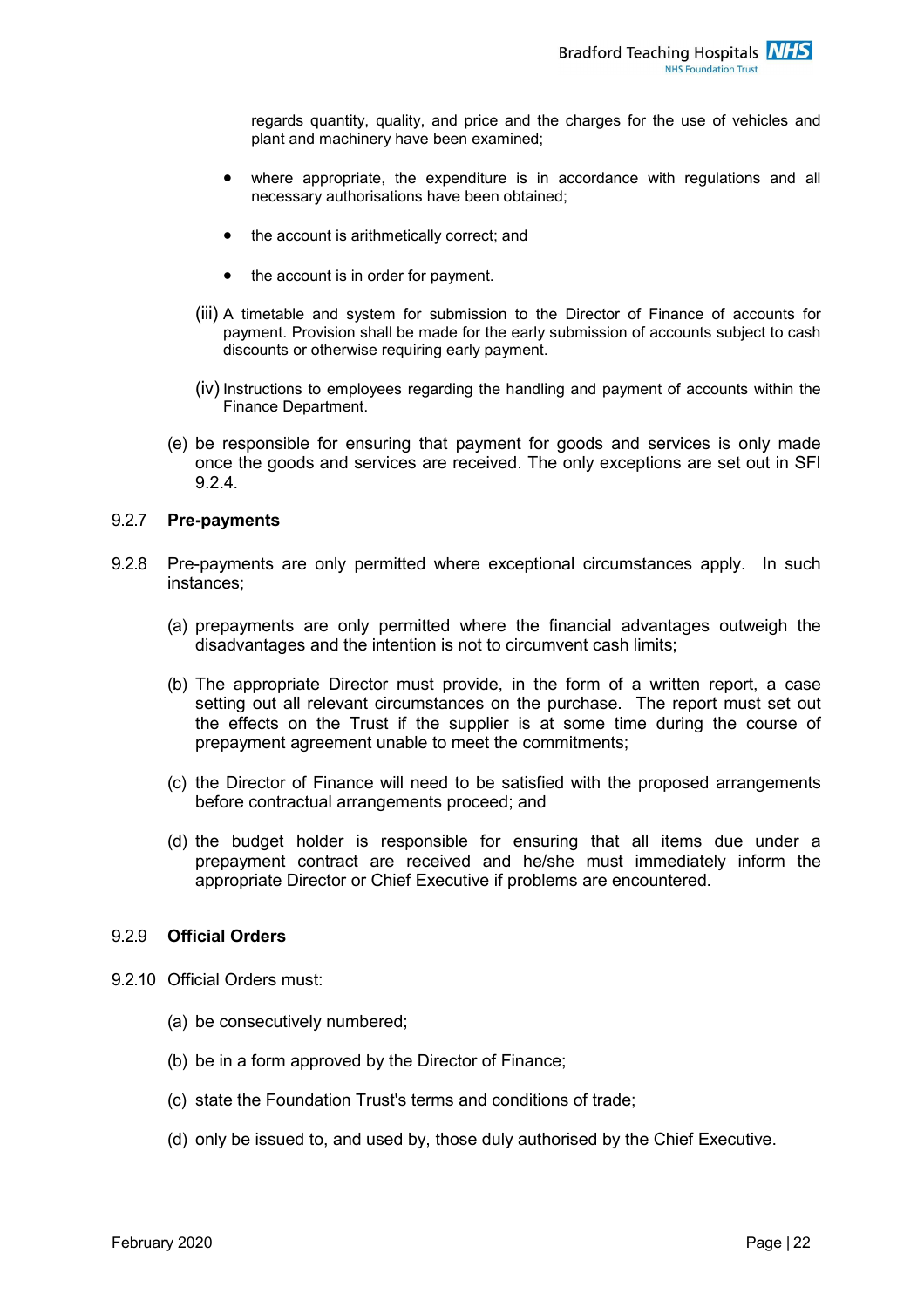#### 9.2.11 **Duties of Managers and Officers**

- 9.2.12 Managers and officers must ensure that they comply fully with the guidance and limits specified by the Director of Finance and that:
	- (a) all contracts (except as otherwise provided for in the Scheme of Delegation), leases, tenancy agreements and other commitments which may result in a liability are notified to the Director of Finance in advance of any commitment being made;
	- (b) no order is issued for any item or items to any firm which has made an offer of gifts, reward or benefit to Board members or officers, other than:
		- (i) isolated gifts of a trivial character or inexpensive seasonal gifts, such as calendars;
		- (ii) conventional hospitality, such as lunches in the course of working visits. (This provision needs to be read in conjunction with Standing Order No. 7 and the principles outlined in the national guidance contained in HSG 93 (5) 'Standards of Business Conduct for NHS Staff' and NHSE Guidance on managing Conflict of Interest w/e June 2017)
	- (c) no requisition/order is placed for any item or items for which there is no budget provision unless authorised by the Director of Finance on behalf of the Chief Executive;
	- (d) verbal orders are issued only very exceptionally, by an officer designated by the Chief Executive and only in cases of emergency or urgent necessity. These must be confirmed by an official order and clearly marked 'Confirmation Order';
	- (e) orders are not split or otherwise placed in a manner devised so as to avoid the financial thresholds;
	- (f) goods are not taken on trial or loan in circumstances that could commit the Foundation Trust to a future uncompetitive purchase;
	- (g) changes to the list of Board members/officers authorised to certify invoices are notified to the Director of Finance;
	- (h) purchases from petty cash and on purchase cards are restricted in value and by type of product or service in accordance with instructions issued by the Director of Finance;
	- (i) petty cash records are maintained in a form as determined by the Director of Finance.
- 9.2.13 The Director of Finance shall ensure that the arrangements for financial control and financial audit of building and engineering contracts and property transactions comply with the guidance contained within Estate code. The technical audit of these contracts shall be the responsibility of the relevant Board member.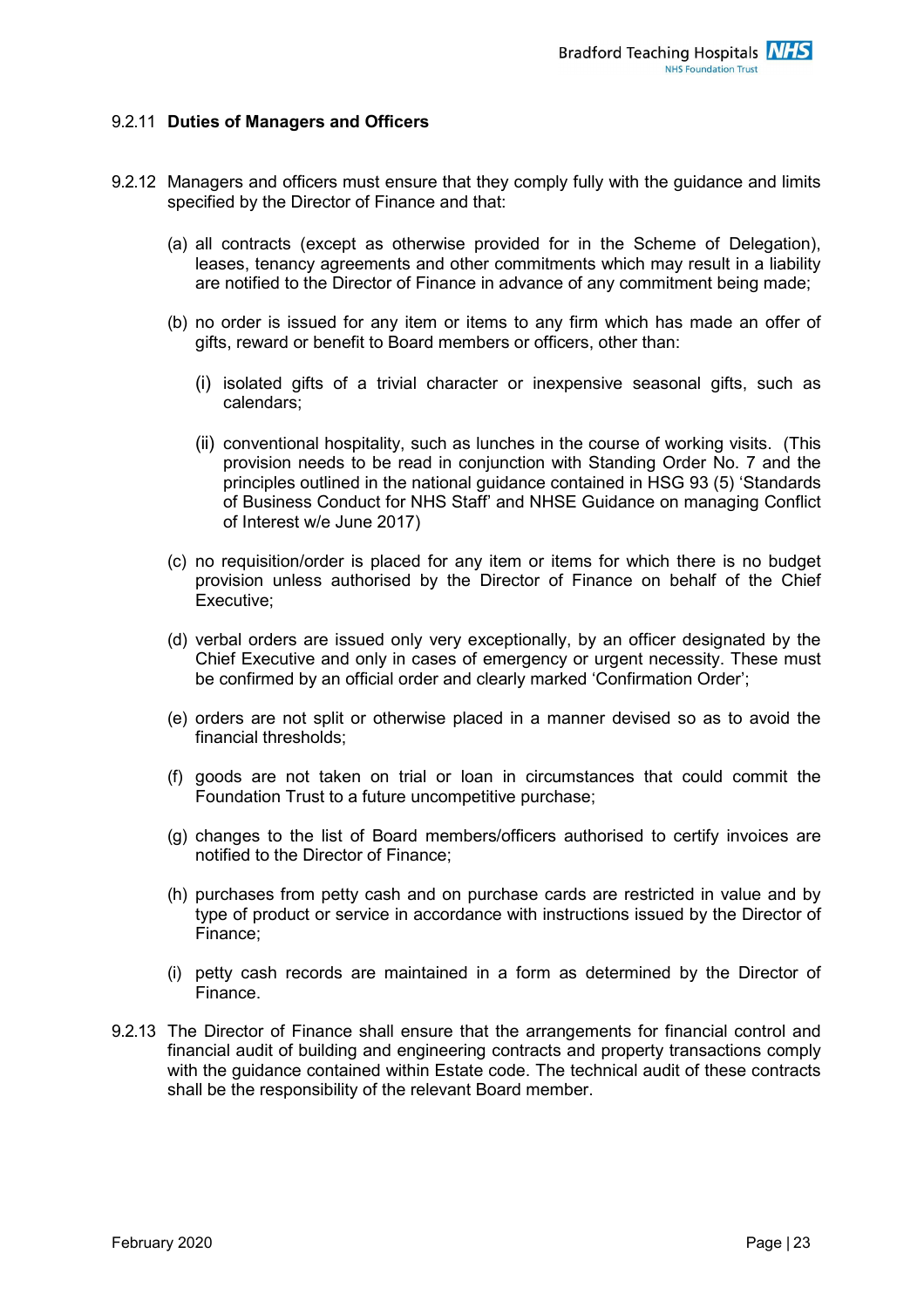#### **9.3 Joint Finance Arrangements with Local Authorities and Voluntary Bodies**

- 9.3.1 Payments to local authorities and voluntary organisations made under the powers of section 28A of the NHS Act shall comply with procedures laid down by the Director of Finance which shall be in accordance with this Act.
- 9.3.2 The financial limits for officers' approval of payments are set out in the Scheme of Delegation.

## <span id="page-24-0"></span>**10 External Borrowing, Leasing and Investments**

#### **10.1 General**

10.1.1 The Board will approve policies concerning all external borrowing and investments. The Director of Finance will prepare detailed procedural instructions concerning all external borrowing and investments and the records to be maintained.

#### **10.2 External Borrowing**

- 10.2.1 The Foundation Trust must ensure compliance with the Prudential Borrowing Code set by the Independent Regulator to limit the amount of borrowing for Foundation Trusts.
- 10.2.2 The Prudential Borrowing Code will determine the Prudential Borrowing Limit. The Foundation Trust must not borrow outside of the limit imposed by the Independent Regulator in the Terms of Authorisation. This limit is to be reviewed annually by the Independent Regulator.
- 10.2.3 The Director of Finance will advise the Board of Directors concerning the Trust's ability to pay interest on, and repay, both Public Dividend Capital and any proposed new borrowing, within the limits set by NHSI. The Director of Finance is also responsible for reporting periodically to the Board of Directors concerning the originating debt and all loans and overdrafts.
- 10.2.4 The Foundation Trust will secure the most preferential interest rate for borrowing;

Any application for a loan or overdraft will only be made by the Director of Finance or by an employee so delegated by him, and within the limits set and governance processes prescribed by NHS Improvement.

- 10.2.5 The Director of Finance must prepare detailed procedural instructions concerning applications for loans and overdrafts.
- 10.2.6 Any borrowing in excess of one month must be authorised by the Director of Finance. All long-term borrowing must be consistent with plans outlined in the current Business Plan.
- 10.2.7 Assets protected under the authorisation agreement with the Independent Regulator shall not be used as collateral for borrowing. Non-Protected assets will be eligible as security for loan.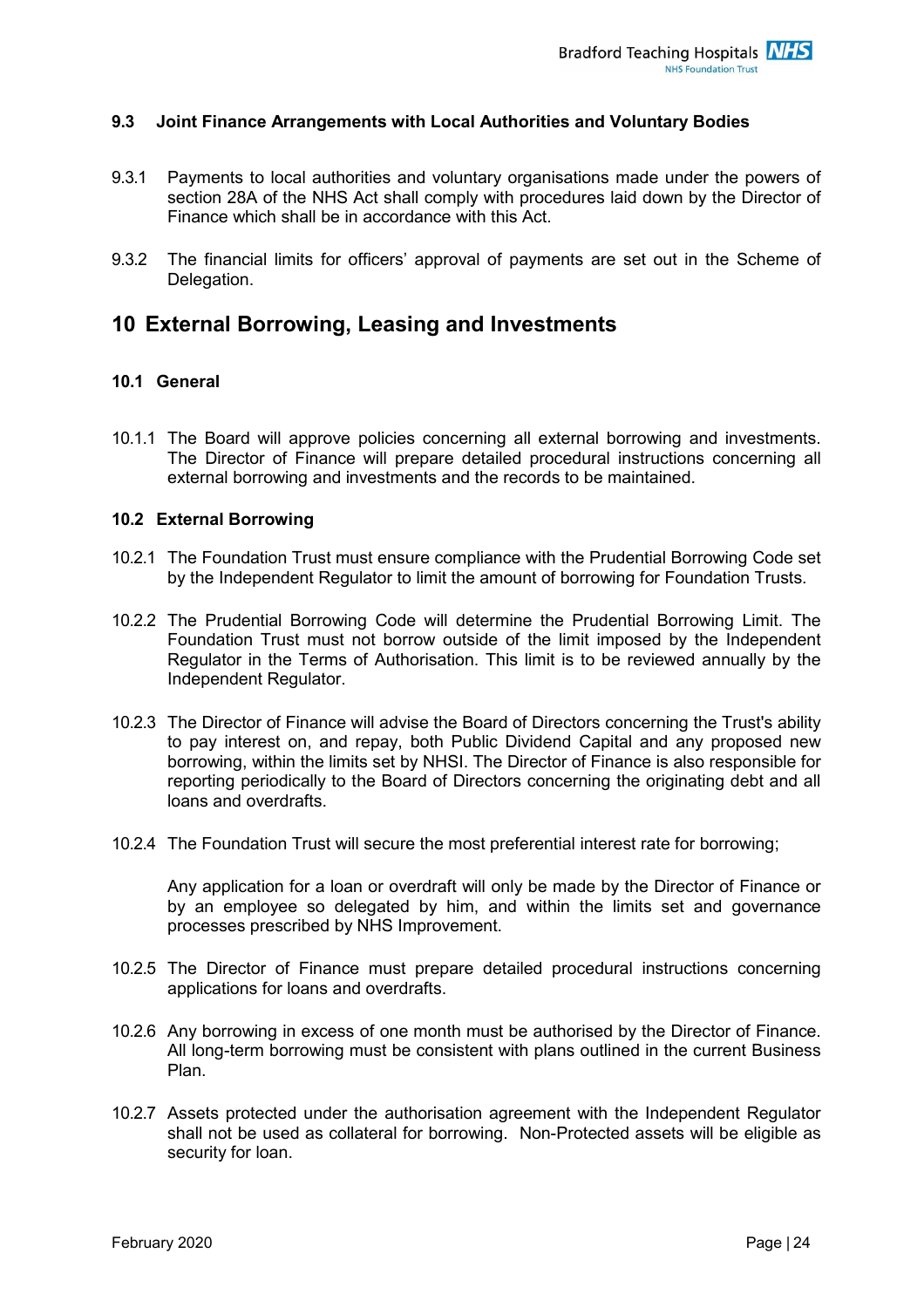#### **10.3 Public Dividend Capital**

- 10.3.1 The Director of Finance should be made aware of all applications for Public Dividend Capital or central Department of Health and Social Care funding.
- 10.3.2 Draw down of Public Dividend Capital should be authorised in accordance with the mandate held by the Department of Health and Social Care Cash Funding Team and is subject to approval by the Secretary of State.
- 10.3.3 All Utilisation Requests must be signed by two authorised signatories.

#### **10.4 Leasing**

- 10.4.1 All lease agreements must be authorised by the Director of Finance (or deputy), prior to a final agreement being made.
- 10.4.2 The Director of Finance has authority to determine if an asset should be purchased or leased.
- 10.4.3 All lease agreements must be signed on behalf of the Trust by the Director of Finance (or deputy) in addition to be being accompanied by the usual order and duly authorised in accordance with SFIs.
- 10.4.4 All lease agreements should be supported by a business case demonstrating why leasing provides value for money.

#### **10.5 Investments**

- 10.5.1 Temporary cash surpluses must be held only in such investments and with such financial institutions as approved by the Board and with the terms of guidance issued by the Financial Regulator.
- 10.5.2 The Director of Finance is responsible for advising the Board on investment strategy and shall report periodically to the Board concerning the performance of the investments held.
- 10.5.3 The Director of Finance will prepare detailed procedural instructions on the operation of investment accounts and records to be maintained.

#### **10.6 Foreign Exchange Contracts**

- 10.6.1 Foreign exchange contracts can only be entered into for the purpose of obtaining best value for money when contracts are taken out in foreign currencies. Foreign exchange contracts will not be entered into for the purpose of trading for profit in foreign currencies.
- 10.6.2 Foreign exchange contracts can only be entered into with the direct knowledge and authorisation of the Director of Finance. All contracts must be signed on behalf of the Trust by the Director of Finance (or in his absence his deputy). The goods and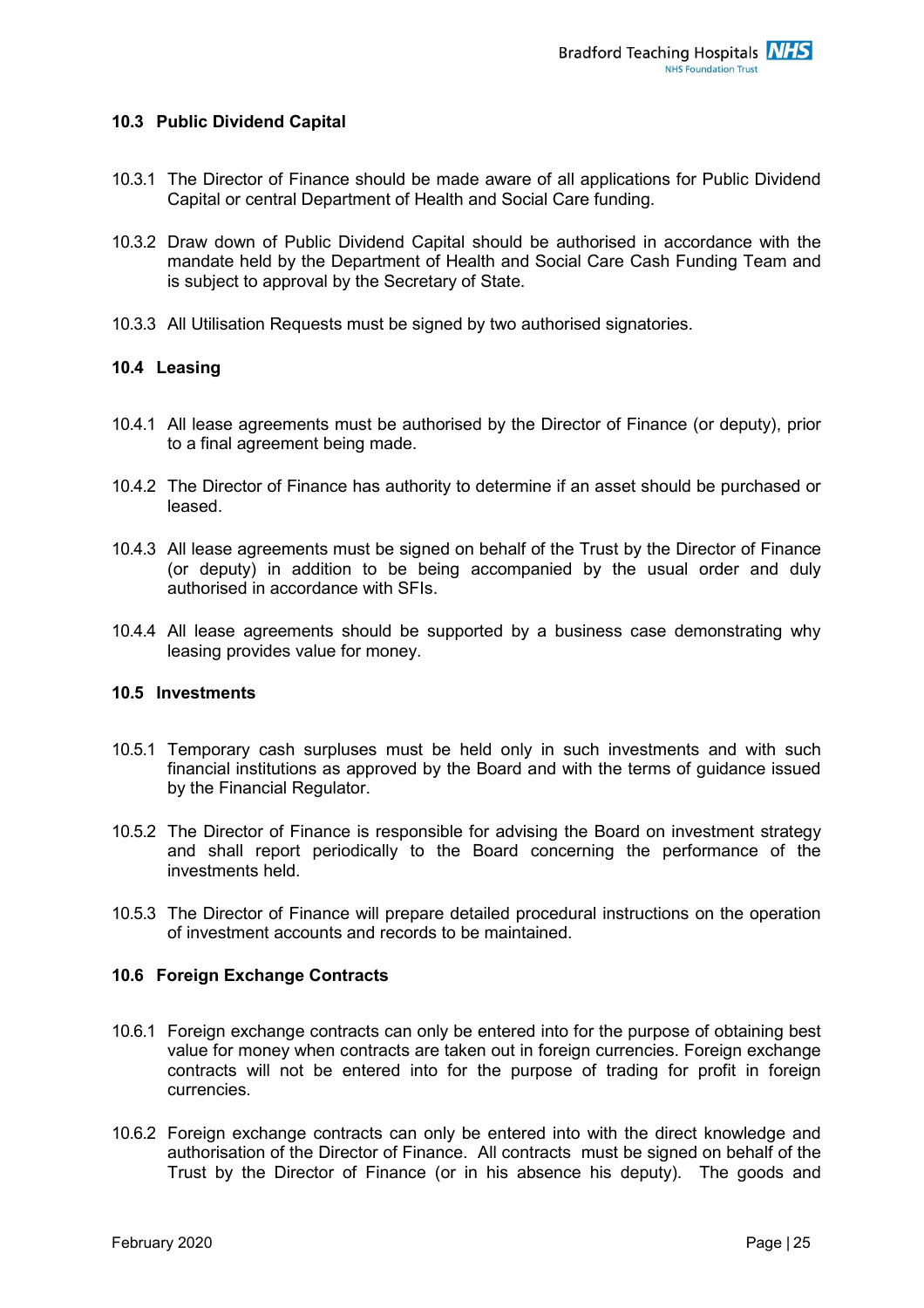services which are being purchased with foreign exchange currency will have the appropriate order and duly authorised in accordance with the SFIs.

10.6.3 The Board will be informed of any such foreign exchange contracts entered into.

## <span id="page-26-0"></span>**11 Capital Investment, Private Financing, Fixed Asset Registers and Security of Assets**

#### **11.1 Capital Investment**

- 11.1.1 The Chief Executive:
	- (a) shall ensure that there is an adequate appraisal and approval process in place for determining capital expenditure priorities and the effect of each proposal upon business plans;
	- (b) is responsible for the management of all stages of capital schemes and for ensuring that schemes are delivered on time and to cost;
	- (c) shall ensure that the capital investment is not undertaken without confirmation of the availability of resources to finance all revenue consequences, including capital charges.
- 11.1.2 For every capital expenditure proposal the Chief Executive shall ensure (in accordance with the limits outlined in the Scheme of Delegation):
	- (a) that a business case (in line with the guidance contained within the Annual Reporting Manual issued by NHSI) is produced setting out:
		- (i) an option appraisal of potential benefits compared with known costs to determine the option with the highest ratio of benefits to costs;
		- (ii) the involvement of appropriate Foundation Trust personnel and external agencies;
		- (iii) appropriate project management and control arrangements;
	- (b) that the Director of Finance has certified professionally to the costs and revenue consequences detailed in the business case.
	- (c) that the Chief Executive has certified to indicate endorsement of the operational assumptions.
	- (d) that the business is submitted and approved in accordance with the delegated powers set out in the Scheme of Delegation.
	- (e) That all proposal to lease, hire or rent fixed assets have been subject to appraisal of their impact on the Trust's ability to achieve its financial targets.
- 11.1.3 For capital schemes where the contracts stipulate stage payments, the Chief Executive will issue procedures for their management.
- 11.1.4 The Director of Finance shall assess the requirement for the operation of the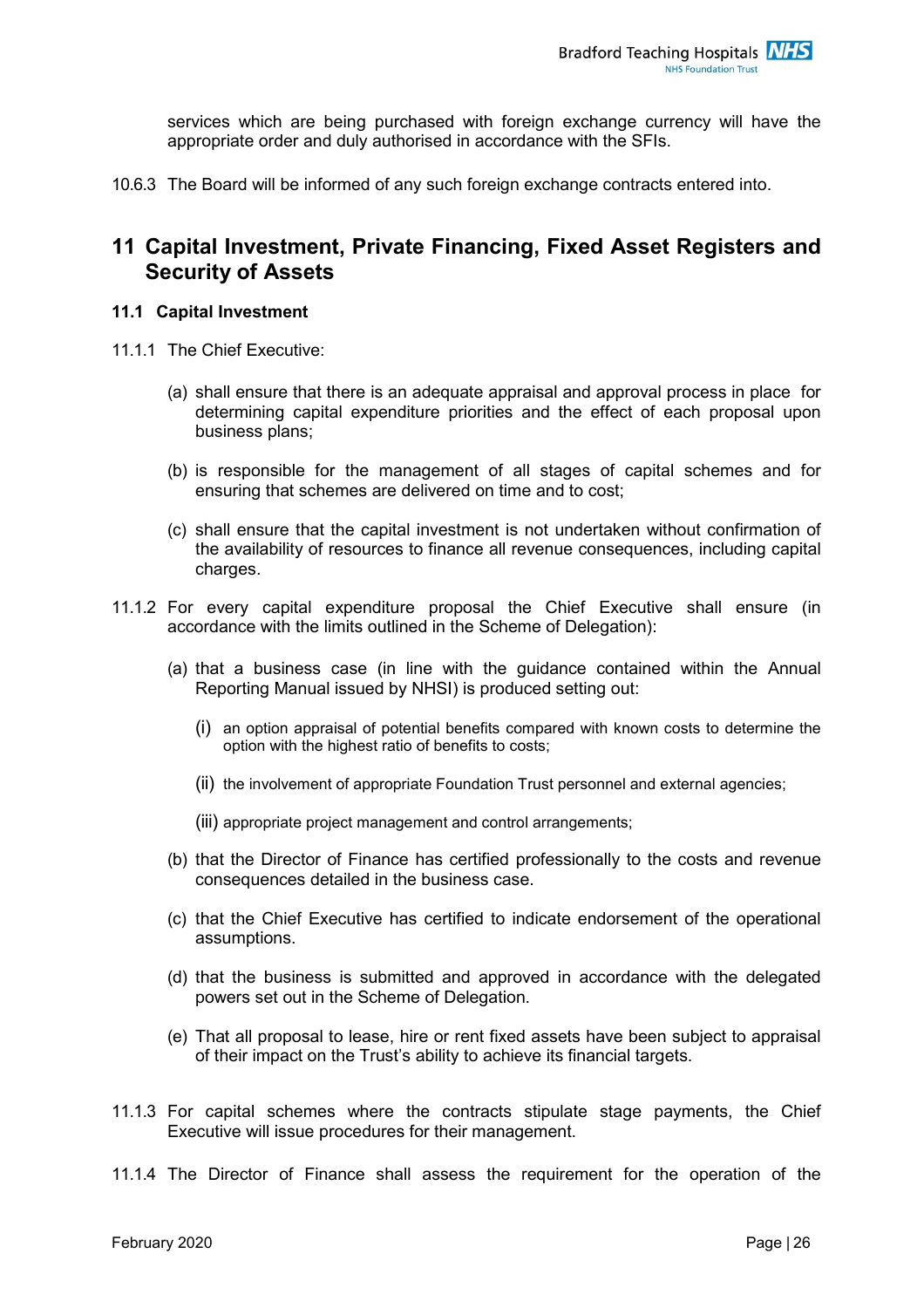construction industry tax deduction scheme in accordance with HM Revenue & Customs guidance.

- 11.1.5 The Director of Finance shall issue procedures for the regular reporting of expenditure and commitment against authorised expenditure.
- 11.1.6 The approval of a capital programme shall not constitute approval for expenditure on any scheme.
- 11.1.7 The Chief Executive shall issue to the manager responsible for any scheme:
	- (a) specific authority to commit expenditure;
	- (b) authority to proceed to tender
	- (c) approval to accept a successful tender
- 11.1.8 The Chief Executive will issue a scheme of delegation for capital investment management in accordance with the Foundation Trust's Standing Orders.
- 11.1.9 The Director of Finance shall issue procedures governing the financial management, including variations to contract, of capital investment projects and valuation for accounting purposes.

#### **11.2 Private Finance**

- 11.2.1 The Foundation Trust may test for PFI when considering capital procurement. The following procedures shall apply:
	- (a) The Director of Finance shall demonstrate that the use of private finance represents value for money and genuinely transfers significant risk to the private sector.
	- (b) The proposal must be specifically agreed by the Board.
	- (c) The selection of a contractor / finance company must be on the basis of competitive tendering or quotations (see also SFI 21, Tendering and Contracting Procedure).

#### **11.3 Capital Asset Registers**

- 11.3.1 The Chief Executive is responsible for the maintenance of a capital asset register, taking account of the advice of the Director of Finance concerning the form of any register and the method of updating. A physical check of capital assets against the register should be conducted every two years.
- 11.3.2 The Foundation Trust shall maintain an asset register recording capital assets. The minimum data set to be held within these registers shall be as specified in the Annual Reporting Manual issued by -NHSI.
- 11.3.3 Where capital assets are sold, scrapped, lost or otherwise disposed of, their value must be removed from the accounting records and each disposal must be validated by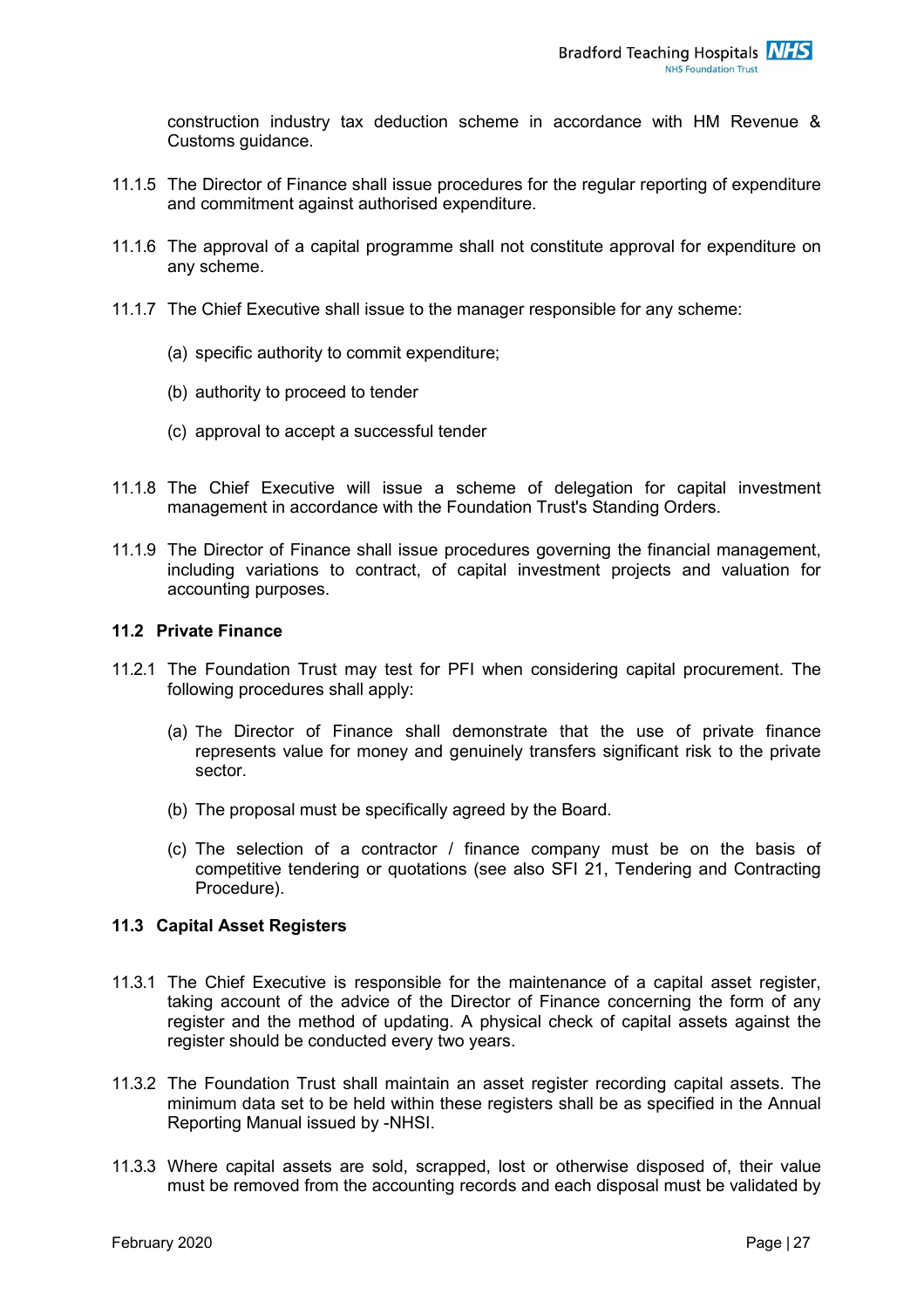reference to authorisation documents and invoices (where appropriate).

- 11.3.4 The Director of Finance shall approve procedures for reconciling balances on capital assets accounts in ledgers against balances on capital asset registers.
- 11.3.5 Indexation and depreciation should be in line with guidance issued by NHSI.

#### **11.4 Protected Property**

- 11.4.1 A register of protected property must be maintained in accordance with the requirements of the Independent Regulator.
- 11.4.2 No protected property may be disposed of without the approval of the Independent Regulator.
- 11.4.3 Non-protected assets may be used to raise funds for the development of services.

#### **11.5 Security of Assets**

- 11.5.1 The overall control of fixed assets is the responsibility of the Chief Executive.
- 11.5.2 Asset control procedures (including fixed assets, cash, cheques and negotiable instruments, and also including donated assets) must be approved by the Director of Finance. These procedures shall make provision for:
	- (a) recording managerial responsibility for each asset;
	- (b) identification of additions and disposals;
	- (c) identification of all repairs and maintenance expenses;
	- (d) physical security of assets;
	- (e) periodic verification of the existence of, condition of, and title to assets recorded;
	- (f) identification and reporting of all costs associated with the retention of an asset;
	- (g) reporting, recording and safekeeping of cash, cheques, and negotiable instruments.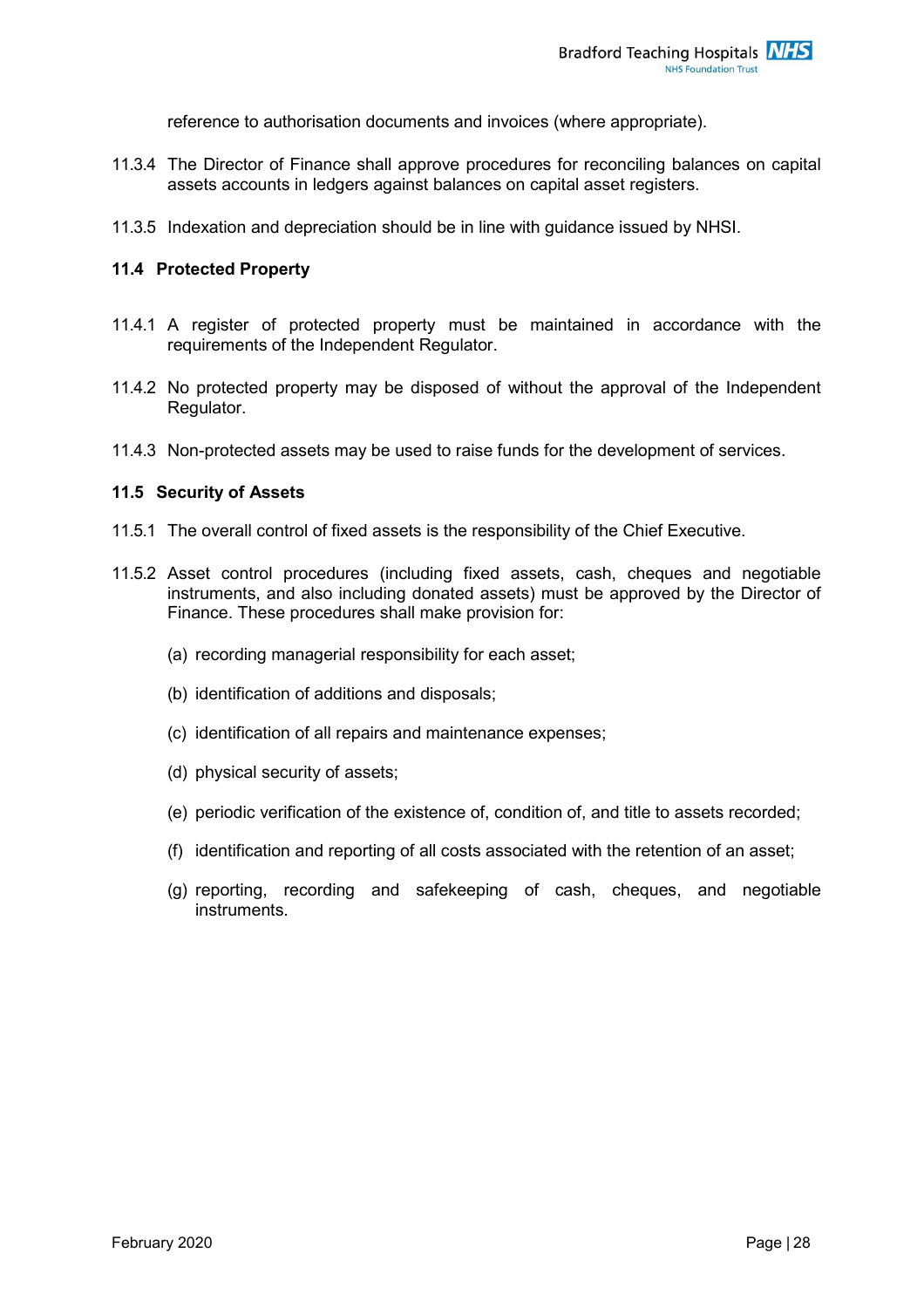- 11.5.3 All discrepancies revealed by verification of physical assets to fixed asset register shall be notified to the Director of Finance.
- 11.5.4 Whilst each officer has a responsibility for the security of property of the Foundation Trust, it is the responsibility of Board members and senior officers in all disciplines to apply such appropriate routine security practices in relation to NHS property as may be determined by the Board. Any breach of agreed security practices must be reported in accordance with agreed procedures.
- 11.5.5 Any damage to the Foundation Trust's premises, vehicles and equipment, or any loss of equipment, stores or supplies, must be reported by Board members and officers in accordance with the procedure for reporting losses.
- 11.5.6 Where practical assets should be marked as Foundation Trust property.
- 11.5.7 The Trust's asset may only be used in pursuance of the Trust's business. Private use of the Trust's assets is only allowable with written approval of the Chief Operating Officer.

## <span id="page-29-0"></span>**12 Stores and receipt of Goods**

#### **12.1 General Position**

- 12.1.1 Stores, defined in terms of controlled stores and departmental stores (for immediate use), should be:
	- (a) kept to a minimum;
	- (b) subjected to annual stock take;
	- (c) valued at the lower of cost and net realisable value.

#### **12.2 Control of Stores, Stocktaking, Condemnations and Disposal**

- 12.2.1 Subject to the responsibility of the Director of Finance for the systems of control, overall responsibility for the control of stores shall be delegated to an officer by the Chief Executive. The day-to-day responsibility may be delegated by him to departmental officers and stores managers/keepers, subject to such delegation being entered in a record available to the Director of Finance. The control of pharmaceutical stocks shall be the responsibility of a designated Pharmaceutical Officer, the control of fuel oil and the Estates Stores the responsibility of a designated Estates Officer.
- 12.2.2 The responsibility for security arrangements and the custody of keys for all stores and locations shall be clearly defined in writing by the designated officer. Wherever practicable, stocks should be marked as health service property.
- 12.2.3 The Director of Finance shall set out procedures and systems to regulate the stores including records for receipt of goods, issues, and returns to stores, and losses.
- 12.2.4 Stocktaking arrangements shall be agreed with the Director of Finance and there shall be a physical check covering all items in store at least once a year.
- 12.2.5 Where a complete system of stores control is not justified, alternative arrangements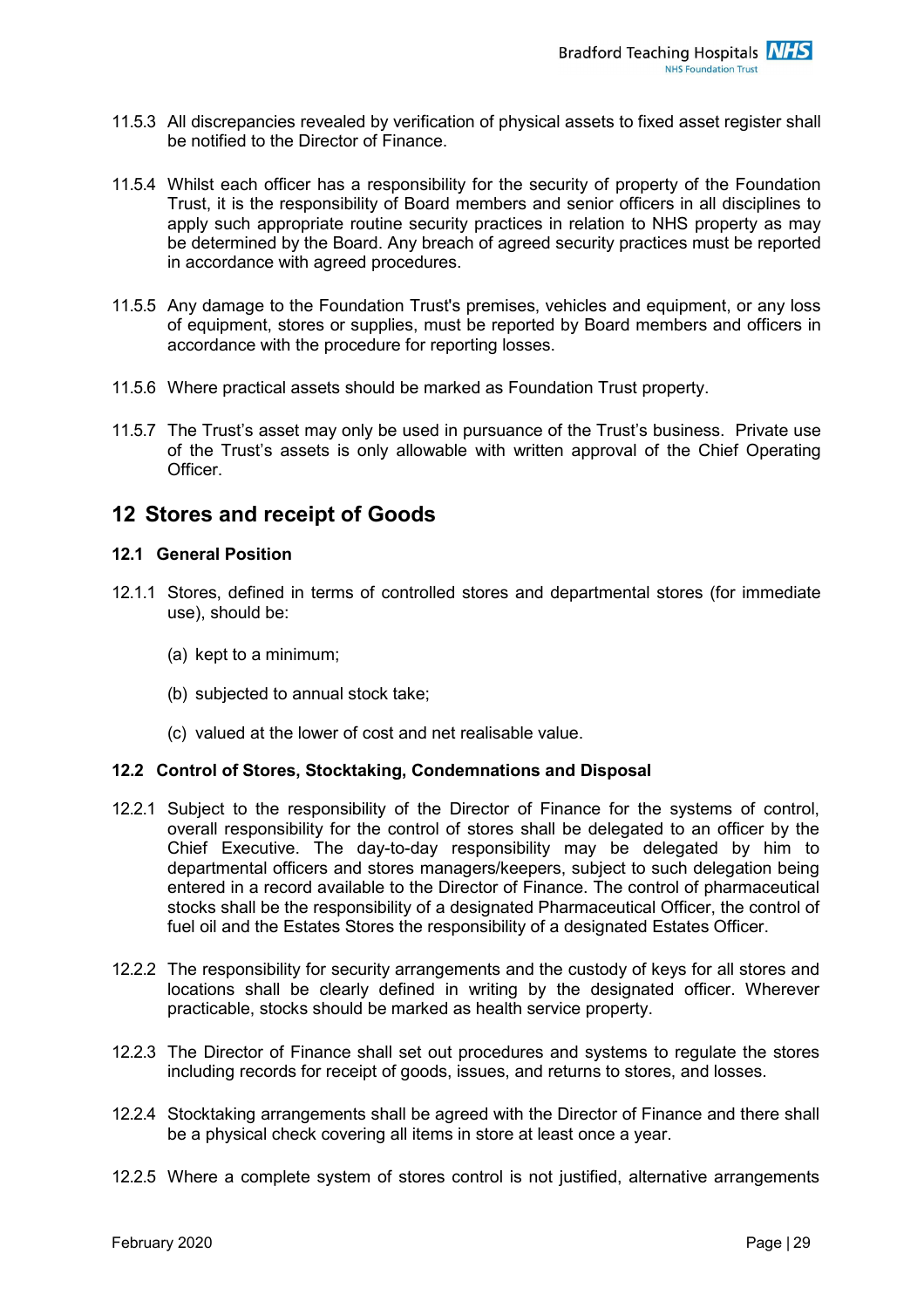shall require the approval of the Director of Finance.

12.2.6 The designated officer shall be responsible for a system approved by the Director of Finance for a review of slow moving and obsolete items and for condemnation, disposal, and replacement of all unserviceable articles. The designated officer shall report to the Director of Finance any evidence of significant overstocking and of any negligence or malpractice (see also SFI 13, Disposals and Condemnations, Losses and Special Payments). Procedures for the disposal of obsolete stock shall follow the procedures set out for disposal of all surplus and obsolete goods.

#### **12.3 Goods supplied by NHS Supply and Bunzl Healthcare**

12.3.1 For goods supplied via the NHS Supply and Bunzl Healthcare central warehouses, the Chief Executive shall identify those authorised to requisition and accept goods from the store. The authorised person shall check receipt against the delivery note before forwarding this to the Director of Finance, who shall satisfy himself that the goods have been received before accepting the recharge.

## <span id="page-30-0"></span>**13 Disposal and Condemnations, Losses and Special Payments**

#### **13.1 Disposals and Condemnations**

#### **13.1.1 Procedures**

- 13.1.2 The Director of Finance must prepare detailed procedures for the disposal of assets including condemnations and ensure that these are notified to managers.
- 13.1.3 When it is decided to dispose of a Foundation Trust asset, the head of department or authorised deputy will determine, and advise the Director of Finance of, the estimated market value of the item, taking account of professional advice where appropriate.
- 13.1.4 All unserviceable articles shall be:
	- (a) condemned or otherwise disposed of by an officer authorised for that purpose by the Director of Finance;
	- (b) recorded by the Condemning Officer in a form approved by the Director of Finance, which will indicate whether the articles are to be converted, destroyed or otherwise disposed of. All entries shall be confirmed by the countersignature of a second officer authorised for the purpose by the Director of Finance.
- 13.1.5 The Condemning Officer shall satisfy himself as to whether or not there is evidence of negligence in use and shall report any such evidence to the Director of Finance who will take the appropriate action.

#### **13.2 Losses and Special Payments**

#### **13.2.1 Procedures**

13.2.2 The Director of Finance must prepare procedural instructions on the recording of and accounting for condemnations, losses and special payments. The Director of Finance must also prepare a 'fraud and corruption response plan' that sets out the action to be taken both by persons detecting a suspected fraud or corruption and those persons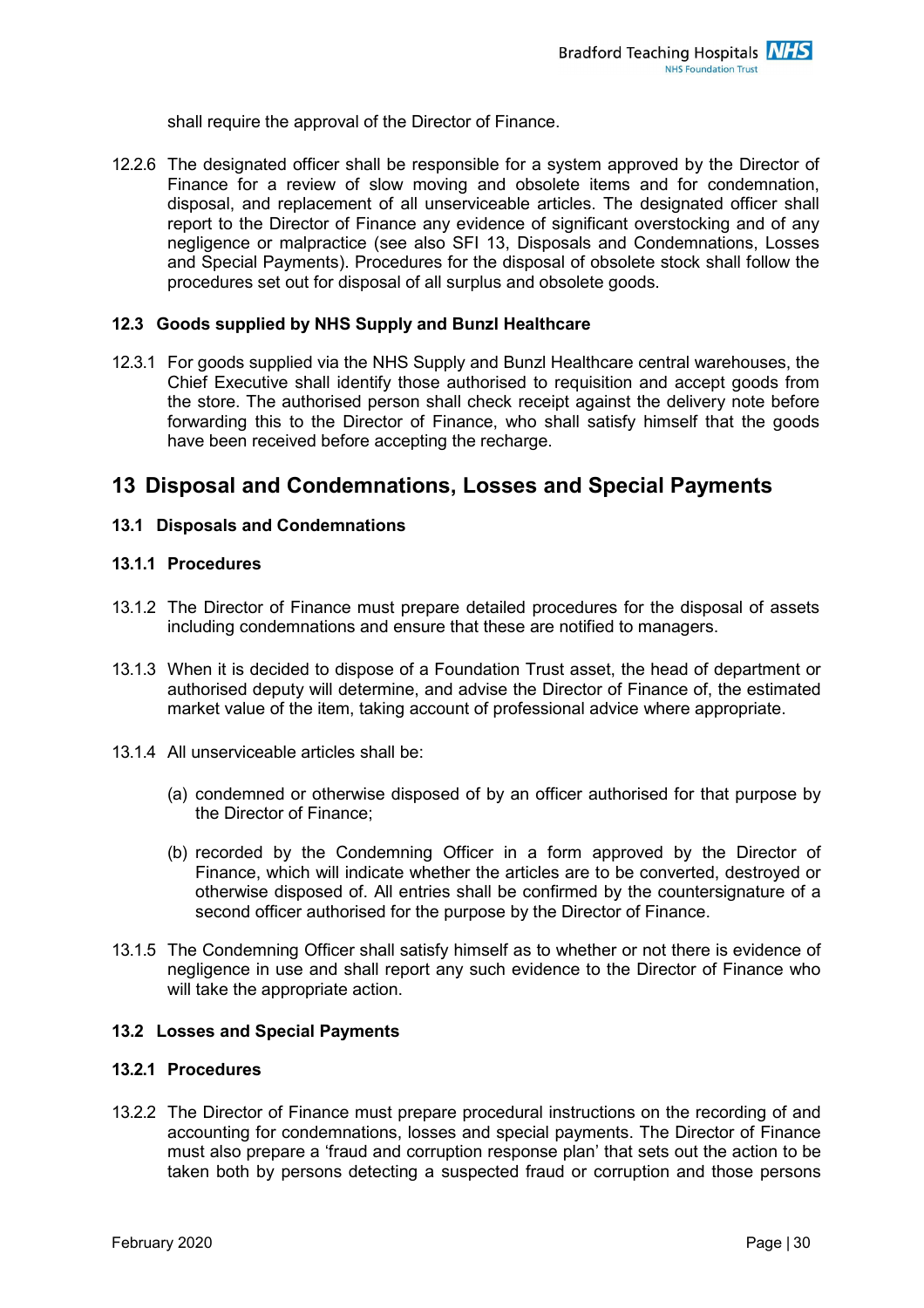responsible for investigating it.

- 13.2.3 Any officer discovering or suspecting a loss of any kind must either immediately inform their head of department, who must immediately inform the Chief Executive and the Director of Finance, or inform an officer charged with responsibility for responding to concerns involving loss. This officer will then as appropriate inform the Director of Finance and/or Chief Executive. Where a criminal offence is suspected, the Director of Finance must immediately inform the police if theft or arson is involved. In cases of fraud and corruption or of anomalies which may indicate fraud or corruption, the Director of Finance must inform the Local Counter Fraud Specialist and NHS Protect (previously known as NHS Counter Fraud and Security Management Service) Area Anti- Fraud Specialist in accordance with Directions of the Secretary of State for Health.
- 13.2.4 The Director of Finance must notify the external auditor of all frauds.
- 13.2.5 For losses apparently caused by theft, arson, neglect of duty or gross carelessness, except if trivial, the Director of Finance must immediately notify:
	- (a) the Board,
	- (b) the external auditor.
- 13.2.6 Approval of the writing off of losses and special payments shall be in accordance with the Scheme of Delegation.
- 13.2.7 The Director of Finance shall be authorised to take any necessary steps to safeguard the Foundation Trust's interests in bankruptcies and company liquidations.
- 13.2.8 For any loss, the Director of Finance should consider whether any insurance claim can be made.
- 13.2.9 The Director of Finance shall maintain a Losses and Special Payments Register in which write offs are recorded, which will be presented to the Audit Committee.

## <span id="page-31-0"></span>**14 Information Technology**

#### **14.1 Responsibilities and Duties of the Director of Finance and of the Director of Strategy and Integration**

- 14.1.1 The Director of Finance, who is responsible for the accuracy and security of the computerised financial data of the Foundation Trust, shall:
	- (a) devise and implement any necessary procedures to ensure adequate (reasonable) protection of the Foundation Trust's financial data, programs and computer hardware from accidental or intentional disclosure to unauthorised persons, deletion or modification, theft or damage, having due regard for the Data Protection Act 1998 and the Computer Misuse Act 1990;
	- (b) ensure that adequate (reasonable) controls exist over financial data entry, processing, storage, transmission and output to ensure security, privacy, accuracy, completeness and timeliness of the data, as well as the efficient and effective operation of the system;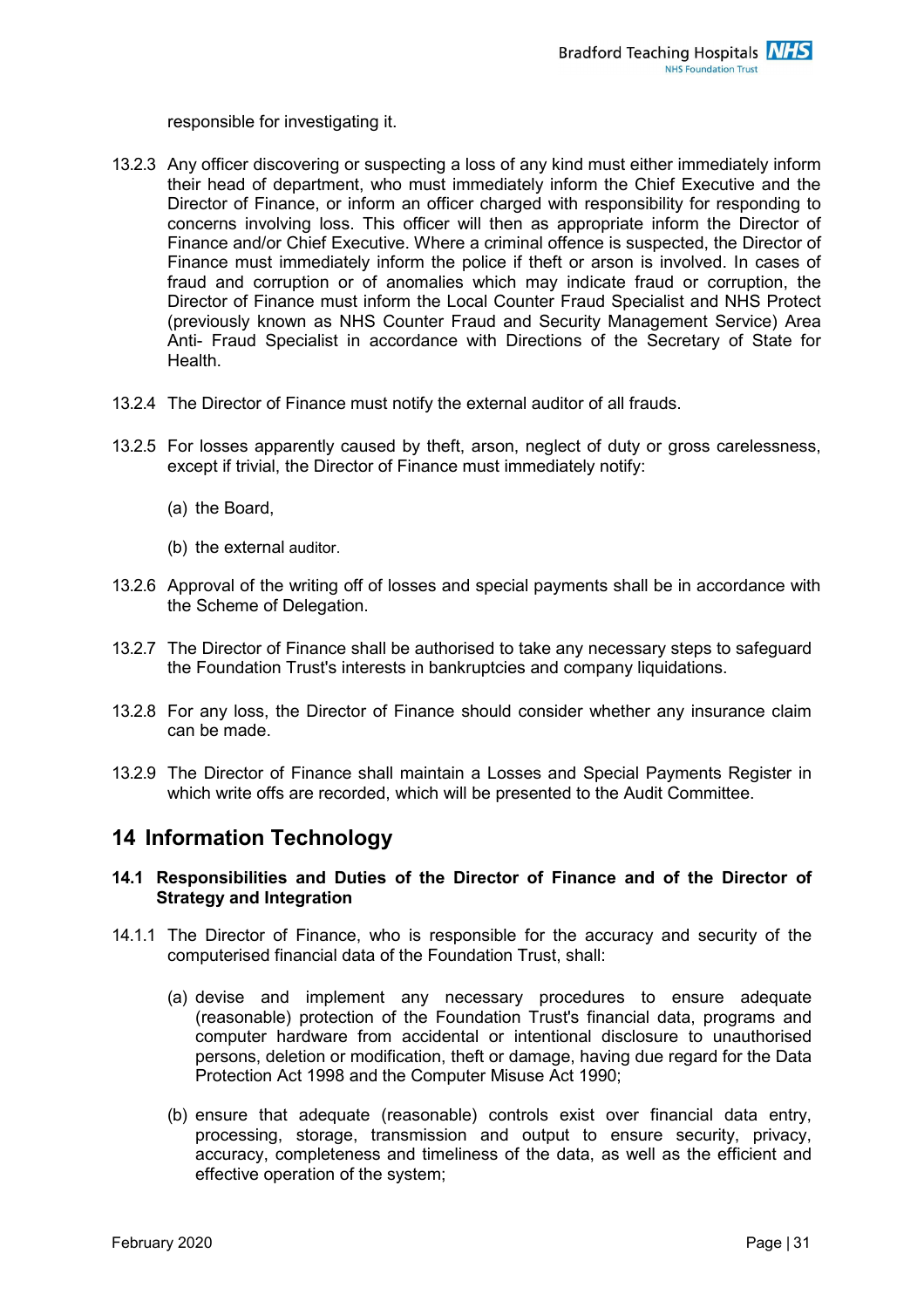- (c) ensure that adequate controls exist such that the financial computer operation is separated from development, maintenance and amendment;
- (d) ensure that adequate controls exist to maintain the security, privacy, accuracy and completeness of financial data sent via transmission networks;
- (e) ensure that an adequate management (audit) trail exists through the financial computerised system and that such computer audit reviews as he may consider necessary are being carried out.
- 14.1.2 The Director of Finance shall need to ensure that new financial systems and amendments to current financial systems are developed in a controlled manner and thoroughly tested prior to implementation. Where this is undertaken by another organisation, assurances of adequacy must be obtained from them prior to implementation.
- 14.1.3 The Director of Strategy and Integration shall publish and maintain a Freedom of Information (FOI) Publication Scheme or adopt a model Publication Scheme approved by the Information Commissioner. A Publication Scheme is a complete guide to the information routinely published by a public authority. It describes the classes or types of information about the Foundation Trust that it makes publicly available.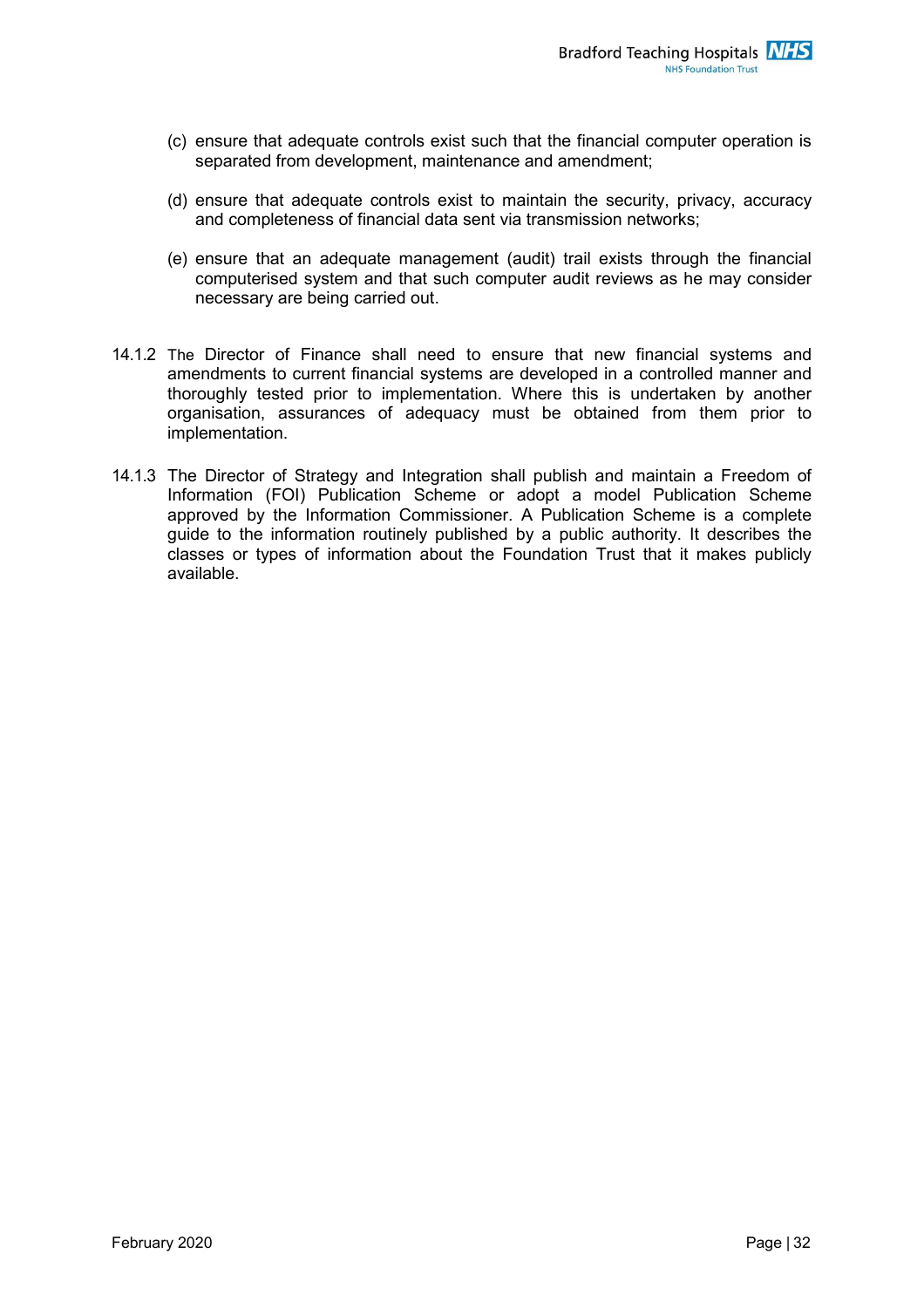#### **14.2 Responsibilities and Duties of other Board Members and Officers in relation to Financial Computer Systems of a General Application**

- 14.2.1 In the case of financial computer systems which are proposed general applications (i.e. normally those applications which the majority of NHS organisations in the region wish to sponsor jointly), all responsible Board members and officers will send to the Director of Finance:
	- (a) details of the outline design of the system;
	- (b) in the case of packages acquired either from a commercial organisation, from the NHS, or from another public sector organisation, the operational requirement.

#### **14.3 Contracts for Financial Computer Services with other Health Bodies or Outside Agencies**

- 14.3.1 The Director of Finance shall ensure that contracts for computer services for financial applications with another health organisation or any other agency shall clearly define the responsibility of all parties for the security, privacy, accuracy, completeness and timeliness of data during processing, transmission and storage. The contract should also ensure rights of access for audit purposes.
- 14.3.2 Where another health organisation or any other agency provides a computer service for financial applications, the Director of Finance shall periodically seek assurances that adequate controls are in operation.

#### **14.4 Risk Assessment**

14.4.1 The Director of Finance shall ensure that risks to the Foundation Trust arising from the use of IT in a financial context are effectively identified and considered and appropriate action taken to mitigate or control risk. This shall include the preparation and testing of appropriate disaster recovery plans.

#### **14.5 Requirements for Computer Systems which have an impact on Corporate Financial Systems**

- 14.5.1 Where computer systems have an impact on corporate financial systems the Director of Finance shall need to be satisfied that:
	- (a) systems acquisition, development and maintenance are in line with corporate policies such as an information technology strategy;
	- (b) data produced for use with financial systems is adequate, accurate, complete and timely, and that a management (audit) trail exists;
	- (c) Director of Finance staff have access to such data;
	- (d) such computer audit reviews as are considered necessary are being carried out.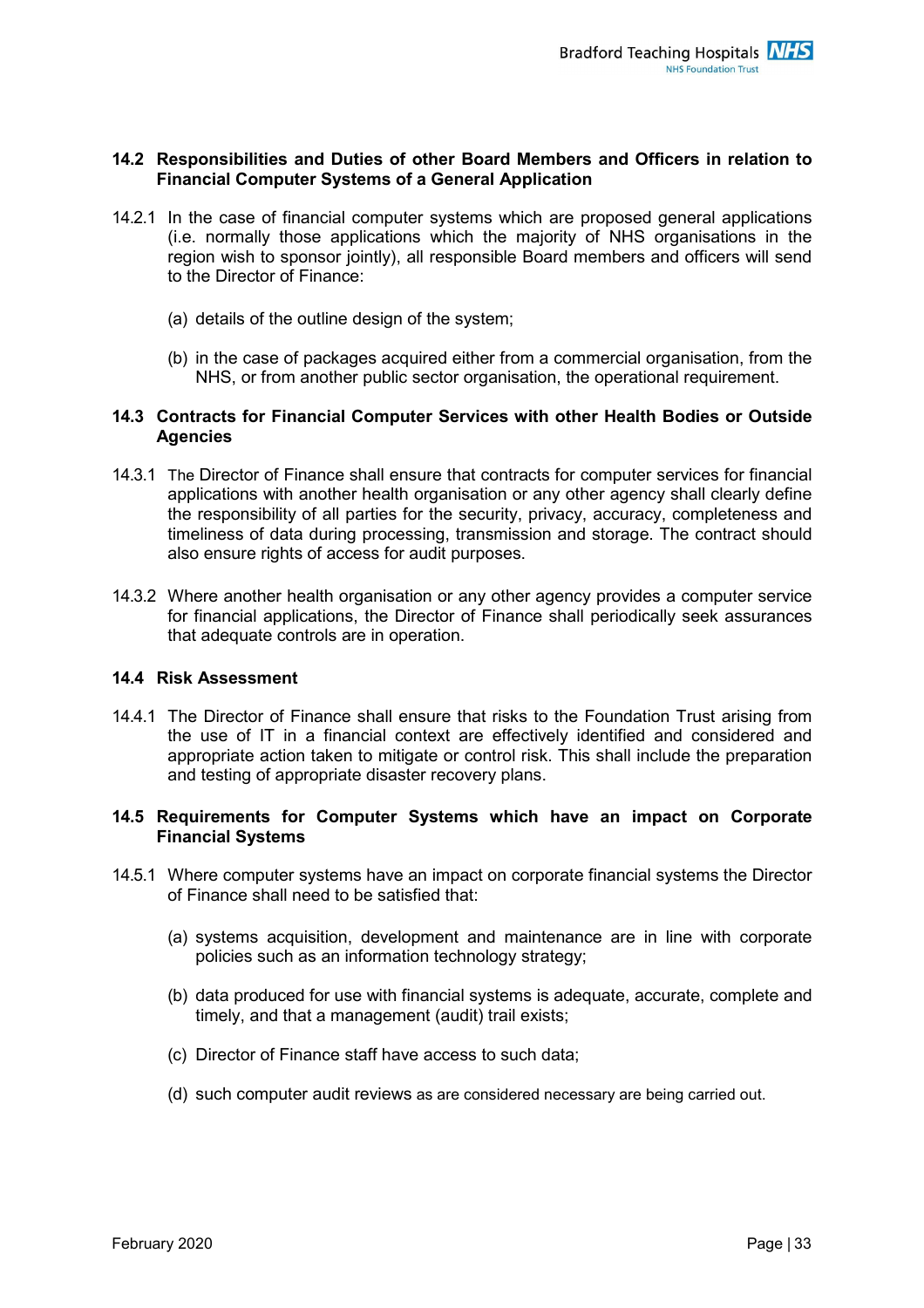# <span id="page-34-0"></span>**15 Patient's Property**

- 15.1.1 The Foundation Trust has a responsibility to provide safe custody for money and other personal property (hereafter referred to as 'property') handed in by patients, in the possession of unconscious or confused patients, or found in the possession of patients dying in hospital or dead on arrival.
- 15.2 The Chief Executive is responsible for ensuring that patients or their guardians, as appropriate, are informed before or at admission by:
	- notices and information booklets (notices are subject to sensitivity guidance),
	- hospital admission documentation and property records,
	- the oral advice of administrative and nursing staff responsible for admissions, that the
- 15.2.1 Foundation Trust will not accept responsibility or liability for patients' property brought into Health Service premises, unless it is handed in for safe custody and a copy of an official patient's property record is obtained as a receipt.
- 15.2.2 The Director of Finance must provide detailed written instructions on the collection, custody, investment, recording, safekeeping and disposal of patients' property (including instructions on the disposal of the property of deceased patients and of patients transferred to other premises) for all staff whose duty is to administer, in any way, the property of patients. Due care should be exercised in the management of a patient's money.
- 15.2.3 Where Department of Health instructions require the opening of separate accounts for patients' monies, these shall be opened and operated under arrangements agreed by the Director of Finance.
- 15.2.4 In all cases where property of a deceased patient is of a total value in excess of £5,000 (or such other amount as may be prescribed by any amendment to the Administration of Estates (Small Payments) Act 1965), the production of probate or letters of administration shall be required before any of the property is released. Where the total value of property is £5,000 or less, forms of indemnity shall be obtained.
- 15.2.5 Staff should be informed, on appointment, by the appropriate departmental or senior manager, of their responsibilities and duties for the administration of the property of patients.
- 15.2.6 Where patients' property or income is received for specific purposes and held for safekeeping, the property or income shall be used only for that purpose, unless any variation is approved by the donor or patient in writing.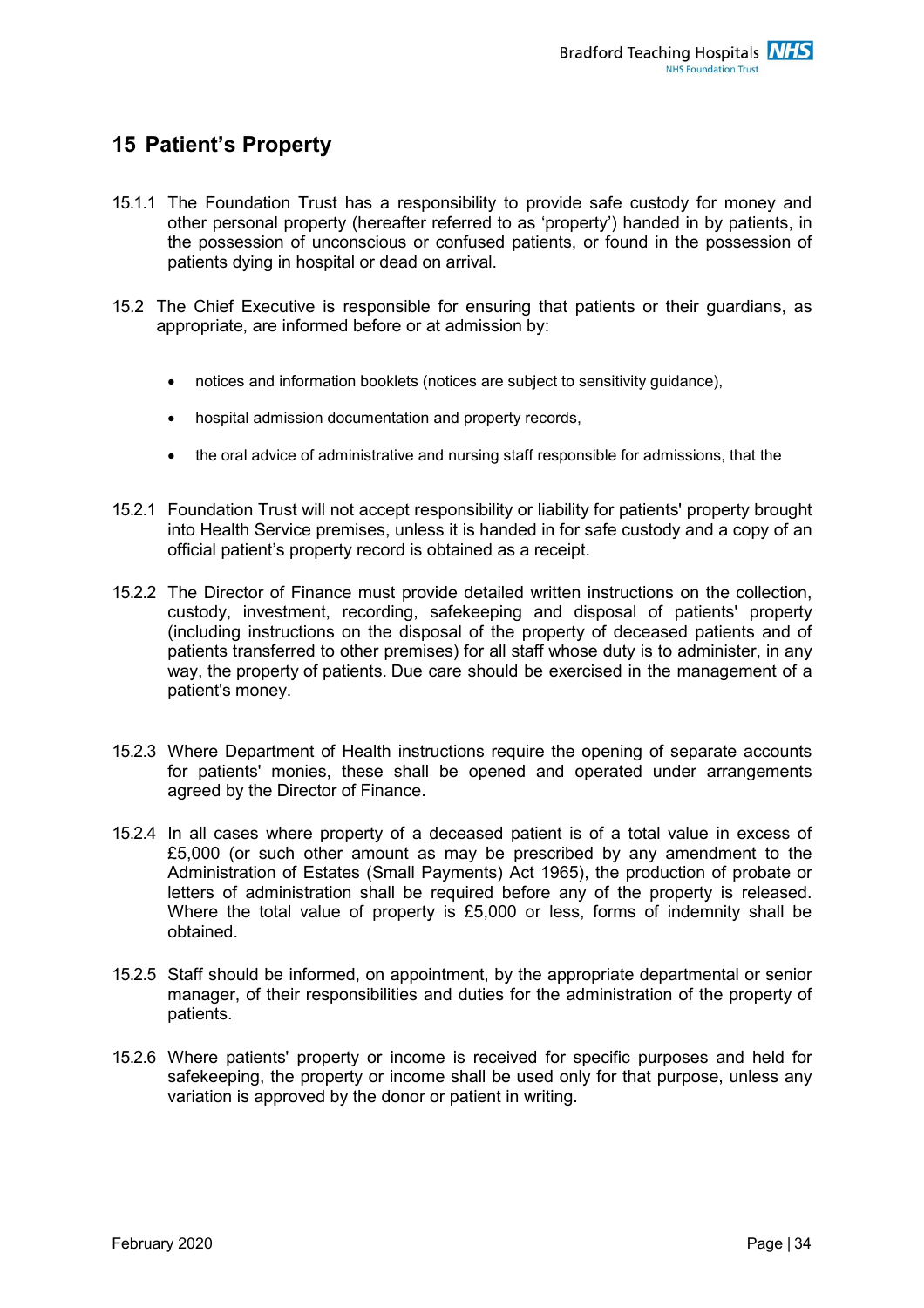# <span id="page-35-0"></span>**16 Charitable Funds - Funds held on Trust**

#### **16.1 INTRODUCTION**

- 16.1.1 The discharge of the Charitable Fund's corporate trustee responsibilities are distinct from its responsibilities for corporate funds and may not necessarily be discharged in the same manner, but there must still be adherence to the overriding general principles of financial regularity, prudence and propriety. In particular, the purchasing rules and delegated financial limits that apply to Trust purchasing also apply to charitable funds purchasing. These delegated limits, including the associated authorisation requirements, are summarised in the Bradford Hospitals Charity Policy. Trustee responsibilities cover both charitable and non-charitable purposes. The Director of Finance shall ensure that each fund is managed appropriately with regard to its purpose and to its requirements.
- 16.1.2 The Director of Finance is responsible for ensuring that these SFIs are applied.
- 16.1.3 The Charitable Funds Committee (CFC) is a Committee of the Corporate Trustee of the Charitable Funds (the Trust's Board of Directors). Its purpose is to undertake the routine management of the Charitable Funds and to give additional assurance to the Trustee that the Trust's Charitable activities are within the law and regulations set by the Charity Commissioners for England and Wales. The CFC on behalf of the Charitable Trustee is responsible for fundraising in compliance with all statutes and regulations. The Directors with responsibility for Fundraising and Finance will advise the CFC.

#### **16.2 EXISTING CHARITABLE FUNDS**

- 16.2.1 The Director of Finance shall arrange for the administration of all existing chariable funds. He shall ensure that a governing instrument exists for every charitable fund and shall produce detailed codes of procedure covering every aspect of the financial management of funds held on trust, for the guidance of directors and officers. Such guidelines shall identify the restricted nature of certain funds where applicable.
- 16.2.2 The Director of Finance shall periodically review the funds in existence and shall make recommendations to the Charitable Fund's corporate trustees regarding the potential for rationalisation of such funds within statutory guidelines.
- 16.2.3 The Director of Finance may recommend an increase in the number of funds where this is consistent with the Charitable Funds corporate trustee policy for ensuring the safe and appropriate management of restricted funds, eg, designation for specific wards or departments.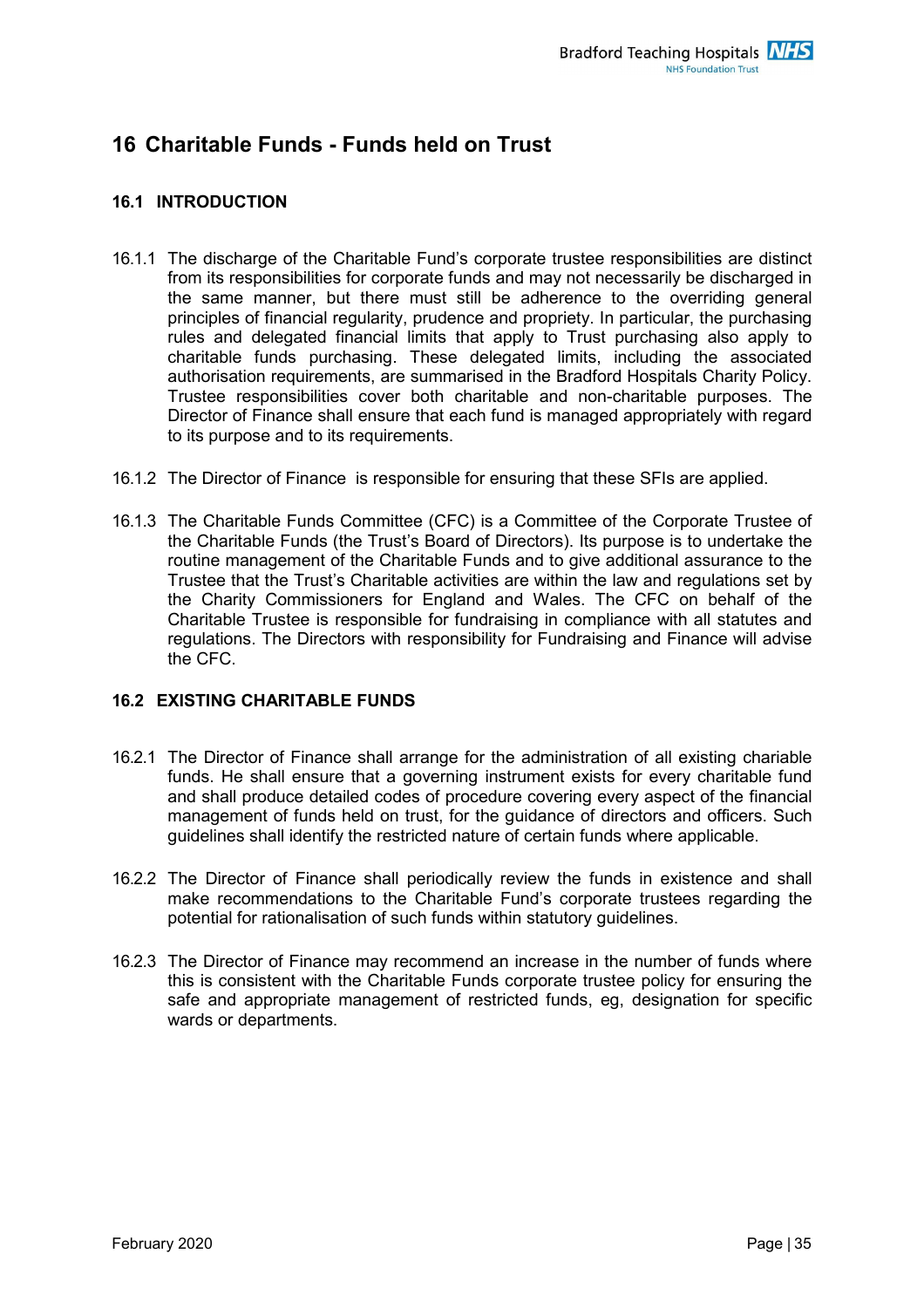#### **16.3 NEW CHARITABLE FUNDS**

- 16.3.1 The Director of Finance shall arrange for the creation of a new charitable fund where funds and/or other assets, received in accordance with the Charitable Funds corporate trustee's policies, cannot adequately be managed as part of an existing fund.
- 16.3.2 Where no fund matches a donor's specific purpose the advice of the CFC should be sought to establish if a new fund is required or whether the donation should be rejected if the donor's wishes cannot be accommodated.

#### **16.4 SOURCES OF NEW FUNDS**

- 16.4.1 In respect of Donations, the Director of Finance shall:
	- (a) provide guidelines to the Charitable Fund corporate trustees as to how to proceed when offered funds. These include:
		- (i) the identification of the donors' intentions;
		- (ii) where possible, the avoidance of new trusts;
		- (iii) the avoidance of impossible, undesirable or administratively difficult objects
		- (iv) sources of immediate further advice
		- (v) treatment of offers for personal gifts
	- (b) provide secure and appropriate receipting arrangements which will indicate that funds have been accepted directly into the Charitable Funds and that the donor's intentions have been noted and accepted.
- 16.4.2 In respect of Legacies and Bequests, the Director of Finance shall:
	- (a) provide guidelines to officers of the Charitable Funds covering any approach regarding:
		- (i) the wording of wills;
		- (ii) the receipt of funds/other assets from executors;
	- (b) where necessary, obtain grant of probate, or make application for grant of letters of administration, where the Charitable Funds are the beneficiary;
	- (c) be empowered, on behalf of the Charitable Funds corporate trustees, to negotiate arrangements regarding the administration of a will with executors and to discharge them from their duty;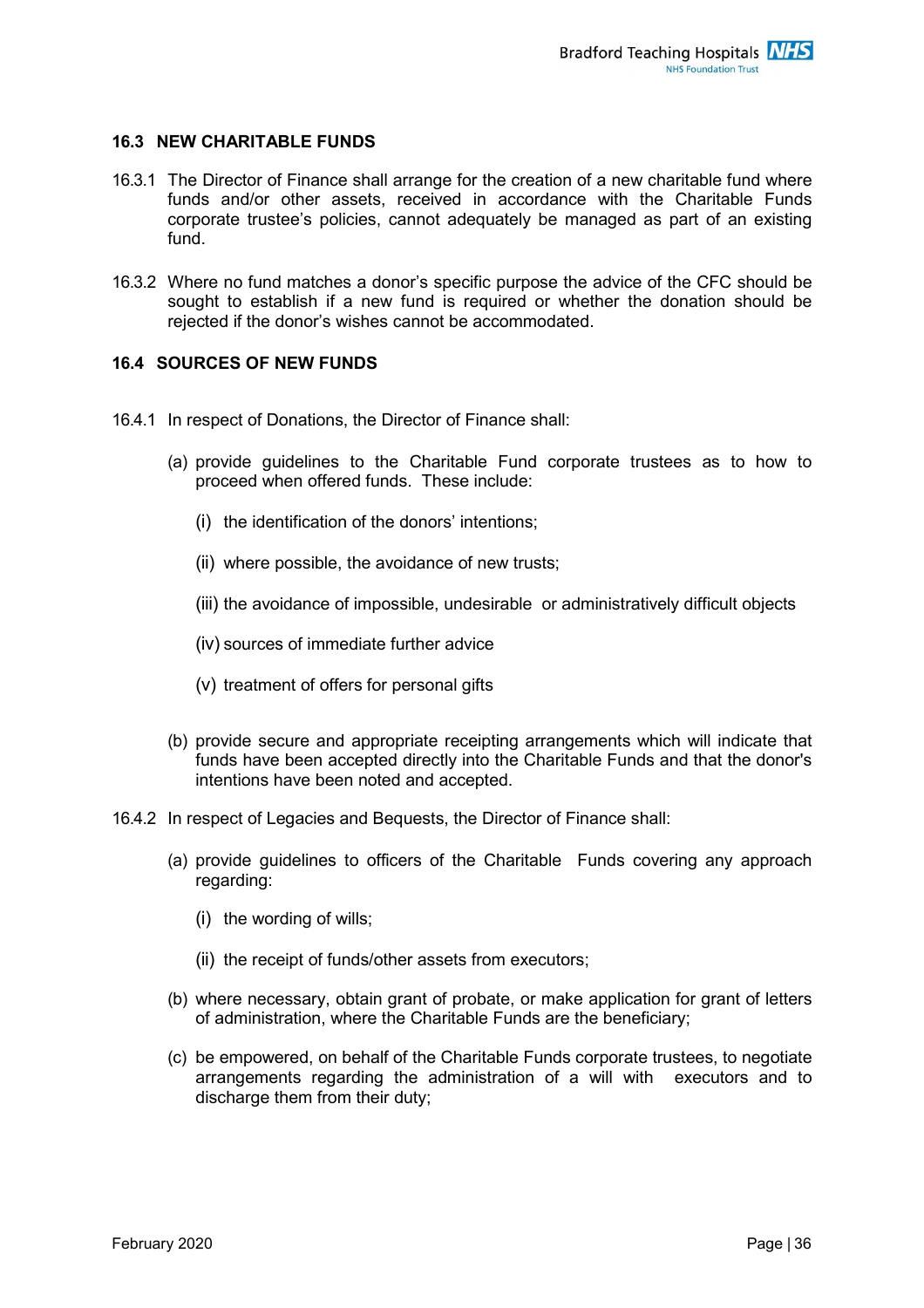- (d) be directly responsible for the appropriate treatment of all legacies and bequests;
- (e) be kept informed of all enquiries regarding legacies and keep an appropriate record. After the death of a testator all correspondence concerning a legacy shall be dealt with on behalf of the Trust by the Director of Finance, who alone shall be empowered to give an executor a good discharge.
- 16.4.3 In respect of Fund-raising, the nominated Executive lead shall:
	- (a) deal with all arrangements for fund-raising by and/or on behalf of the Charitable Funds and ensure compliance with all statutes and regulations;
	- (b) be empowered to liaise with other organisations/persons raising funds for this Body and provide them with an adequate discharge.
	- (c) be responsible for alerting the Board to any irregularities regarding the use of the Charitable Fund's name or its registration numbers; and
	- (d) be responsible for the appropriate treatment of all funds received from this source.
	- (e) be required to advise the Board on the financial implications of any proposal for fund raising activities which the Trust may initiate, sponsor or approve.
- 16.4.4 In respect of Charitable Fund's Trading Income, the Director of Finance shall:
	- (a) be primarily responsible, along with other designated officers, for any trading undertaken by the Charitable Fund's as corporate trustee;
	- (b) be primarily responsible for the appropriate treatment of all funds received from this source.
- 16.4.5 In respect of Investment Income, the Director of Finance shall be responsible for the appropriate treatment of all dividends, interest and other receipts from this source (see below).

#### **16.5 INVESTMENT MANAGEMENT**

- 16.5.1 The Director of Finance shall be responsible for all aspects of the management of the investment of funds held on trust. The issues on which he shall be required to provide advice to the Charitable Fund's corporate trustees, or the Charitable Funds Working Group, shall include:
	- (a) the formulation of investment policy within the powers of the Charitable Funds under statute and within governing instruments to meet its requirements with regard to income generation and the enhancement of capital value;
	- (b) the appointment of advisers, brokers, and, where appropriate, fund managers and:
		- (i) the Director of Finance shall agree the terms of such appointments; and for which
		- (ii) written agreements shall be signed by the Chief Executive or a duly authorised officer;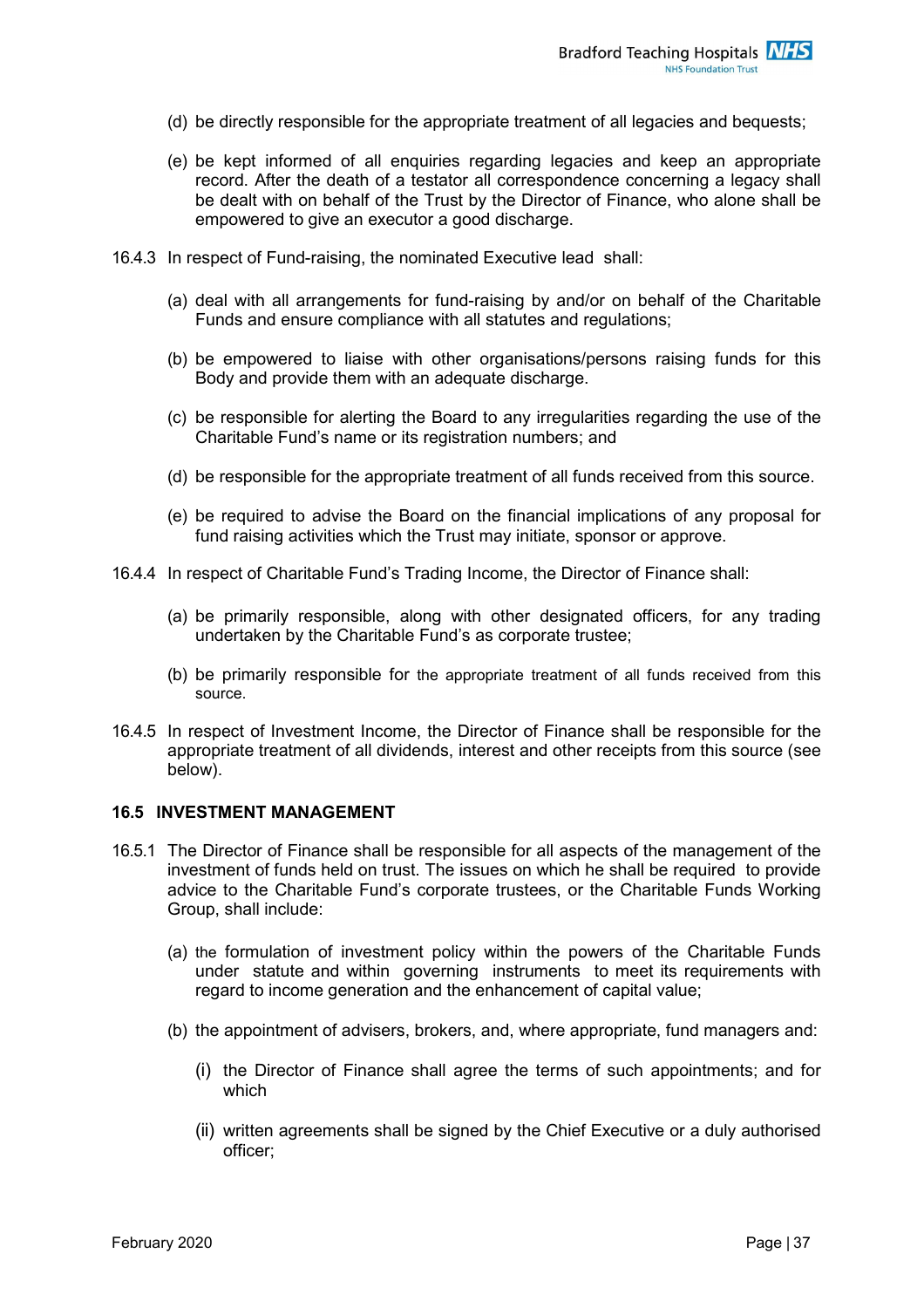- (c) pooling of investment resources and the preparation of a submission to the Charity Commission for them to make a scheme;
- (d) the participation by the Charitable Funds corporate trustees in common investment funds and the agreement of terms of entry and withdrawal from such funds;
- (e) that the use of trust assets shall be appropriately authorised in writing and charges raised within policy guidelines;
- (f) the review of the performance of brokers and fund managers;
- (g) the reporting of investment performance.

#### **16.6 DISPOSITION MANAGEMENT**

- 16.6.1 The exercise of the Charitable Funds dispositive discretion shall be managed by the Director of Finance in conjunction with the Charitable Funds corporate trustees. In so doing he shall be aware of the following:
	- (a) the objects of various funds and the designated objectives;
	- (b) the availability of liquid funds within each trust;
	- (c) the powers of delegation available to commit resources;
	- (d) the avoidance of the use of Trust funds to discharge Charitable Fund liabilities (except where administratively unavoidable) and to ensure that any indebtedness to the Trust shall be discharged by Charitable Funds at the earliest possible time;
	- (e) that funds are to be spent rather than preserved, subject to the wishes of the donor and the needs of the Charitable Funds;
	- (f) the definitions of "charitable purposes" as agreed with the Charity Commission.

#### **16.7 BANKING SERVICES**

16.7.1 The Director of Finance shall advise the Board and, with its approval, shall ensure that appropriate banking services are available to the Charitable Funds as corporate trustee. These bank accounts should permit the separate identification of liquid funds to each trust where this is deemed necessary by the Charity Commission.

#### 16.8 **ASSET MANAGEMENT**

- 16.8.1 Assets in the ownership of or used by the Charitable Funds as corporate trustee, shall be maintained along with the general estate and inventory of assets of the Charitable Fund. The Director of Finance shall ensure:
	- (a) that appropriate records of all assets owned by the Charitable Fund as corporate trustee are maintained and that all assets, at agreed valuations, are brought to account;
	- (b) that appropriate measures are taken to protect and/or to replace assets. These to include decisions regarding insurance, inventory control and the reporting of losses;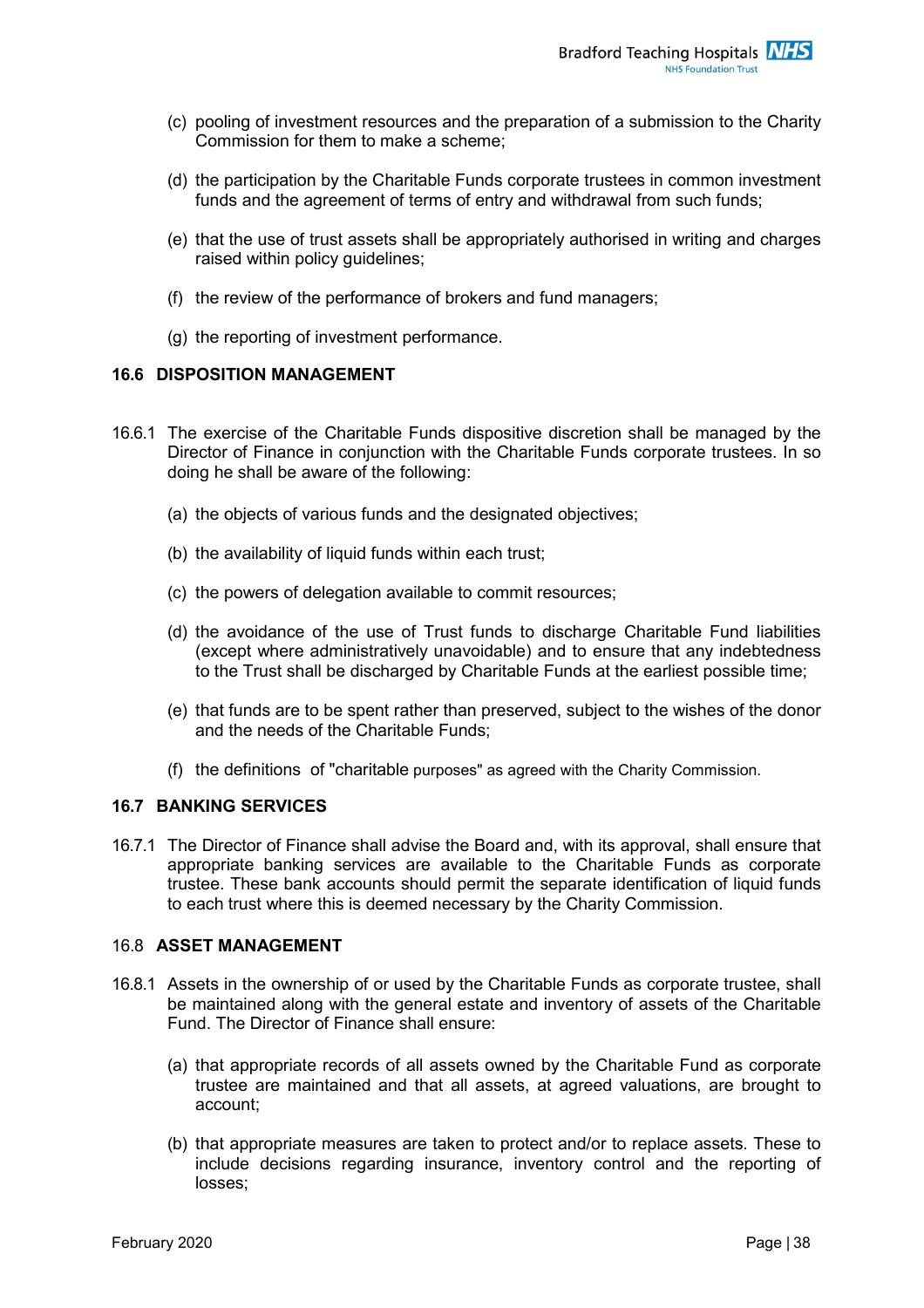- (c) that donated assets received on trust shall be accounted for appropriately;
- (d) that all assets acquired from funds held on trust which are intended to be retained within the trust funds are appropriately accounted for.

#### **16.9 REPORTING**

- 16.9.1 The Director of Finance shall ensure that regular reports are made to the Charitable Funds corporate trustees with regard to, inter alia, the receipt of funds, investments and the disposition of resources.
- 16.9.2 The Director of Finance shall prepare annual accounts in the required manner which shall be submitted to the Charitable Funds corporate trustees within agreed timescales.
- 16.9.3 The Director of Finance shall prepare an annual trustees' report (separate reports for charitable and non-charitable trusts) and the required returns to the Independent Regulator and the Charity Commission for adoption by the Charitable Funds corporate trustees.

#### **16.10 ACCOUNTING AND AUDIT**

- 16.10.1The Director of Finance shall maintain all financial records to enable the production of reports as above and to the satisfaction of internal and external audit.
- 16.10.2The Director of Finance shall ensure that the records, accounts and returns receive adequate scrutiny by internal audit during the year. He will liaise with external audit and provide them with all necessary information.
- 16.10.3The Charitable Funds corporate trustees shall be advised by the Director of Finance on the outcome of the Charitable Funds annual audit. The Chief Executive shall submit the Management Letter to the Charitable Funds corporate trustees.

#### **16.11 ADMINISTRATION COSTS**

16.11.1The Director of Finance shall identify all costs directly incurred in the administration of funds held on trust and, in agreement with the Charitable Funds Working Group, shall charge such costs to the appropriate trust accounts.

#### **16.12 TAXATION AND EXCISE DUTY**

16.12.1The Director of Finance shall ensure that the Charitable Funds liability to taxation and excise duty is managed appropriately, taking full advantage of available concessions, through the maintenance of appropriate records, the preparation and submission of the required returns and the recovery of deductions at source.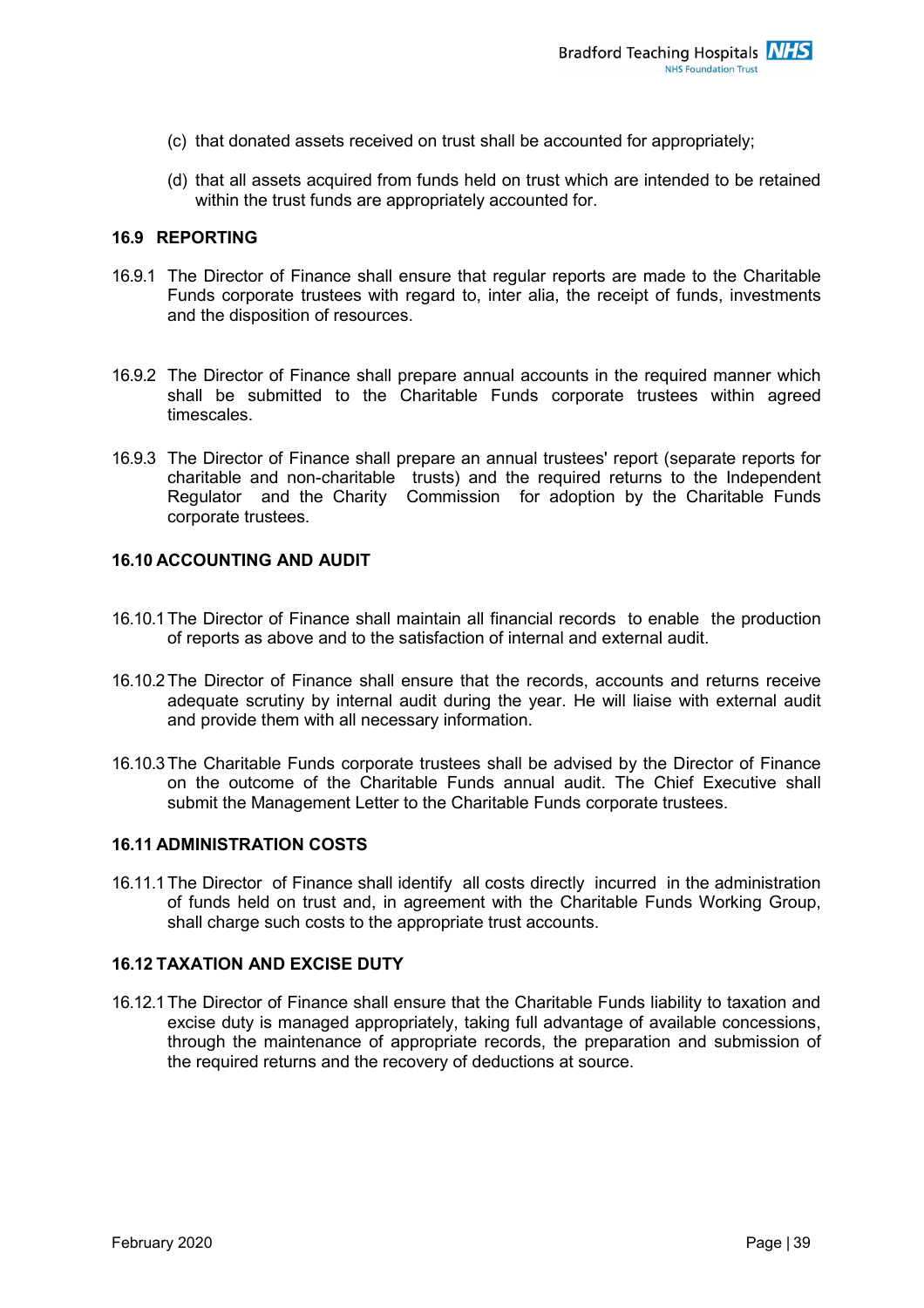# <span id="page-40-0"></span>**17 Retention of records**

- 17.1.1 The Chief Executive shall be responsible for maintaining archives for all records required to be retained in accordance with Department of Health guidelines.
- 17.1.2 The records held in archives shall be capable of retrieval by authorised persons.
- 17.1.3 Records held in accordance with latest Department of Health guidance shall only be destroyed at the express instigation of the Chief Executive. Detail shall be maintained of records so destroyed.

## <span id="page-40-1"></span>**18 Risk management and insurance**

#### **18.1 Programme of Risk Management**

- 18.1.1 The Chief Executive shall ensure that the Foundation Trust has a programme of risk management, which must be approved and monitored by the Board.
- 18.1.2 The programme of risk management shall include:
	- (a) a process for identifying and quantifying risks and potential liabilities;
	- (b) engendering among all levels of staff a positive attitude towards the control of risk;
	- (c) management processes to ensure all significant risks and potential liabilities are addressed, including effective systems of internal control, cost effective insurance cover, and decisions on the acceptable level of retained risk;
	- (d) contingency plans to offset the impact of adverse events;
	- (e) audit arrangements, including internal audit, clinical audit, health and safety review;
	- (f) a clear indication of which risks shall be insured;
	- (g) arrangements to review the risk management programme.
- 18.1.3 The existence, integration and evaluation of the above elements will assist in providing a basis to make an Annual Governance Statement (AGS) within the annual report and accounts.

#### **18.2 Insurance: Risk Pooling Schemes administered by the NHS Litigation Authority**

18.2.1 It is the responsibility of the Board to decide if the Foundation Trust will insure through the risk pooling schemes administered by the NHS Litigation Authority. The decision whether the Trust will join the pooling schemes, self-insure or procure insurance cover for some or all of the risks covered by these schemes shall be reviewed annually.

#### **18.3 Insurance Arrangements with Commercial Insurers**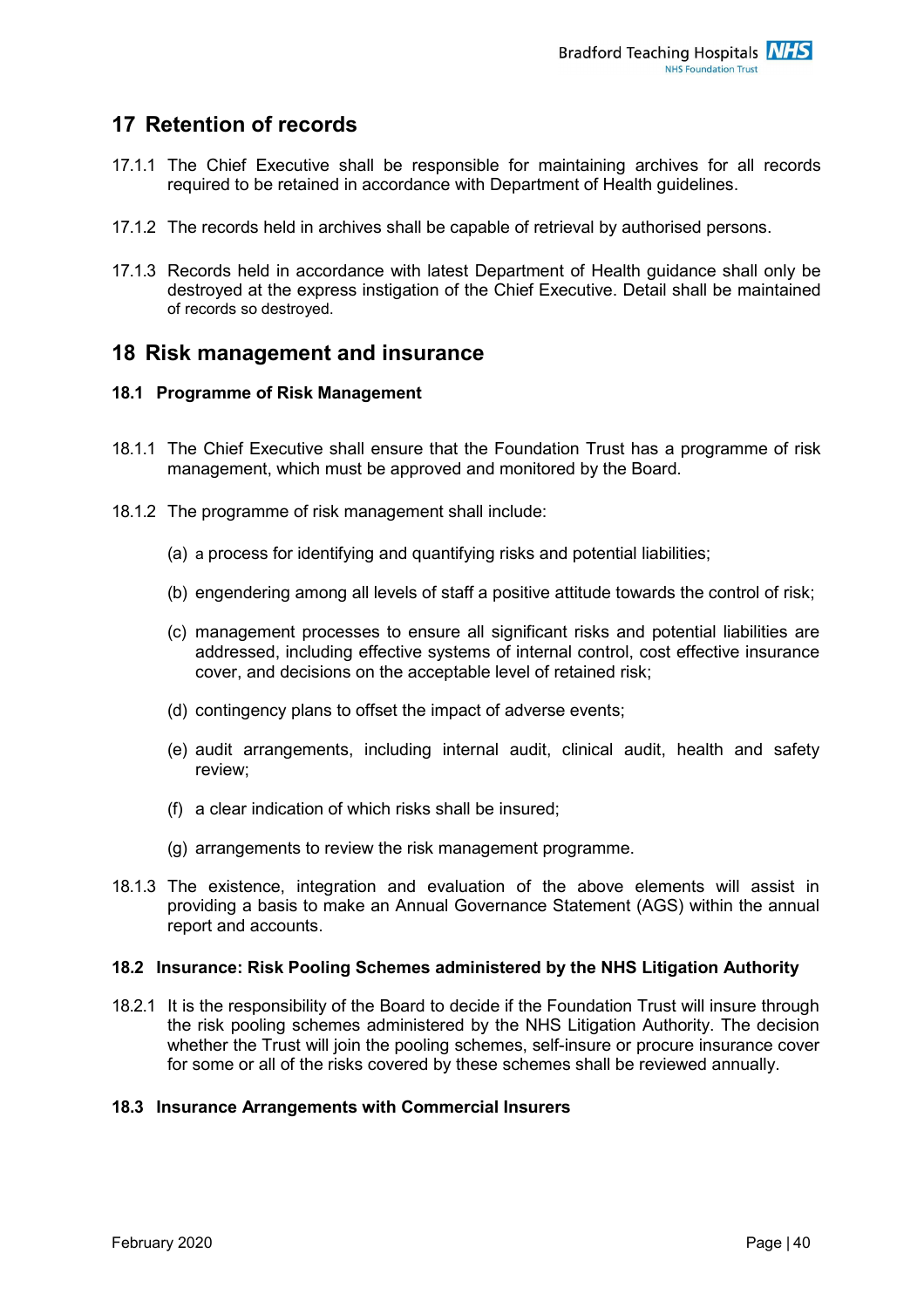18.3.1 The Director of Finance shall ensure that insurance arrangements exist in accordance with the risk management programme.

#### **18.4 Arrangements to be followed by the Board in agreeing Insurance Cover**

- 18.4.1 Where the Board decides to use the risk pooling schemes administered by the NHS Litigation Authority, the Director of Finance shall ensure that the arrangements entered into are appropriate and complementary to the risk management programme. The Director of Finance shall ensure that documented procedures cover these arrangements.
- 18.4.2 Where the Board decides not to use the risk pooling schemes administered by the NHS Litigation Authority for one or other of the risks covered by the schemes, the Director of Finance shall ensure that the Board is informed of the nature and extent of the risks that are self-insured as a result of this decision. The Director of Finance will draw up formal documented procedures for the management of any claims arising from third parties and payments in respect of losses which will not be reimbursed.

## <span id="page-41-0"></span>**19 Research and development**

- 19.1.1 All research and development activities within the Foundation Trust shall be notified to the Director of Research.
- 19.1.2 The Director of Finance shall ensure that procedures are put in place to ensure that all such activities are properly accounted for and that all funding is utilised appropriately.

## <span id="page-41-1"></span>**20 Acceptance of gifts by staff, standard of business conduct**

**20.1** The Trust Secretary shall ensure that all staff are made aware of the Foundation Trust's policy on acceptance of gifts and other benefits in kind by staff. This policy follows the guidance contained in the NHSE Guidance June 2017 and Department of Health circular HSG (93) 5 'Standards of Business Conduct for NHS Staff', NHS England guidance 'Managing Conflicts of Interest in the NHS ref 06419 and is also deemed to be an integral part of Standing Orders and Standing Financial Instructions (see also SO No. 7).

## <span id="page-41-2"></span>**21 Tendering and Contracting Procedure**

#### **21.1 Duty to comply with these Standing Financial Instructions**

21.1.1 The procedure for making all contracts by or on behalf of the Foundation Trust shall comply with these Standing Financial Instructions.

#### **21.2 Public Contracts Regulations 2015**

- 21.2.1 The procurement of all goods, services and works must be undertaken in accordance with all applicable laws and the requirements set out in these Standing Financial Instructions. The Public Contracts Regulations 2015 ("PCR 2015") and Procurement Policy Notes issues by the Government from time to time shall have effect as if incorporated in these Standing Financial Instructions. .
- 21.2.2 Orders must not be placed for goods, services or works which have been split or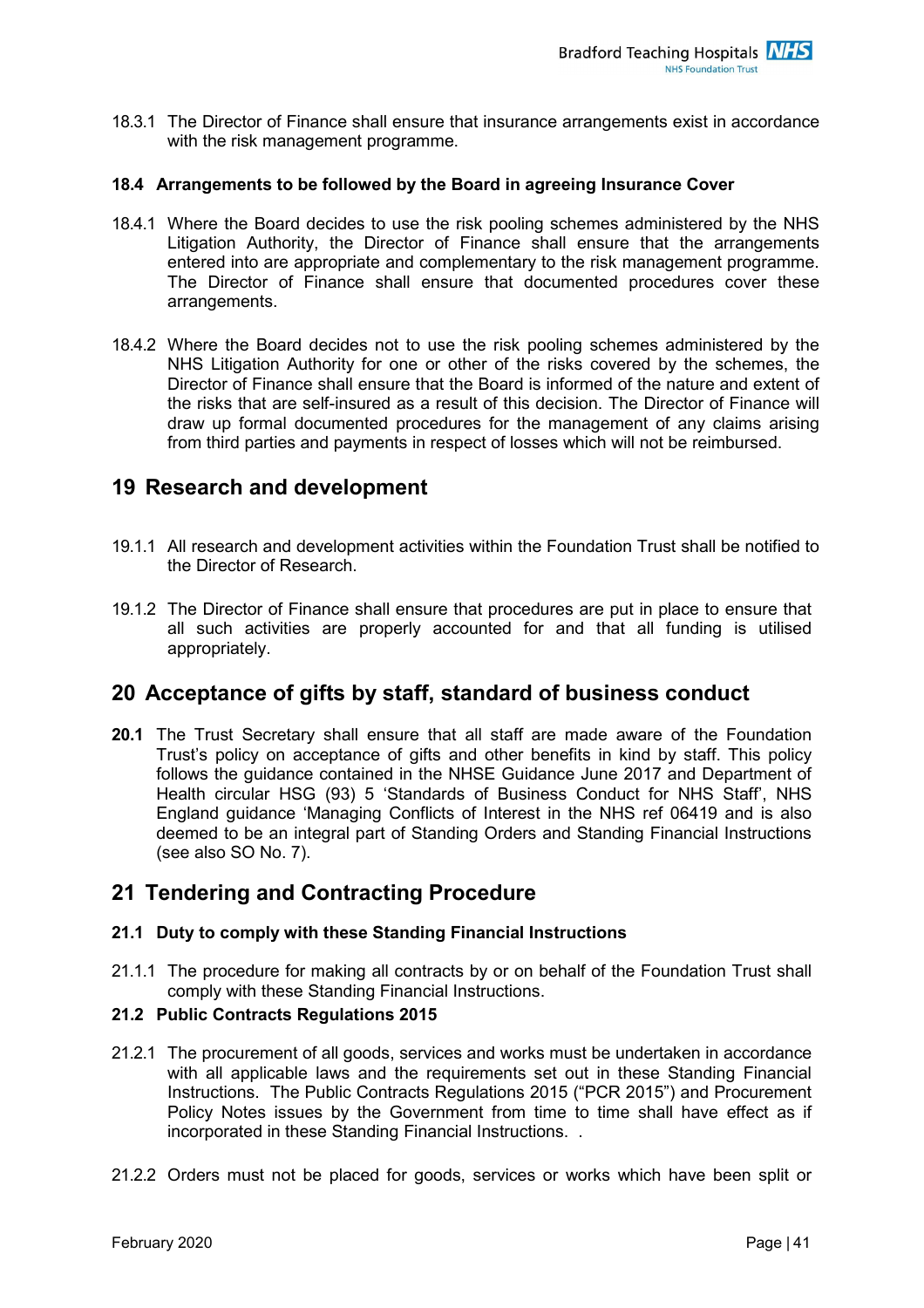otherwise placed in a manner to avoid the financial thresholds for tendering.

#### **21.3 Electronic Tendering/Quotation**

21.3.1 The Foundation Trust shall have processes and procedures in place for electronic quotation and tendering.

#### **21.4 Guidance on Capital Investment**

21.4.1 The Foundation Trust will comply with the requirements of the Government Financial Manual and the "Estate code" in respect of capital investment and estate and property transactions.

#### **21.5 Competitive Tendering**

- 21.5.1 As a general rule, the procurement of any and all goods, services and works by or on behalf of the Foundation Trust must be tendered in an open, transparent and fair manner and so as to promote economy, efficiency and effectiveness in the Foundation Trust's expenditure.
- 21.5.2 The relevant tender process to be followed depends on the estimated total value of the proposed contract (including any extension period but excluding VAT).
- 21.5.3 In limited circumstances, the requirement for competitive tendering may be waived in accordance with the provisions of paragraph 21.5.9 below.
- 21.5.4 Once awarded, all contracts with an aggregate value of over £25,000 must be advertised on Contracts Finder.

#### **21.6 Procurements below £10,000**

21.6.1 There is no requirement for competitive quotes or a formal tender process for the purchase of goods, services or works with an estimated value of less than £10,000 (excluding VAT). The budget holder must, however, be able to demonstrate (and evidence) that the purchase represents good value for money.

#### **21.7 Procurements between £10,000 and £25,000**

21.7.1 The purchase of goods, services or works with an estimated value of more than £10,000 (excluding VAT). but less than £25,000 (excluding VAT) requires a minimum of 3 quotations to be obtained (or where the market is limited such lower number as may be reasonably practicable provided this is notified to, and approved by, the Strategic Head of Procurement).

#### **21.8 Procurements between £25,000 and the PCR 2015 Procurement Threshold**

21.8.1 The purchase of goods, services or works with an estimated value of more than £25,000 (excluding VAT) but less than the procurement threshold (currently £189,330 (excluding VAT)) requires a formal tendering process.

#### **21.9 Procurements above the PCR 2015 Procurement Threshold**

21.9.1 The purchase of goods, services or works with an estimated value in excess of the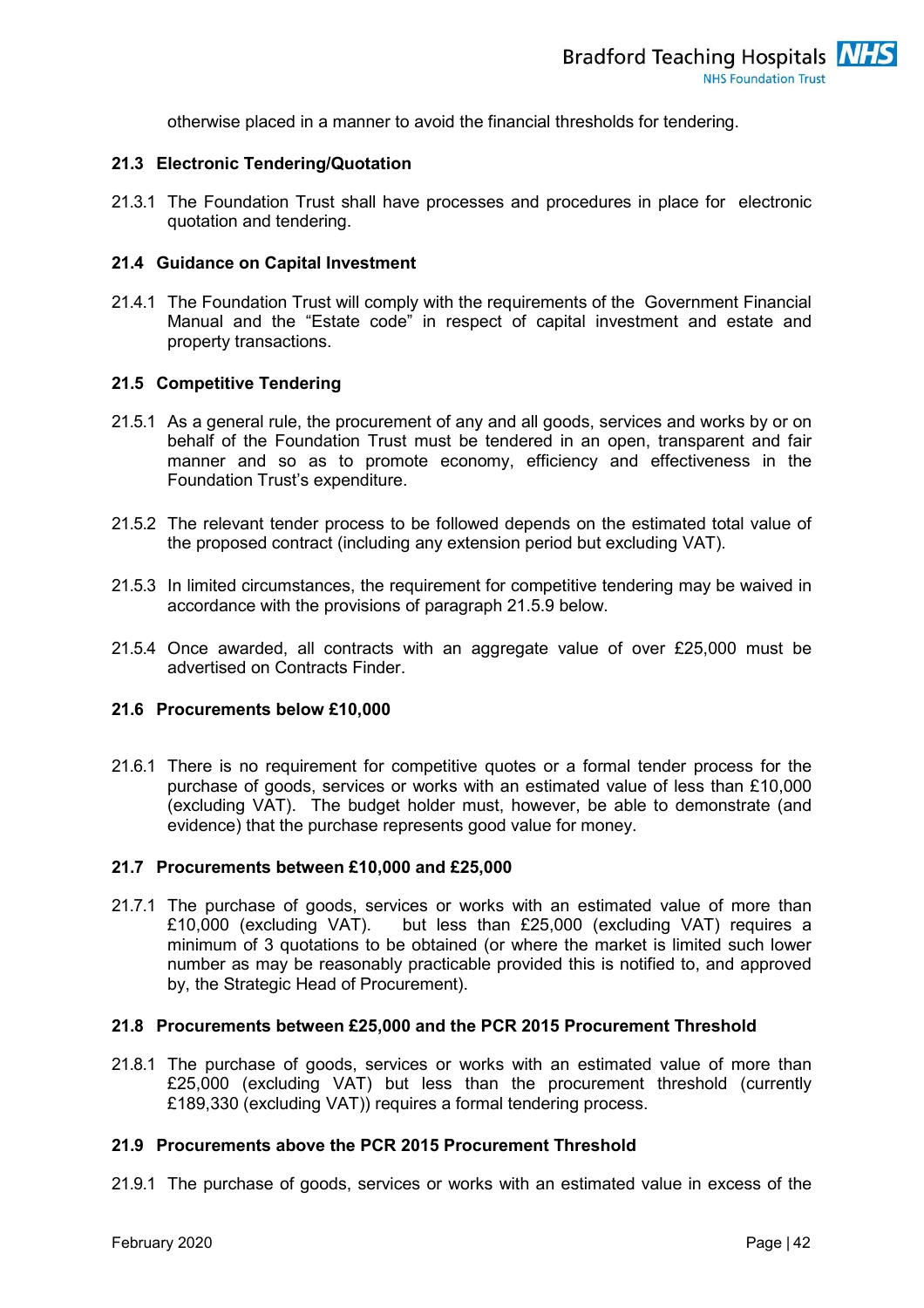PCR 2015 threshold for the procurement of goods and services (currently £189,330 (excluding VAT)) requires a full formal tendering process in accordance with the procedures and timescales set out in the PCR 2015. The requirement to tender in these circumstances is an absolute obligation which cannot be waived.

#### **21.10 Exceptions to Competitive Tendering Requirements**

- 21.10.1For proposed tenders with an estimated aggregate value (including any extension period but excluding VAT) that is below the threshold for the procurement of goods and services as set pursuant to PCR 2015 (currently, £189,330), competitive tendering procedures may be waived where it can be established to the reasonable satisfaction of the Strategic Head of Procurement that:
	- (a) there is an urgent or emergency requirement and the timescales genuinely preclude competitive tendering (note: the failure to plan procurement activity in a timely manner is not a justification for seeking to rely on this ground);
	- (b) there is only one supplier and there is no reasonably satisfactory alternative supply;
	- (c) the requirement is essential to complete an existing project and engaging a different supplier for the requirement would lead to a technically inferior outcome;
	- (d) there is a clear benefit to be gained from maintaining continuity with an earlier project; however, in such cases, the benefits of such continuity must outweigh any potential financial advantage to be gained by competitive tendering;
	- (e) the supply is of legal advice and services, provided that any legal firm commissioned by the Foundation Trust is regulated by the Solicitors Regulation Authority for the conduct of its business (or by the Bar Council for England and Wales in relation to the obtaining of Counsel's opinion) and is generally recognised as having sufficient expertise in the area of work for which it is commissioned. The Strategic Head of Procurement will ensure that any fees paid are reasonable and within commonly accepted rates for such work;
	- (f) a consortium or a national arrangement is in place and a lead organisation has been appointed to carry out tendering activity on behalf of the consortium members.
- 21.10.2A budget holder or procurement officer seeking to rely on an exception to the competitive quote/ tendering requirements as otherwise required by these Standing Financial Instructions must complete a Waiver of Tender Application Form which must be approved by the Strategic Head of Procurement prior to any supplier being awarded a contract.
- 21.10.3An exception to competitive tendering requirements should not be used to avoid competition or for administrative convenience or to award further work to a supplier originally appointed through a competitive procedure.

#### **21.11 National Arrangements and Framework Agreements**

21.11.1Where a national arrangement for the supply of goods and services has been established by or on behalf of the Department of Health and Social Care in compliance with PCR 2015 and all other applicable laws for the benefit and use of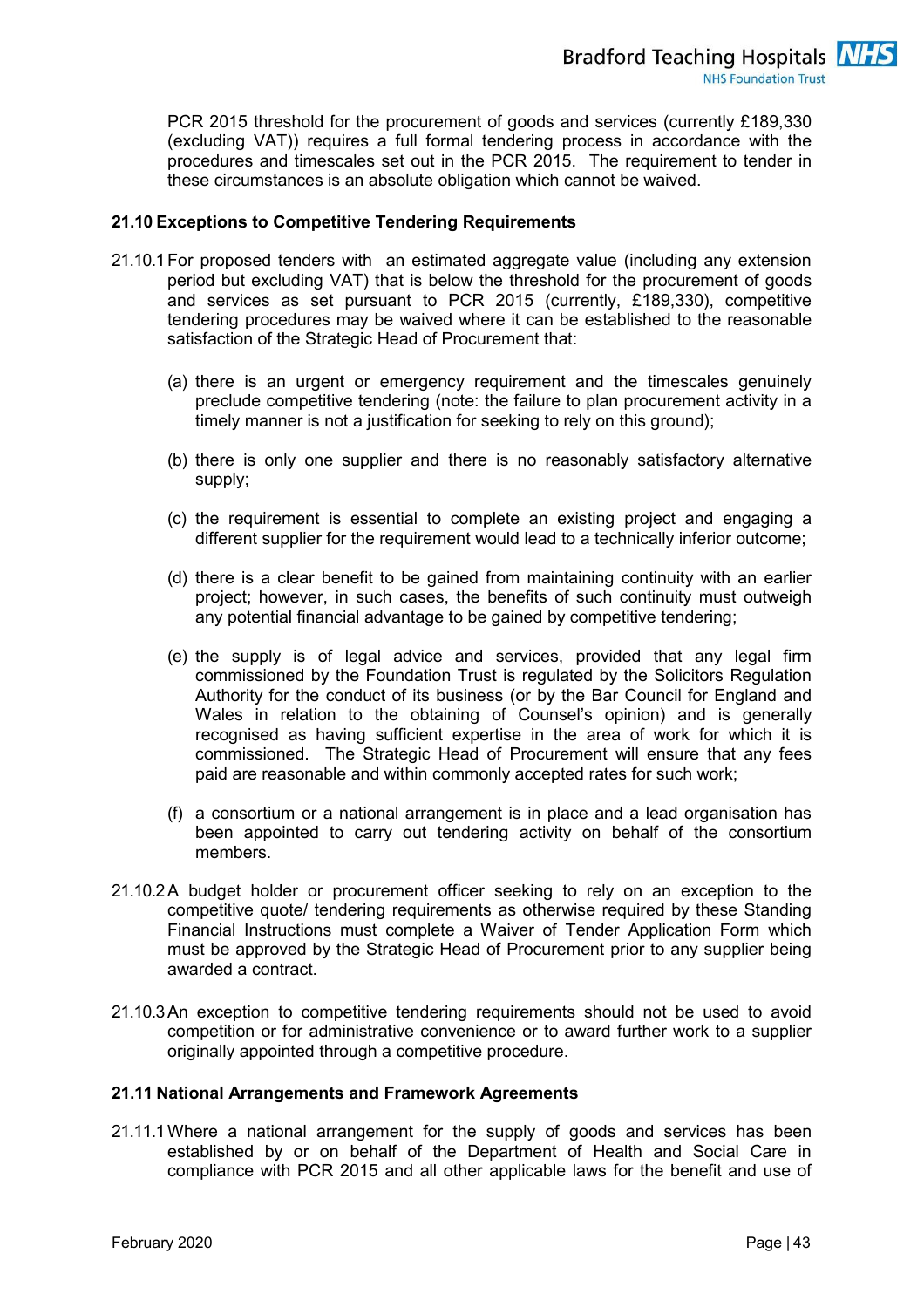NHS providers, the Foundation Trust may utilise such national arrangement in lieu of an open competitive tendering process.

21.11.2Where a Framework Agreement has been established by or on behalf of the Foundation Trust or by a third party (but to which the Foundation Trust has secured access) in accordance with the requirements of the PCR 2015, then the Foundation Trust may utilise such Framework Agreement in lieu of an open competitive tendering process provided that the Foundation Trust complies with the requirements of the relevant Framework Agreement in awarding a contract pursuant to it.

#### **21.12 Building, Engineering & Construction Works**

21.12.1For the avoidance of doubt, the competitive tendering requirements set out in these Standing Financial Instructions shall apply to the procurement of building, engineering construction works.

#### **21.13 Estimated Contract Values**

21.13.1All estimates of contract values for the purpose of establishing the appropriate procurement route must be made in good faith and supported by appropriate documentary evidence. Contract values should include any extension period allowed under the proposed contract but exclude any applicable VAT. Where, subsequent to the commencement of a procurement process, it transpires that an estimated contract value breaches a financial threshold then such procurement shall be cancelled and recommenced using the appropriate procurement route unless the Strategic Head of Procurement is satisfied that, on balance, it is in the interests of the Foundation Trust to continue with the existing procurement.

#### **21.14 Contract Variations & Extensions**

- 21.14.1Contract variations and extensions are allowed only in the following limited circumstances:
	- (a) where the modifications have been provided for in the original procurement documents in clear, precise and unequivocal terms;
	- (b) for additional goods, services or works that have become necessary and were not included in the initial procurement, where a change of contractor:
		- (i) cannot be made for economic or technical reasons; or
		- (ii) would cause significant inconvenience or substantial duplication of costs, provided that any increase in price does not exceed 50% of the value of the original contract;
	- (c) where:
		- (i) the need for the modification has been brought about by circumstances which could not have been foreseen; and
		- (ii) the modification does not alter the overall nature of the contract, provided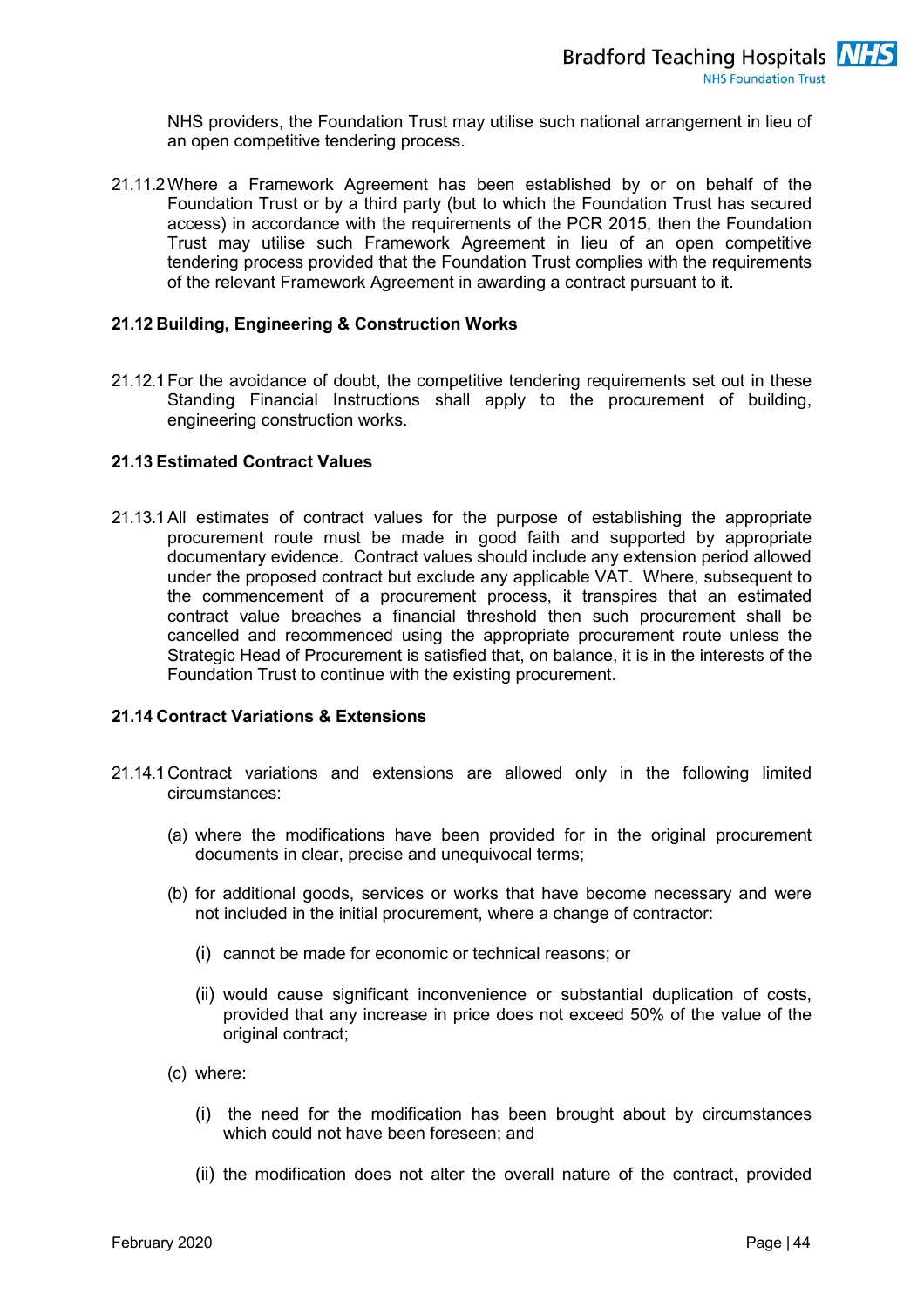that, any increase in price does not exceed 50% of the value of the original contract;

- (d) where the modification does not:
	- (i) render the contract materially different in scope or character from the one originally concluded;
	- (ii) introduce any terms or conditions which, had they been part of the original procurement, would have impacted on the participation in that procurement; or
	- (iii) change the economic balance of the contract in favour of the supplier.
- 21.14.2A budget holder or procurement officer seeking to vary or extend a contract must complete a Contract Variation or Extension Form which in respect of any contract with a value:
	- (a) up to the PCR 2015 threshold for the procurement of goods and services (currently £189,330), must be approved by the Strategic Head of Procurement; and
	- (b) greater than the PCR 2015 threshold for the procurement of goods and services (currently £189,330), must be approved by the Strategic Head of Procurement and the Director of Finance,
- 21.14.3prior to any supplier being awarded such variation or extension to a contract.

#### **21.15 Evaluation of Tenders**

- 21.15.1Tenders must be evaluated strictly in accordance with the evaluation criteria and scoring methodology disclosed to the bidders in the tender documents.
- 21.15.2The evaluation criteria must be based on securing the Most Economically Advantageous Tender (MEAT), taking into account both cost and quality. A weighting of less than 40% cannot be allocated to the cost criterion without the prior written agreement of the Strategic Head of Procurement. Total life cycle costing should be included, wherever possible.

#### **21.16 Awarding of Contracts**

21.16.1Provided that all the conditions and requirements set out in these Standing Financial Instructions have been complied with, formal authorisation and awarding of a contract must be undertaken by levels of staff appropriate to the value of the contract as set out in the Scheme of Delegation.

#### **21.17 Engagement of Staff & Pay Rates**

- 21.17.1The Chief Executive shall nominate officers with delegated authority to enter into contracts of employment regarding staff, agency staff or temporary staff service contracts.
- 21.17.2Agreement of any off-payscale pay rates outside of the national agenda for change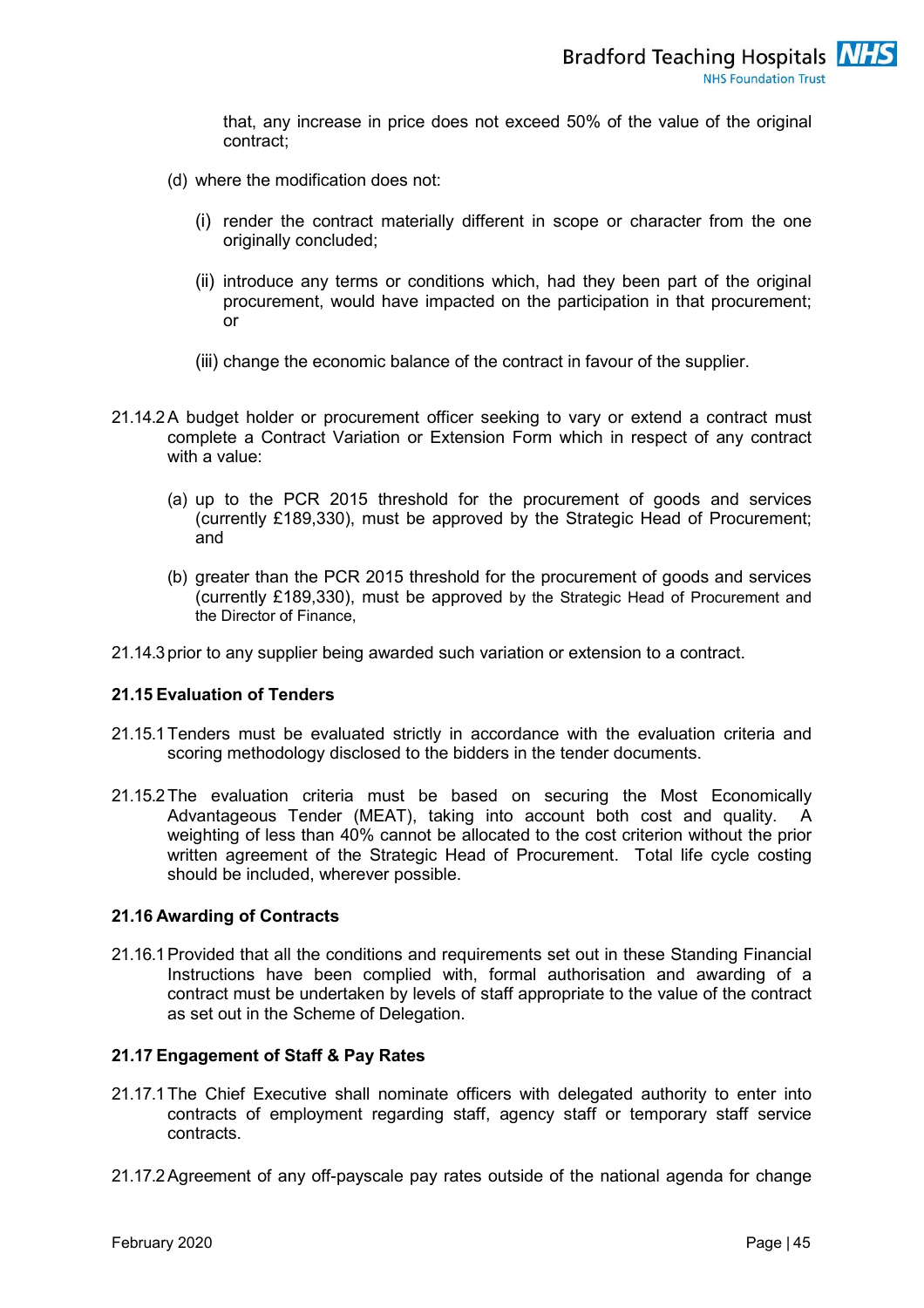and medical and dental payscales may only be done with the prior written approval of the Director of Finance and the Director of Human Resources.

#### **21.18 Cancellation of Contracts**

21.18.1A contract for the supply of goods, services or works may only be cancelled prior to the expiry of its term with the prior written approval of the Strategic Head of Procurement.

#### **21.19 Procurement Manual**

**21.19.1**The detailed procurement processes and procedures set out in the Foundation Trust's Procurement Manual, as amended and updated from time to time with the approval of the Strategic Head of Procurement, must be followed save to the extent otherwise agreed in advance and in writing with the Strategic Head of Procurement.

#### **21.20 Disposals (see also SFI 13, Disposals and Condemnations, Losses and Special Payments)**

- 21.20.1Tendering or quotation procedures shall not apply to the disposal of:
	- (a) any matter in respect of which a fair price can be obtained only by negotiation or sale by auction as determined (or pre-determined in a reserve) by the Chief Executive or his nominated officer;
	- (b) obsolete or condemned articles and stores, which may be disposed of in accordance with the policy of the Foundation Trust;
	- (c) items to be disposed of with an estimated sales value of less than £10,000 (exclusive of VAT), this figure to be reviewed periodically;
	- (d) items arising from works of construction, demolition or site clearance, which should be dealt with in accordance with the relevant contract;
	- (e) land or buildings concerning which any relevant guidance has been issued, subject to compliance with such guidance.
	- (f) Disposal of items on the asset register, which originally cost not less than £5,000 must be notified to the Finance Department. Capital Equipment costs which originally cost not less than £5,000 should include VAT.

#### **21.21 In-House Services**

- 21.21.1The Chief Executive shall be responsible for ensuring that best value for money can be demonstrated for all services provided on an in-house basis. The Foundation Trust may also determine from time to time that in-house services should be market tested.
- 21.21.2The findings shall be documented and reported to the Director of Finance, for onward communication to the Board.

#### **21.22 Applicability of SFIs on Tendering and Contracting to Funds Held on Trust (see also SFI 16, Funds Held on Trust)**